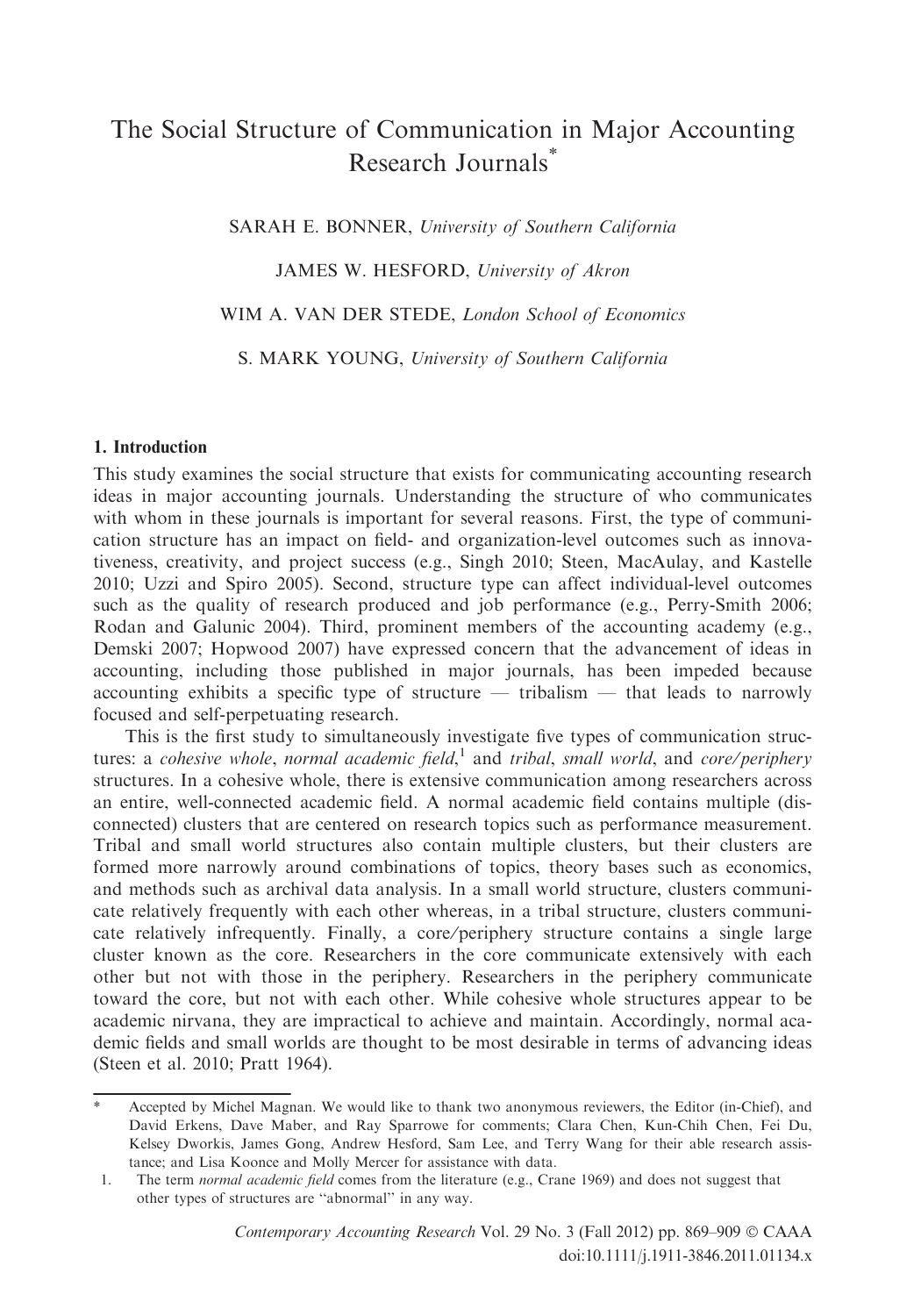Our analysis proceeds in two stages. First, we use a mathematical algorithm (Newman 2006) to identify whether the field appears to be a cohesive whole or, instead, contains distinct clusters of researchers. Second, having found multiple clusters, we examine whether the communication structure exhibits characteristics of normal academic, tribal, small world, and/or core/periphery structures. We measure communication using citations among authors who published articles during a 25-year period (1984–2008) in five major journals: Accounting, Organizations and Society (AOS); Contemporary Accounting Research (CAR); Journal of Accounting and Economics (JAE); Journal of Accounting Research  $(JAR)$ ; and The Accounting Review  $(TAR)$ . Further, to address changes in the social structure of communication over time, we conduct analyses for each of four subperiods (1984–1989, 1990–1995, 1996–2001, 2002–2008).

We find that the communication structure for accounting research published in these five journals can be characterized largely as part normal academic field and part small world. The field contains multiple clusters, with some clusters being centered on research topics alone, consistent with a normal academic field. Remaining clusters are more narrowly based on combinations of topics, methods, and theory bases. We conclude that these narrower clusters represent a small world because they are close together and exhibit frequent communication. We also find that both small world and normal academic field properties are facilitated by the presence of hubs, individuals whose work and citations allow other researchers to move easily between disparate literatures. One exception to our overall conclusion is that the economics-based archival financial accounting (EBAF) group is partially tribal. While it receives significant portions of other groups' citations, it sends citations mostly to itself. Finally, analyses examining changes over time suggest that the communication structure for the entire field had been predominantly tribal until the most recent period.

The next section motivates our research questions and discusses the literature related to communication structures. Then we describe the analyses used to examine communication structures and our results. The final section summarizes findings, discusses implications of the field's overall structure and limitations of our study, and presents ideas for future research.

## 2. Literature

The effect of social factors on scientific inquiry is widely accepted (e.g., Whitley 2000; Bourdieu 1988; Merton 1973; Kuhn 1970). In particular, the social structure of communication in a field significantly shapes academic knowledge creation (Merton 1973). We focus on citations as our measure of communication because they are a validated measure of idea transmission (Hargens 1988; McCain 1986a; Kuhn 1970).<sup>2</sup> In particular, we focus on citations of journal articles because these articles are ''the public record of validated scientific knowledge'' (McCain 1986b: 259). Finally, we study citations at the level of the author rather than at the article or journal level. While individual articles may be very influential in transmitting ideas and spawning research, we believe that authors and their bodies of work are more visible and influential than are single articles (McCain 1986a; White and Griffith 1982). Specifically, as discussed below, we posit that researchers typically bring to mind particular authors rather than individual articles when thinking about a given topic area.

<sup>2.</sup> In general, communication among researchers can occur through reading or writing articles, as evidenced by citations, acknowledgments for providing comments, or downloads; listening to or giving presentations at conferences and workshops; working together, as measured by co-authorships; and informal discussions.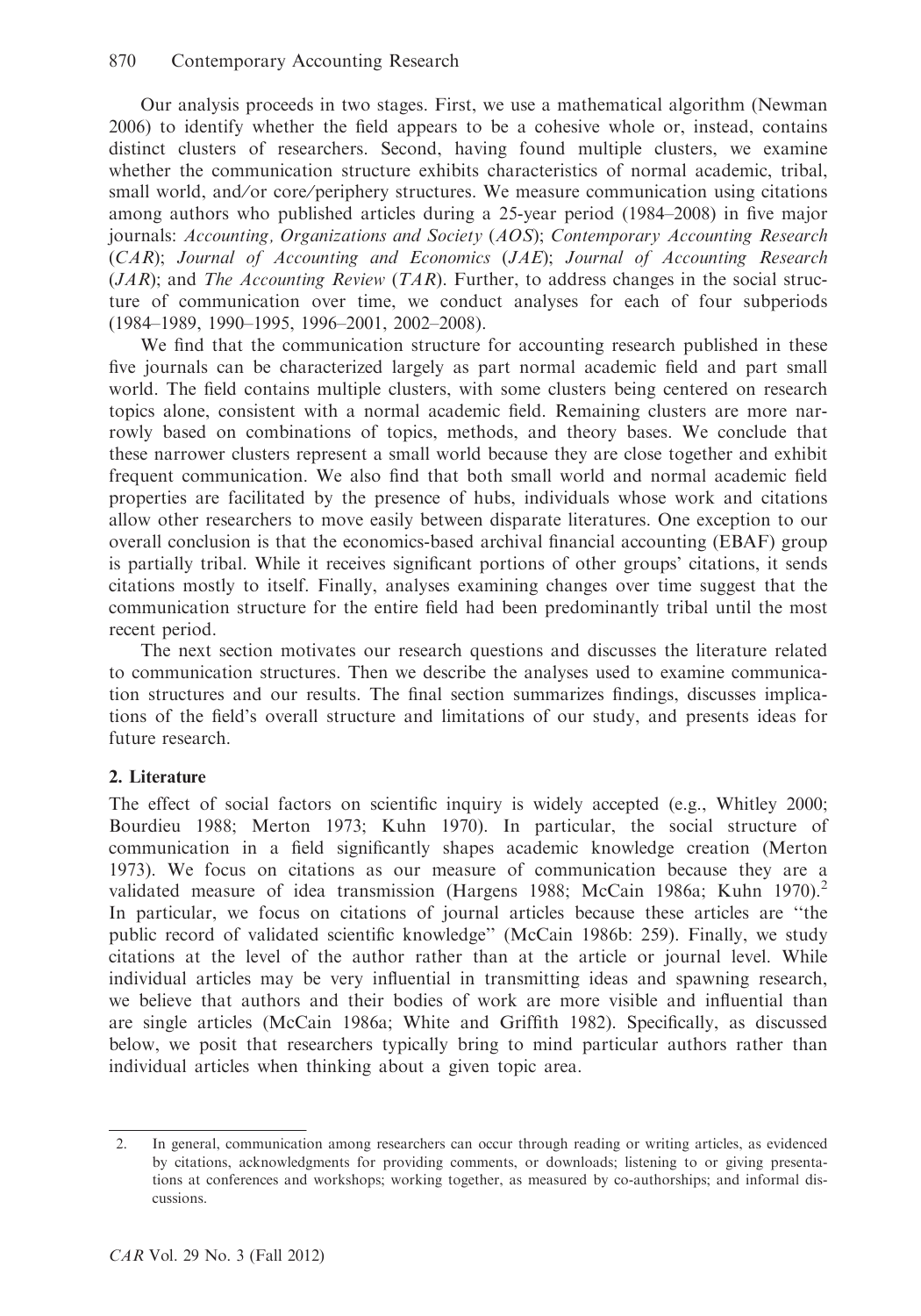#### Process of citation behavior

While there are a variety of forms that citation structures can take, we hypothesize that there is a general process of citation behavior. Variation in the specifics of the process leads to different communication structures. Support for our hypothesized process comes from open-ended interviews we conducted with four experienced and four inexperienced (Ph.D. student) colleagues.

We posit that the process of reading and citing other individuals' research is sensitive to costs and benefits. Assume a researcher faces the problem of whether to locate, read, and cite all the literature for a given topic such as performance measurement. The benefits of completing this task include increasing the chances of finding gaps in the literature and identifying multiple research questions that lead to publications. However, the costs are enormous; the researcher is likely to find thousands of citations, the reading of which could take a lifetime.<sup>3</sup>

When costs outweigh benefits, people use adaptive strategies to reduce costs (Payne, Bettman, and Johnson 1993). Typically, the first strategy is to rely on knowledge held in memory (Bonner 2008). For the task of finding, reading, and citing previous studies related to a given topic, we propose that researchers first look for, read, and cite the work of authors whose names come to mind. Consistent with this, each interviewee mentioned that they think first of specific authors (rather than articles) when thinking about a research area. Inexperienced researchers mentioned that they generate names of authors using sources such as their dissertation advisors.<sup>4</sup> Names that come to mind easily have the highest strength in memory. Strength of authors' names is based, for example, on experience reading those authors' articles, hearing them speak, and working with them as colleagues. Naturally, researchers must value the work of authors whose names are recalled or they will not read and/or cite it (Borgatti and Cross 2003). If reading these authors' work is sufficient for generating ideas that are publishable in major journals,<sup>5</sup> there is little incentive to read further. When researchers are unable to generate ideas with sufficient publication potential from the studies they initially read, we believe that they read cites from those studies. Because the benefits from reading cites increasingly distant from the work originally brought to mind are perceived to diminish, we suggest that the probability that researchers continue reading beyond the articles cited by the papers they initially read diminishes dramatically and continues to diminish with each additional step in the citation trail. Hence, we suggest that the average researcher is unlikely to read beyond cites of cites. Beyond this point, s⁄ he probably changes ideas and starts the reading ⁄ citing process anew. Our interviewees' comments were consistent with these steps of the process as well — no one mentioned reading beyond cites of cites.<sup>6</sup> Ultimately, what creates variation in communication structures across fields are the experiences, values and incentives of researchers, and thus the types of authors whose work they read and cite.

<sup>3.</sup> A search for studies related to performance measurement on Google Scholar yielded over 198,000 results.

<sup>4.</sup> When asked whether their reading/citing process would differ for a topic in a new, less familiar area (versus a familiar one), interviewees again said they search databases using author names, then read articles written by those authors. They generate author names by asking colleagues who are more familiar with the new area.

<sup>5.</sup> This assumption is viable given prominent scholars' comments about the marginal contribution of much published research (e.g., Demski 2001).

<sup>6.</sup> Clearly, other characteristics of an academic environment affect citing behavior. For example, changes in technology and the information environment (e.g., the advent of the Internet and SSRN) have lowered the costs of locating cites. Perhaps increased ease of locating articles increases the probability they will be read. The incentive to cite individuals who may be reviewers or tenure letter writers may also affect which authors' articles are read and cited.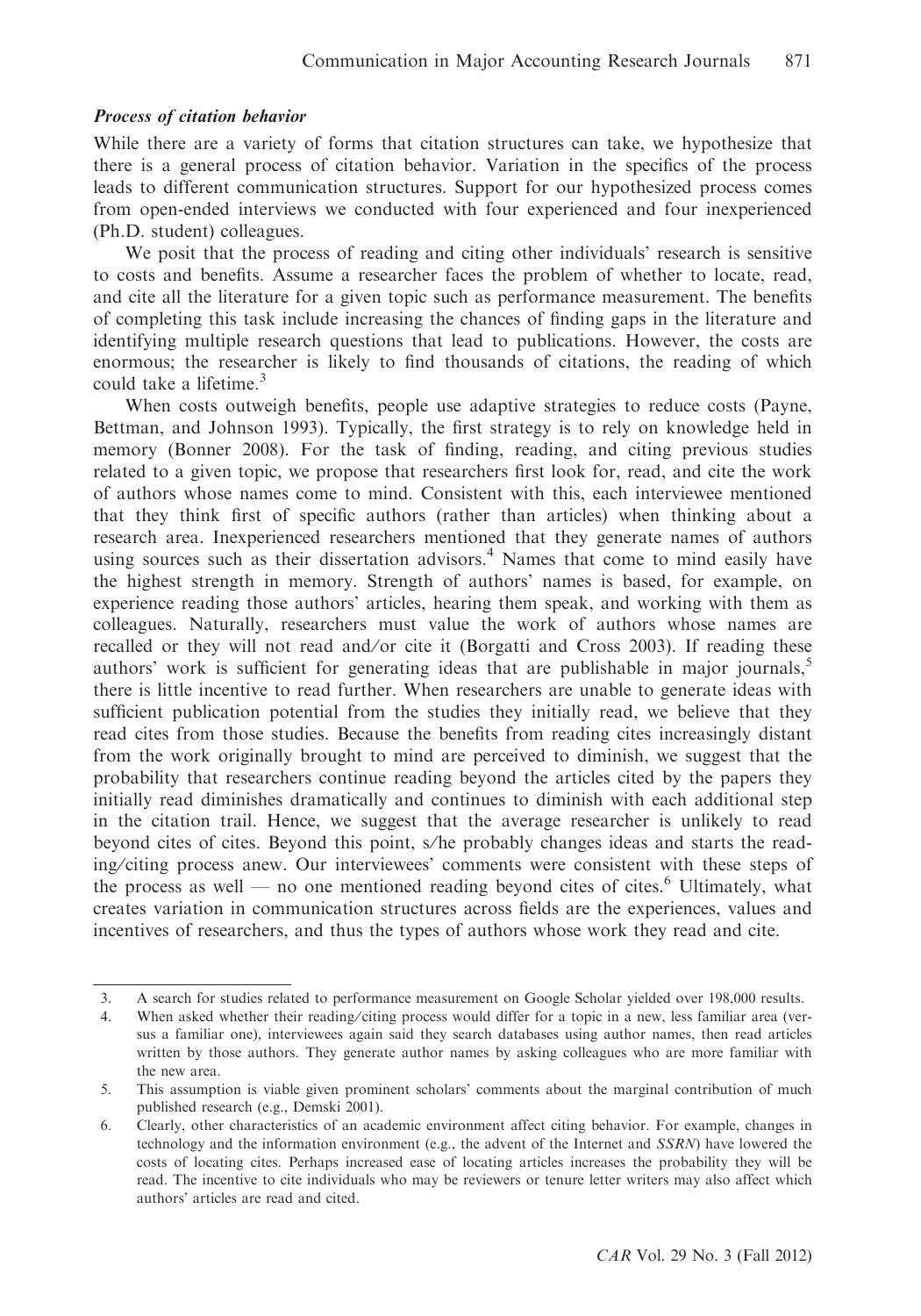#### Types of communication structures among researchers

One possible structure for communication among researchers in an academic field is a cohesive whole. A cohesive whole occurs when there is extensive communication among researchers who study different topics. While a cohesive whole may sound optimal, for this structure to emerge researchers' experiences must allow them to become knowledgeable about, and value, the work of authors who study a wide variety of topics and use a variety of methods and theories. Such a structure is practically infeasible for a number of reasons. First, given limited time in the coursework stage of doctoral programs, most researchers do not have broad early experiences. Further, once employed, researchers are unable to keep up with a wide array of material because of cognitive and time limitations (de Solla Price  $1986$ .<sup>7</sup> Finally, if promotion and tenure requirements include being recognized as a leader by colleagues in one's topic area, there are incentives for individuals to concentrate on specific topics and communicate with others of like interests. These factors suggest that academic fields will be broken down into topic-based cohesive subgroups, groups that communicate more intensely with themselves than with other groups (Wasserman and Faust 1994). Consistent with this, we are not aware of empirical evidence suggesting a cohesive whole in citation structures.

While a citation structure containing topic-based cohesive subgroups is highly likely, such a structure can take several forms; that is, it can take the form of a *normal academic* field, a tribal, a small world, or a core/periphery structure. In a core/periphery structure there is a single subgroup that dominates part of the field. The remainder of the field consists of isolated individuals who communicate toward the core but not with each other. The other types of structures have multiple subgroups, but they differ as to the bases for the subgroups, how close subgroups are to each other, and the extent of communication across subgroups.

The bases for the subgroups distinguish a normal academic field from tribal and small world structures. A *normal academic field* is one in which subgroups are formed solely on the basis of topic interests. Thus, marketing authors interested in online shopping behavior would communicate with other researchers who share this interest irrespective of the methods and theories they use. This is arguably the ideal academic structure, reflecting the intellectual interests of a field's members and allowing them to make greater advances than under other structures (Pratt 1964), but also allowing for their practical constraints (de Solla Price 1986; Crane 1969). A normal academic field, however, is less likely to occur than the other clustered structures because of the effect of social factors on researchers' experiences, values, and incentives, as described below. Further, we find little evidence suggesting this structure exists in other fields (only White, Wellman, and Nazer 2004 in interdisciplinary studies and McCain 1986b in genetics).

In *tribal* and *small world* structures, subgroups are formed not only on the basis of topics, but also on the basis of methods and theories. Subgroups in normal academic fields reflect researchers' interests, whereas subgroups in tribal or small world structures reflect both interests and (multifaceted) viewpoints.<sup>8</sup> This multifaceted clustering occurs because people are social beings who tend to prefer the company of, and communicating with, like-minded individuals (McPherson, Smith-Lovin, and Cook 2001); this phenomenon is called homophily. In particular, people often choose to communicate with others with whom they share two or three characteristics (Bernard, Killworth, Evans, McCarty, and

<sup>7.</sup> de Solla Price posits that people can keep up with only about 100 other researchers' work at any given time.

<sup>8.</sup> Clique structures are formed on the bases of topics, methods, and theories as well but, strictly defined, contain subgroups that communicate only with themselves (Monge and Contractor 2003). These structures are so extreme that they likely do not exist in academia. Note, however, that Biehl, Kim, and Wade (2006) use the clique terminology to denote groups of journals that have only 10 percent of their ties to each other.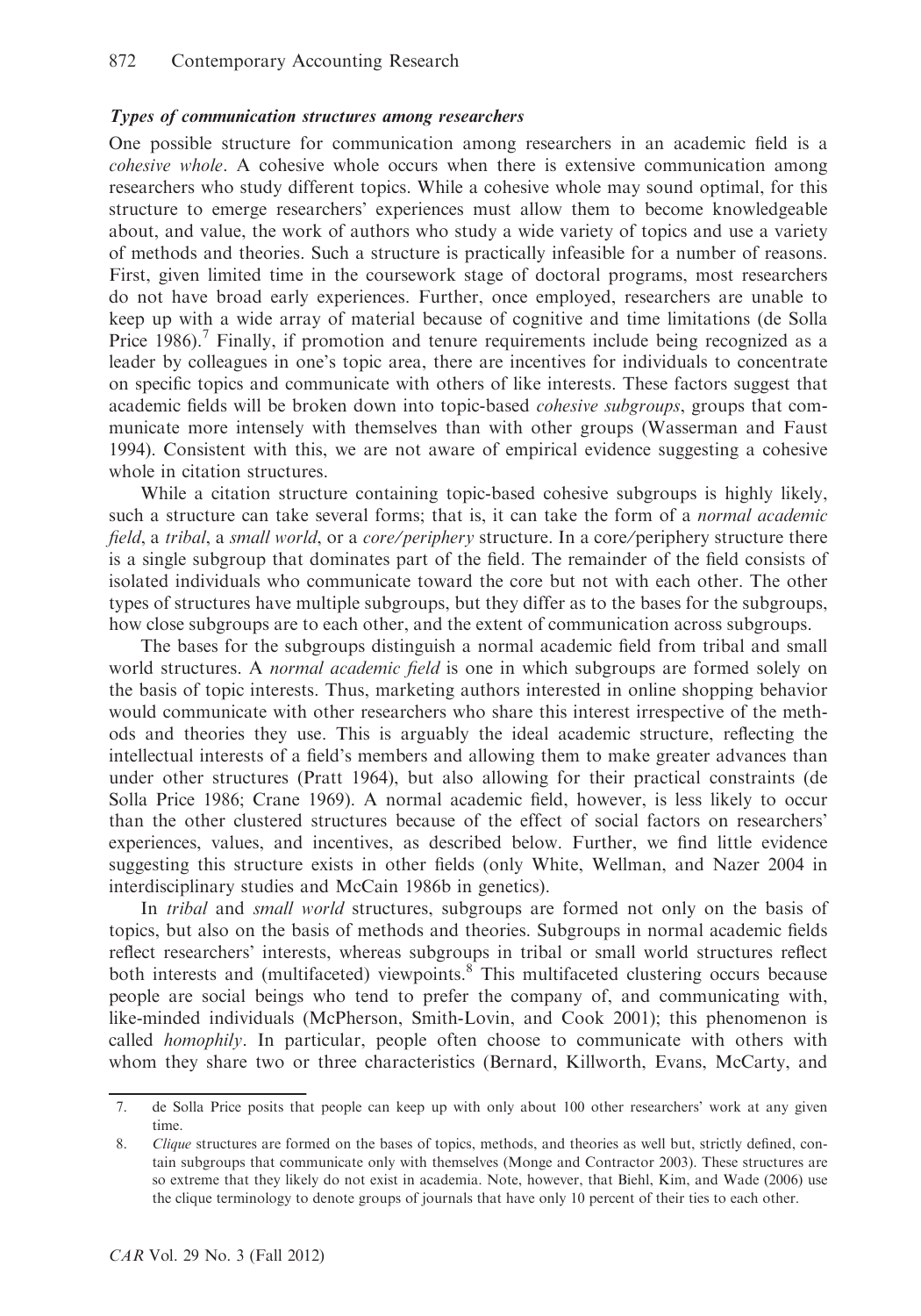Shelley 1988). Because groups tend to enforce norms of behavior, fine-grade clustering suggests the perpetuation of a narrow set of norms. In academic research, subgroups would form on the basis of type of research, with ''type'' referring to research that is similar as to topics, methods, and theory bases. Such fine-grade clustering may occur even if researchers have broad experiences in their doctoral training because the social preference to communicate with like-minded individuals is strong. As mentioned earlier, this clustering is more likely to occur because researchers have had narrow experiences. To the extent that doctoral programs focus on a few types of research, researchers may feel comfortable communicating with persons like those with whom and by whom they were trained. Doctoral programs can become narrow because of the power-seeking behavior of academics who seek to control knowledge production (Bourdieu 1988). Rather than informally suggesting valued research topics to junior researchers, those in power legitimate their preferences by institutionalizing them in curricula and other settings such as privately controlled journals (Ennis 1992). This behavior creates incentives for less powerful researchers to continue clustering by topic/method/theory type.

While tribal structures and small worlds are similar regarding the bases for subgroups and the existence of more within-group communication than across-group communication, they differ in the extent of across-group communication because of the difficulty of traveling from group to group. In a research setting, travel difficulty is primarily a function of the citation distance between clusters of researchers. Specifically, when an academic field is tribal, it has an *archipelago* structure; that is, a string of islands (research groups). Because geography is a key determinant of homophily in social structures, residents of neighboring islands are likely to be more alike than residents of non-neighboring islands (Kossinets and Watts 2009; McPherson et al. 2001). Thus, researchers conducting psychology-based experimental studies on investor behavior might inhabit an island next to an island containing researchers conducting psychology-based experimental research on auditor behavior. Further, travel (reading and citing) in an archipelago structure is more likely to occur between adjacent pairs of islands (van der Leij and Goyal 2009). For example, consider a group of islands (research groups) A through E. The traveler (researcher) living on island A knows that island B exists, but may not know the existence of island E. In order to find out that E exists and what is there, s⁄ he must travel from A to B by reading A's literature, which cites B's literature, then reading B's literature which cites C's literature, and so on. In other words, to move from island A's literature to that of island E, a researcher would have to read cites of cites of cites of cites. If researchers are able to publish in high-quality journals without such costly effort, there is a large disincentive to do so. This implies that the articles researchers are most likely to read and cite (other than those within their own group) will be written by authors who are closest in terms of citation distance, that is, those on an adjacent island. Consequently, researchers are most likely to read work that is similar to their own in many respects. Overall, in a tribal structure, the ratio of within-group communication to across-group communication is relatively high, and across-group communication is likely to be to similar (neighboring) research groups. The consequence is narrowly focused, self-perpetuating research.

In contrast, a *small world* structure is one in which there is less difficulty of communicating across groups. There may be less difficulty because between-group distances naturally are smaller (e.g., islands are arrayed in a circle rather than a string)<sup>9</sup> or because an

<sup>9.</sup> In an academic field, having small natural distances means that pairs of clusters share two of three attributes on which they have formed (topic, method, or theory). For example, a research cluster studying the economics of auditing services using analytical methods would be close to a cluster studying the economics of auditing services using archival methods. For a small world to develop in this ''natural'' way, an entire field would have to be diverse on only one of these three dimensions. Thus, natural development of a small world seems unlikely.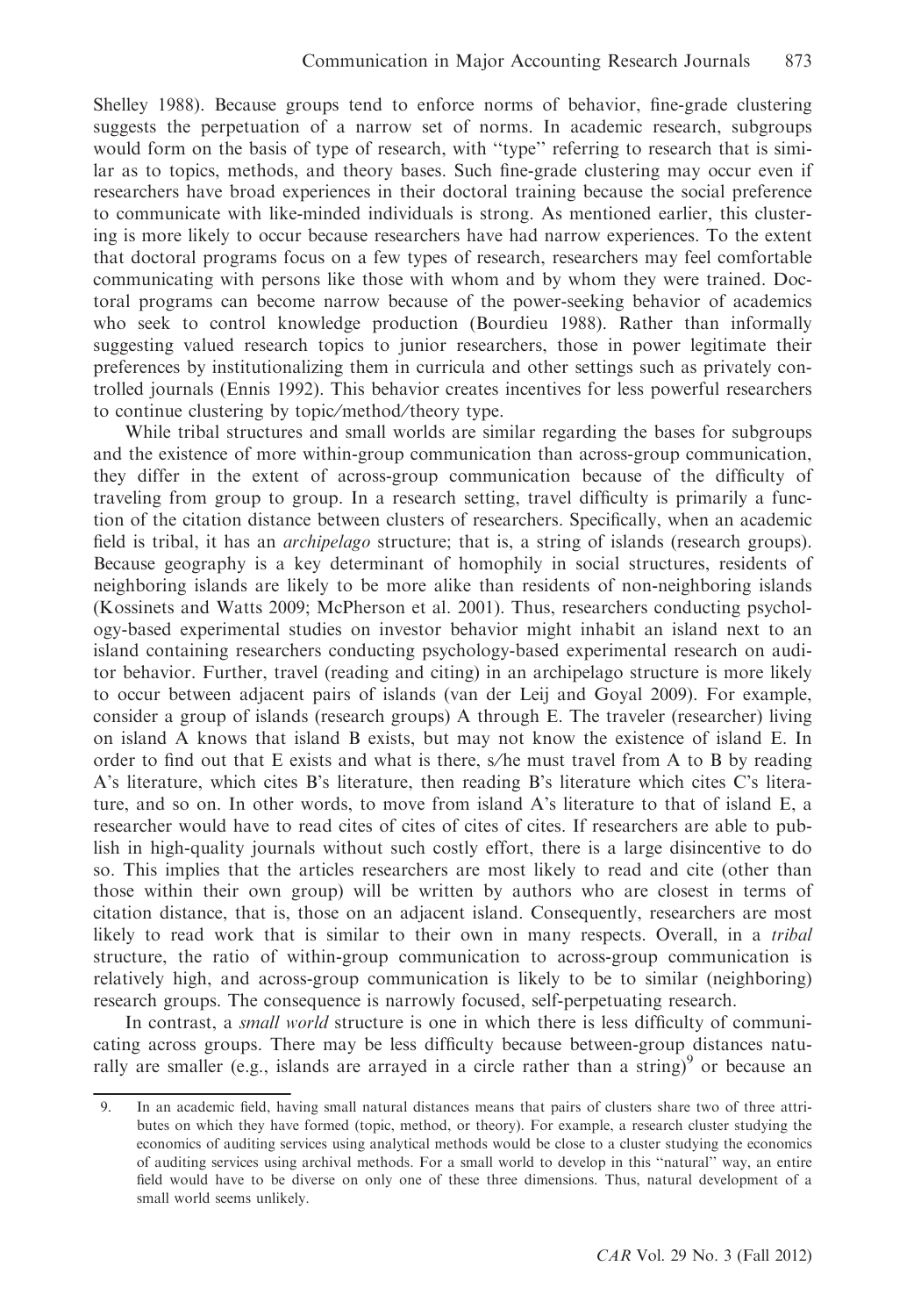external factor has reduced distances. When the difficulty of communicating across groups is reduced, there will be a higher incidence of across-group communication than in a tribal structure. In the context of citations, a short distance might mean that an author can move from one group to another by reading cites of cites.

The key factor that reduces distances and allows a small world structure to develop is the *hub*. Hubs increase the probability a researcher learns about other topics, methods, and theories easily by going ''through'' a hub; that is, by reading the hub's work (Carolan and Natriello 2005). For example, a researcher who may not have undertaken the reading and citation journey from island A to island E is more likely to do so if  $s/he$  can go directly from island A to island C and then from island C to island E. A researcher would be able to do this if there is a researcher on island A who has created a route to island C through his or her citations, and a researcher on island C who has created a route to island E through his or her citations. In essence, the reader can ''change planes'' on island C and bypass islands B and D. Hub researchers are similar to airline hubs in that they send and receive a large number of cites (flights) between various groups of authors (cities). Further, the groups of authors (cities) connected to hubs are far-flung and diverse. In other words, hub researchers attract communication from authors in multiple clusters and their articles build on, and cite, work from authors in multiple clusters.<sup>10</sup> As such, small world structures are better able than tribal structures to spread diverse information to a large and diverse set of recipients, possibly breaking the cycle of self-perpetuating research that occurs with tribalism. It is unclear why hubs develop or what determines their identity, but we speculate that individual researchers' experiences, values, and incentives play a role. Researchers who have broad training or who have worked with people using different theories or methods are more likely to develop as hubs. Similarly, researchers working in mature fields may have an incentive to reach out to diverse literatures to generate new ideas.

Consistent with the tendency of like-minded people to associate with each other, most studies present evidence suggesting either a small world or tribal structure, that is, they find clusters based on topic/method/theory combinations — in economics (McCain 1986b, 1984) and sociology (White 1983; White and Griffith 1982; Cole, Cole, and Dietrich 1974). Most of these studies do not examine whether clustered structures represent small worlds or tribalism. Studies by Newman (2001a, b, c), however, show clustered structures in physics, biology, and medicine to be small worlds, while those in computer science tend to be tribal.

The final structure is a *core/periphery* structure (Borgatti and Everett 1999). This structure differs from the others as it contains only one discernible cohesive subgroup: the core. The core consists of a small number of individuals that dominate the field and have extensive communication with each other. Persons in the periphery tend not to communicate with each other, although they do communicate extensively toward the core (i.e., they cite the core authors, but this citing is not reciprocated). Continuing with the geographic analogy, there is a single, dominant subgroup occupying one island; significant numbers of others in the field tend to be scattered and individually adrift at sea. Core/periphery structures arise through preferential attachment (Barabási, Jeong, Néda, Ravasz, Schubert, and Vicsek 2001), which means that new people entering a field are more likely to communicate with those who already have extensive communication. Those with extensive communication are more easily brought to mind and also are attractive to

<sup>10.</sup> While, in a tribal structure, within-group communication should exceed the total communication to and from all other subgroups, a small world structure likely does not have this property. In a small world, a subgroup still communicates more with itself than with any other single group, but within-group communication can be less than total across-group communication.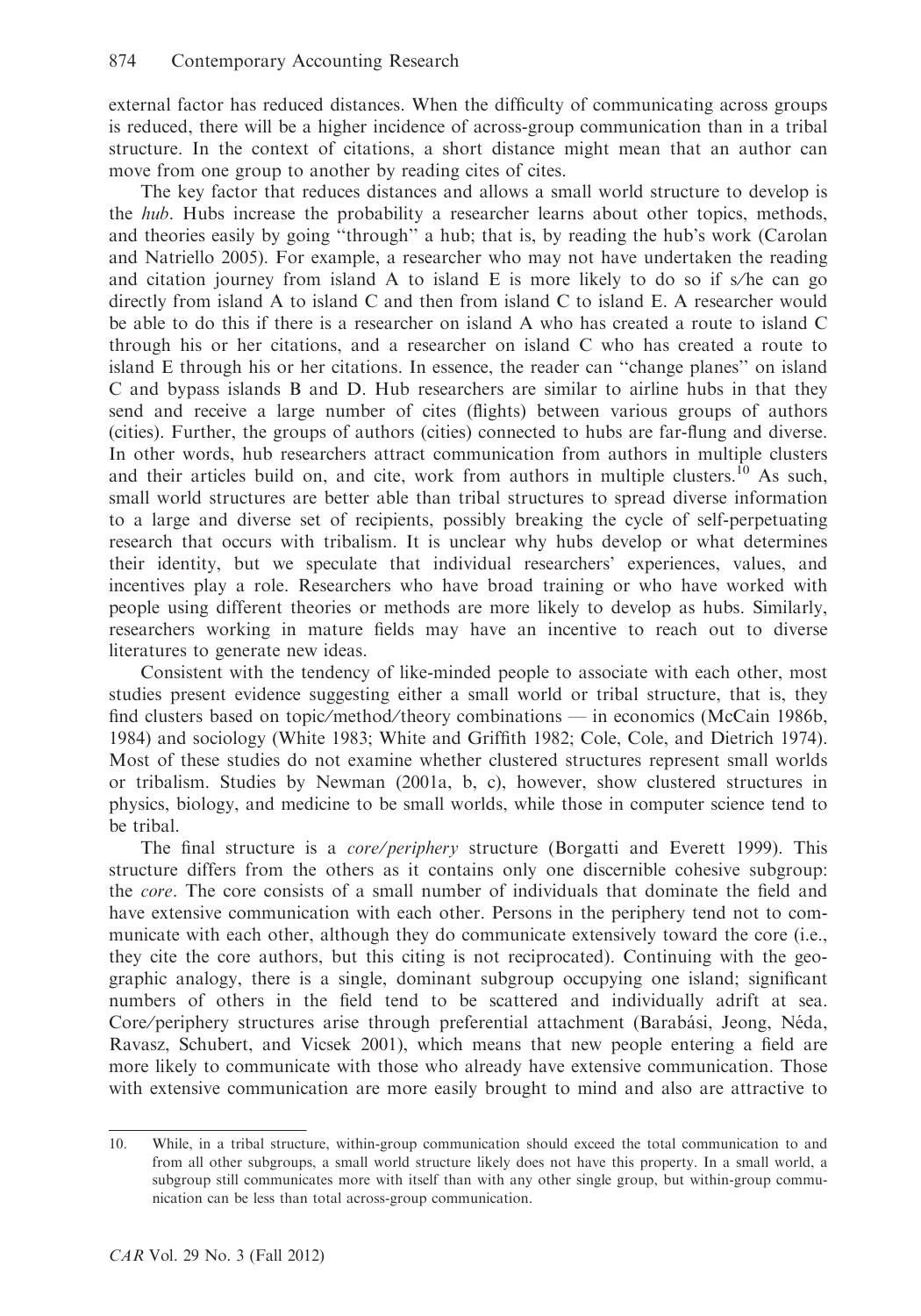communicate with since they are likely to be reviewers of papers. Consequently, these individuals continue to garner communication at a higher rate than do new entrants to the field. Further, because these people have extensive communication, they are more likely to communicate with other high communicators (van der Leij and Goyal 2009). It is not clear whether the core in this structure is formed on the basis of a topic, method, theory, or some combination of these factors. A few studies document core/periphery structures using data on co-authorships (Barabási et al. 2001; Goyal, van der Leij, and Moraga-González 2006; de Solla Price and Beaver 1966). We are not aware of any studies that document this structure using citations, or of any studies examining the impact of a core ⁄ periphery structure on field- or individual-level outcomes.

#### Prior evidence in accounting and research questions

Within accounting, there are three studies that examine the communication structure of research. Two examine citation patterns among journals (Wakefield 2008; Biehl et al. 2006), finding that  $JAE$ ,  $JAR$ , and  $TAR$  are closely linked.  $CAR$  is somewhat related to these journals. AOS is distant from the other four, being related to management journals or accounting specialty-area journals. Because these studies do not examine the contents of the journals, it is unclear what type of communication structure is implied by these findings. Most closely related to our work is a study by Just, Schäffer, and Meyer 2009, who examine the co-citation structure of the 200 most-cited articles in TAR, JAR, JAE, CAR, and AOS for the period 1990–2007 using the 200 strongest co-citation relationships.<sup>11</sup> They find a relatively large number of subgroups that are based on topics, suggesting a normal academic field. However, because they focus on the most-cited articles and the strongest co-citation relationships, they tend to capture articles that are in the dominant area of research (economics-based archival financial accounting), and thus homogeneous as to theory and method. As such, their results regarding the presence of a normal academic field are inconclusive.

Additional evidence regarding the type of communication structure exhibited by accounting research is anecdotal or indirect. Anecdotally, a number of eminent scholars express concern that accounting research is tribal (Hopwood 2007; Demski 2007, 2001; Antle 1989), based on their observation that researchers cluster by topics, methods, and theories and communicate mostly within clusters. Note, however, that these scholars do not consider the possibility of a small world structure. Further, indirect empirical evidence suggests the existence of the fine-grade clustering element of either a tribal or small world structure in accounting. Bricker (1989), using citations among articles in six accounting journals, found clustering based on topic area and other factors such as theory base. Merchant, Van der Stede, and Zheng (2003) reach a similar conclusion regarding research on incentives.

Other evidence of tribal or small world structures in accounting includes studies showing that accounting researchers affiliated with particular elite institutions are disproportionately represented with regard to citations by other authors (e.g., Swanson, Wolfe, and Zardkoohi 2007; Williams, Jenkins, and Ingraham 2006; Brown 1996; Brown and Gardner 1985a, b; Williams 1985). If persons affiliated with these institutions tend to use similar methods and theories to address given topics (and anecdotes suggest that they do), then institutional clustering in citations could create a communication structure containing topic/method/theory clusters. Further, Kinney (2003) notes that there is evidence of narrow doctoral training in accounting in that the vast majority of Ph.D. students receive training about capital markets research, but many do not learn about other types of research (e.g., experimental work). Also, Schwartz, Williams, and Williams (2005) find that

<sup>11.</sup> Co-citations are the co-occurrence of pairs of articles or authors in a reference list, as opposed to citations, which measure the occurrence of a single article or a single author in a reference list.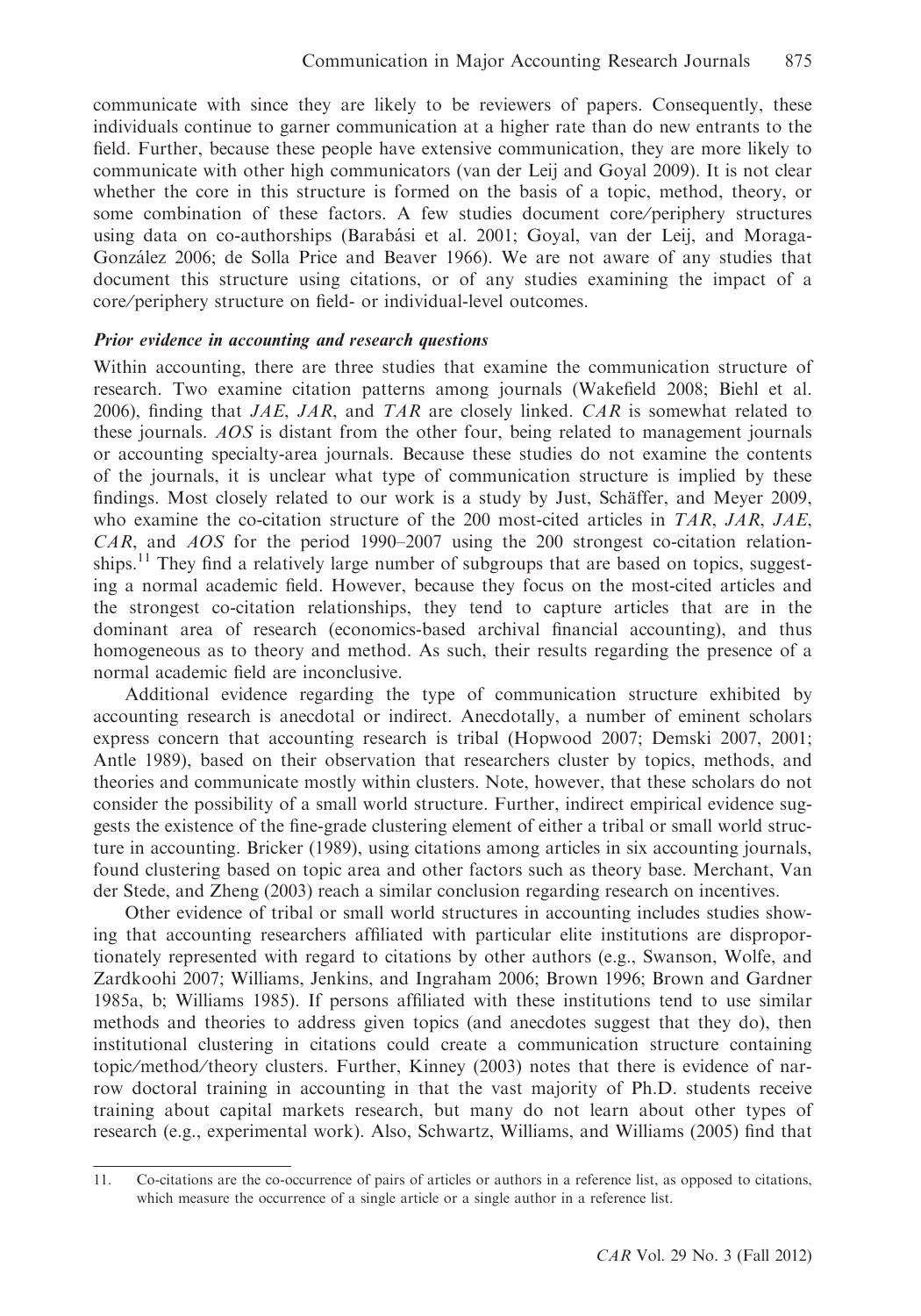Ph.D. students at elite schools are familiar only with a narrow set of journals. Finally, there is evidence of power structures in accounting, which are one cause of narrow experiences (e.g., Swanson et al. 2007; Lee 1999, 1997; Williams and Rodgers 1995).

While the literature cited above suggests that tribal or small world structures may exist in accounting research, there also is evidence suggesting that a core/periphery structure may exist. Specifically, a number of studies document that financial accounting research using economic theories and archival data analysis has become dominant in the major U.S. journals over time (e.g., Oler, Oler, and Skousen 2010; Just et al. 2009; Wakefield 2008; Tuttle and Dillard 2007; Bonner, Hesford, Van der Stede, and Young 2006; Williams et al. 2006; Koonce and Mercer 2005), and thus, may form a core. Based on this conflicting evidence, we pose our first research question:

RESEARCH QUESTION 1. What is the structure of accounting research, as evidenced by citations among authors in the five major journals?

Further, since scholars have expressed concern that tribalism exists and has grown more severe over time (Demski 2007), we pose our second research question:

RESEARCH QUESTION 2. How has the structure of accounting research, as evidenced by citations among authors in the five major journals, changed over time?

## 3. Method

## **Data**

Our primary goal is to describe the social structure of communication in accounting research. We use citations at the author level as our measure of communication. The 3,607 articles in our database over the 25-year period (1984–2008) in five accounting journals (AOS, CAR, JAE, JAR, and TAR) are authored by a total of 2,640 individuals.<sup>12</sup> We chose these five journals based on prior studies that consistently rank them as major journals in academic accounting (Bonner et al. 2006) and argue that authors who publish in these journals serve as tastemakers for ideas in the larger accounting research arena. We choose 1984 as the starting point because CAR was not published before then, and 2008 as the end point to allow for a 25-year period over which to examine the communication structure. We begin with the Social Science Citation Index (SSCI) database as our source of citations and supplement it due to missing data.<sup>13</sup> Not counting self-citations,<sup>14</sup> our authors have  $121,012$  citations to the articles in our database.<sup>15</sup> Thus, the average number of citations per *author* over our time period, not counting self-cites, is  $45.8^{16}$ 

## Detecting communication structure

Our analysis of the type of communication structure exhibited by accounting research proceeds in two stages. First, using the mathematical algorithm detailed in Appendix 1, we

<sup>12.</sup> We exclude comments, discussions, editorial material, corrections, replies and book reviews.

<sup>13.</sup> SSCI starts indexing CAR only in April 2002, beginning with Vol. 19 (No. 1), and three issues of other journals (AOS Vol. 17, Nos. 7 and 8, and the 1988 JAR Supplement) are not included in the SSCI.

<sup>14.</sup> Specifically, we do not count a citation if an author of a citing article is an author of the cited article.

<sup>15.</sup> Because we focus on uncovering the social structure of communication within these five journals, we do not count citations to journals outside accounting, citations to accounting journals other than these five, and citations to articles outside our date range. However, we use citations to other journals to classify bases for the clusters and to examine the citing behavior of possible hubs.

<sup>16.</sup> To clarify, a citation from a triple co-authored article, for example, would provide three citations to an individual, one from each of the citing article's authors.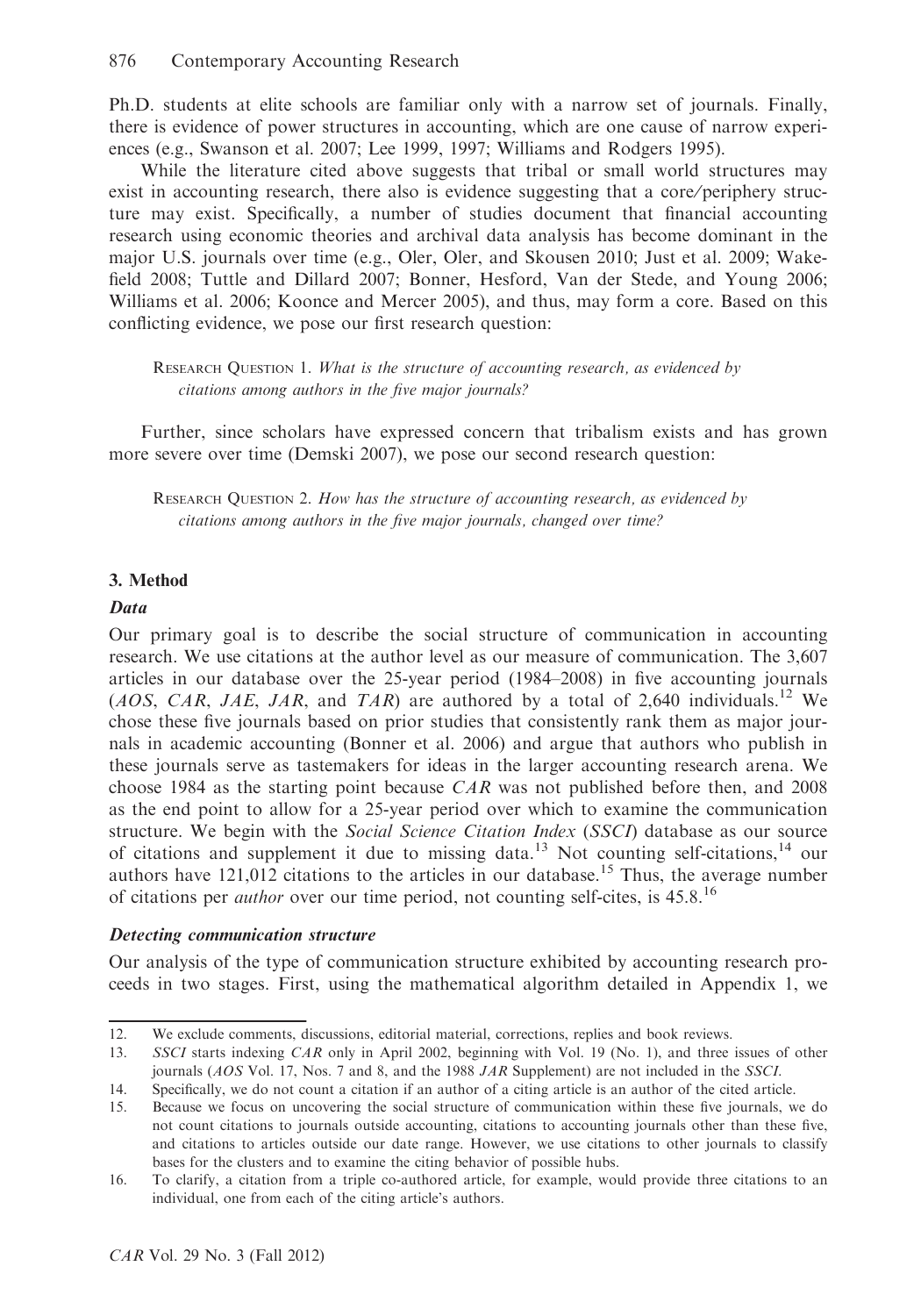determine whether the field can be described as a cohesive whole, or instead contains cohesive subgroups representing a normal academic field, a tribal structure, a small world structure, a core/periphery structure, or some type of hybrid. Our algorithm assigns authors to clusters if there is substantially greater communication within clusters than between clusters.<sup>17</sup>

Second, if there is evidence of cohesive subgroups, we conduct a series of analyses aimed at distinguishing among the various forms a cohesive subgroup structure can take. First, to ascertain whether accounting research appears to be a normal academic field or a tribal or small world structure, we determine whether clusters are formed based on topics alone or, instead, based on topics, methods, and/or theories.<sup>18</sup> Research assistants coded each article as to functional area (to obtain a broad classification of topics) and method, and questions were resolved with the authors. Article-level functional area classifications include audit, financial, managerial, tax, and other (e.g., systems, accounting history). We classify each researcher to a functional area if a majority of their articles are in that area (for those with no majority area, we use the category multiple areas). We use a similar classification procedure for method, classifying methods as analytical modeling, archival data analysis, experiments, field and case studies, frameworks and reviews, surveys, and simulations. For individuals with no dominant method, we include a *multiple methods* category. We classify researchers' primary theory base by counting references to journals in: (i) economics, finance, law, and (ii) management⁄ organizational behavior (OB), psychology, and sociology. We classify each researcher to one of these areas or to multiple theories if neither area dominates. Finally, we make finer classifications as to the specific topic areas covered by researchers once we derive clusters of those researchers.

Also, as part of the second stage of analysis, we calculate a number of descriptive statistics using social network analysis, a set of techniques used for analyzing social structures (e.g., Scott 2000; Wasserman and Faust 1994). Statistics are derived from the network's citation matrix. With 2,640 authors, the network is represented by a  $2,640 \times 2,640$  matrix. Each cell in the matrix represents a tie between two authors. A tie exists if two authors have one or more citations between them.<sup>19</sup> Cells on the diagonal represent ties to oneself through self-citations, which are deleted prior to conducting the network analysis.

The descriptive statistics we examine are as follows. *Reachability* measures the percentage of pairs of individuals who can reach each other through citations. Thus, reachability within clusters is a measure of internal connectedness, while reachability across clusters indicates travel difficulty. Path length indicates the number of steps it takes for one author to reach another author through citations. Mean path length is the average number of path lengths for a specified group of authors (i.e., a single cluster or the overall network).<sup>20</sup> Thus, path length within clusters is another measure of internal connectedness, while path length across clusters is another measure of travel difficulty. Degree is a measure of an individual's centrality in a given network; it is operationalized as the number of direct ties an individual has with others in the network (Wasserman and Faust 1994). The degree measure can be divided into three submeasures: indegree, outdegree and undirected degree. For a given author, A, indegree measures the number of ties by other authors to author  $A$ , while *outdegree* measures the number of ties by author  $A$  to other authors. Undirected degree is the sum of unique authors connected to author  $A$ , and is less than or equal to

<sup>17.</sup> If a field were a cohesive whole, the algorithm would result in one large cluster.

<sup>18.</sup> The literature does not speak to the composition of the core in a core ⁄ periphery structure, so we must use different types of analyses to determine if a core ⁄ periphery structure exists.

<sup>19.</sup> For example, assume  $c_{ij} = 6$  and  $c_{ij} = 1$ , where  $c_{ij}$  is the number of citations from author *i* to author *j* in our citation matrix. The total number of citations between  $i$  and  $j$  is seven, but there are two ties (one in each direction).

<sup>20.</sup> Note that *mean path length* can be calculated only for researchers who are connected.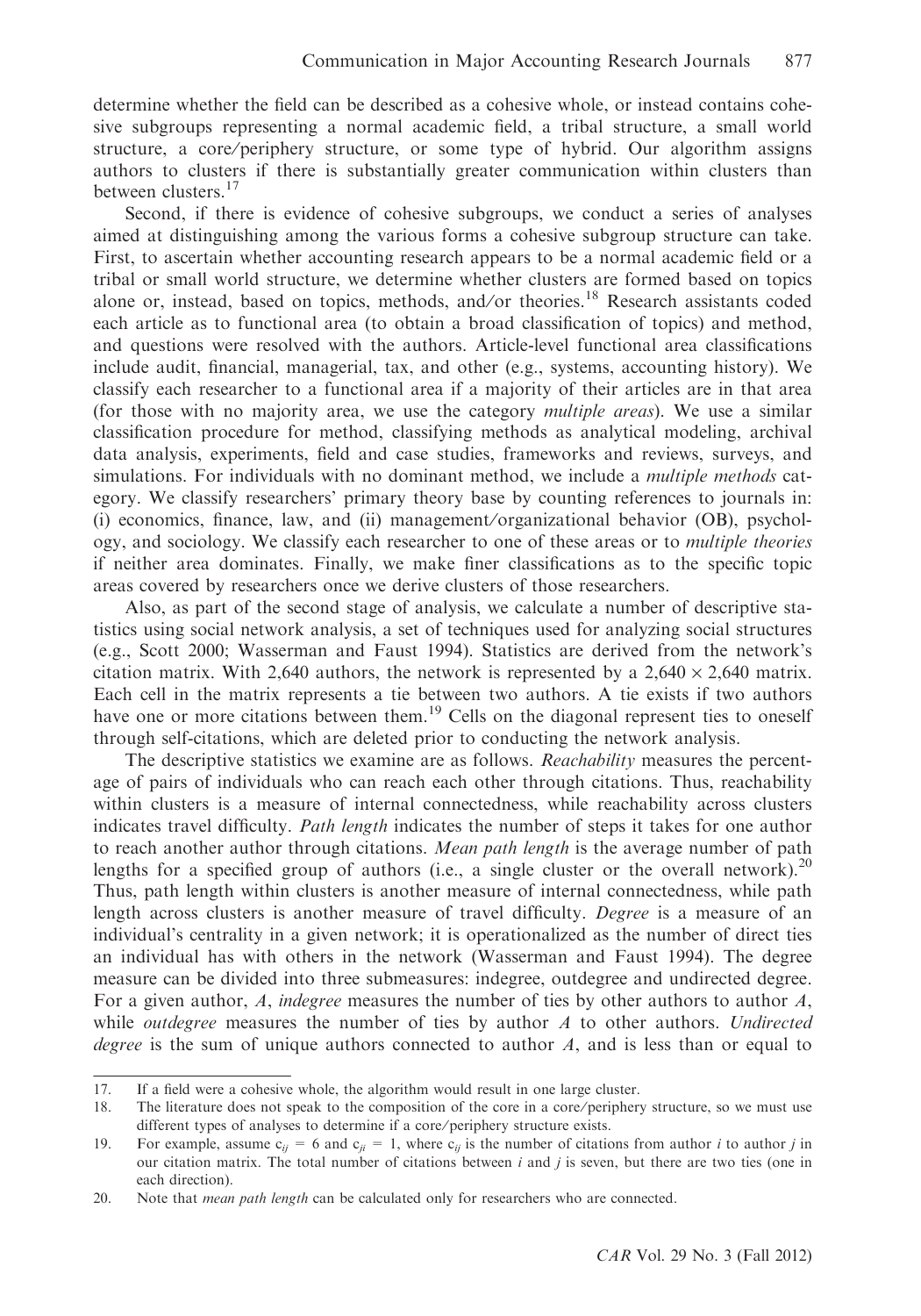the sum of the author's indegree and outdegree measures. In other words, if author A cites author  $B$  and  $B$  cites  $A$ , then the connection is counted only once in the undirected degree calculation. Authors with a high indegree are influential, whereas individuals with a high outdegree are incorporating ideas from several other authors. Finally, betweenness is the number of paths between pairs of individuals on which the author of interest lies.<sup>21</sup> An author with a low degree may be on paths connecting many other authors. While that author's low degree suggests little influence, the fact that she connects parts of a network can make that author an important node in the network. We use degree and betweenness statistics to determine hubs.

We conduct the two stages of analysis, first for the entire 25-year period (1984–2008) and then for four subperiods (1984–1989, 1990–1995, 1996–2001, and 2002–2008).

## 4. Results

#### Communication structure for the overall data set

Table 1 presents the results of the first stage of analysis (the mathematical algorithm) for the entire set of citations from 1984–2008. The algorithm detects six clusters for this data set.<sup>22,23</sup> Consequently, the field of accounting research is neither a cohesive whole nor a core ⁄ periphery structure. After we present descriptive statistics, we present a series of analyses that distinguish among the remaining possible structures for the field. Descriptive statistics for each cluster taken separately and the field as a whole appear in Table 1. We also label each cluster by examining the cluster members' primary functional areas, theory bases, and methods (not tabulated), as well as the titles and abstracts of the articles written by the prominent researchers in each cluster. Readers can verify our labels by perusing the names of the top ten individuals in each cluster (defined as those with the largest total number of ties to other individuals).

## Type of structure

We begin to distinguish among possible structures for a field with cohesive subgroups by examining the bases for the clusters. First, clusters in a normal academic field would be based solely on topic, and not segregated on methods or theories. There is some evidence of such clustering. In particular, cluster 2 includes researchers who study organizational incentives issues such as adverse selection, monitoring, incentive alignment, and incentive contracting (including financial accounting and other measures on which such contracting is based); these researchers are classified as being managerial or financial accounting researchers.<sup>24</sup> Researchers in this cluster also cover managerial accounting topics such as costing. They draw on agency theory from economics and various OB and psychology theories, and use many methods (specifically, analytical modeling, archival data analysis, experiments, and surveys).

Other clusters center on combinations of topics, methods, and theories, indicating that they possess either small world or tribal properties. First, cluster 1 researchers study issues

<sup>21.</sup> We calculate betweenness using the UCINET software package (Borgatti, Everett, and Freeman 2002). We calculate remaining measures with routines for Octave (Eaton 2002).

<sup>22.</sup> To provide validity to the results of our algorithm, we examine the communication structure for the overall network using a graphical approach and find essentially the same results. The graph is available upon request.

<sup>23.</sup> The first cluster for this overall period, not shown in the table or discussed further, consists of 60 individuals (called isolates) who have articles in one of the five journals during this time period but who have neither received citations to those articles nor cited other articles in the data set during this period.

<sup>24.</sup> This cluster encompasses the economics-based literature on incentives discussed in reviews by Bushman and Smith 2001, Lambert 2001, and Ittner and Larcker 2001, as well as behavioral research on incentives not covered by these reviews (e.g., Bonner and Sprinkle 2002).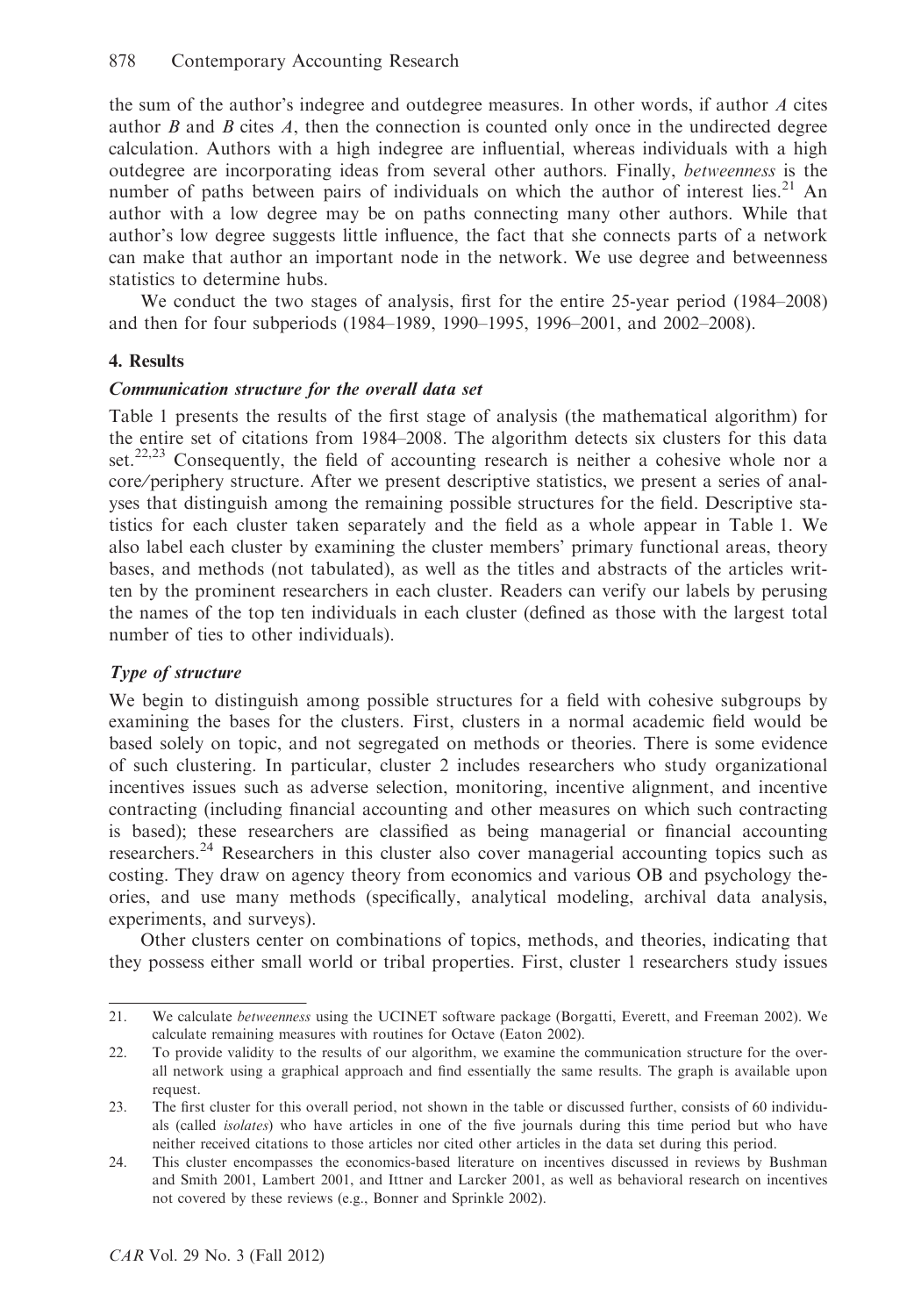| Panel A: Descriptive statistics                                  |                                                                                                                                         |                                                                                                                                      |                                                                                                                                         |                                                                                                                              |                                                                                                                                 |                                                                                                                                   |
|------------------------------------------------------------------|-----------------------------------------------------------------------------------------------------------------------------------------|--------------------------------------------------------------------------------------------------------------------------------------|-----------------------------------------------------------------------------------------------------------------------------------------|------------------------------------------------------------------------------------------------------------------------------|---------------------------------------------------------------------------------------------------------------------------------|-----------------------------------------------------------------------------------------------------------------------------------|
|                                                                  | Econ/Archival/Audit<br>Cluster 1 -                                                                                                      | OB, Psych/All Methods/<br>Organiz. Incentives and<br>Issues (Managerial,<br>other Managerial<br>Cluster $2 - Econ$ ,<br>Financial)   | Critical Theory Perspectives<br>OB/Field, Framework/<br>(Other, Financial,<br>Cluster $3 -$ Econ,<br>Managerial)                        | Cluster $4 - \text{Psych}$<br>Audit, Financial<br>Experiment/                                                                | Archival/Accounting<br>Choice, Disclosure,<br>Capital Markets,<br>Value Relevance<br>Cluster $5 -$ Econ/<br>(Financial)         | Overall<br>Field                                                                                                                  |
| Number of citations<br>Number of authors<br>Reachability within  | $6,837$<br>$67%$<br>357                                                                                                                 | 14,995<br>64%<br>605                                                                                                                 | 7,578<br>$52\%$<br>446                                                                                                                  | 7,816<br>$69\%$<br>312                                                                                                       | 48,806<br>75%<br>860                                                                                                            | $121,012^{b}$<br>$2,640^{a}$<br>$\lessapprox$                                                                                     |
| Reachability to/from<br>cluster                                  | 63%-75%                                                                                                                                 | $62\% - 73\%$                                                                                                                        | 61%-69%                                                                                                                                 | 61%-75%                                                                                                                      | 69%-75%                                                                                                                         | 70%                                                                                                                               |
| Mean path length<br>within cluster<br>other clusters             | 2.72                                                                                                                                    | 2.78                                                                                                                                 | 2.74                                                                                                                                    | 2.41                                                                                                                         | 2.41                                                                                                                            | ≸                                                                                                                                 |
| Mean path length to/<br>from other clusters                      | $2.58 - 3.20$                                                                                                                           | $2.72 - 3.10$                                                                                                                        | $2.93 - 3.20$                                                                                                                           | $2.63 - 3.08$                                                                                                                | $2.58 - 2.93$                                                                                                                   | 2.96                                                                                                                              |
| Top 10 individuals in<br>undirected degree)<br>cluster (based on | J. Jiambalvo<br><b>Jere Francis</b><br>M. DeFond<br>Z. Palmrose<br>M. Johnson<br>N. Dopuch<br>K. Gaver<br>S. Teoh<br>J. Gaver<br>F. Gul | R. Verrecchia<br>R. Bushman<br>G. Feltham<br>R. Lambert<br>D. Larcker<br>M. Shields<br>J. Hughes<br>R. Banker<br>A. Smith<br>J. Luft | A. Richardson<br>M. Covaleski<br>A. Hopwood<br>M. Dirsmith<br>T. O'Leary<br>K. Robson<br>D. Cooper<br>T. Hopper<br>W. Chua<br>P. Miller | M. Gibbins<br>. Solomon<br>W. Kinney<br>M. Nelson<br>L. Koonce<br>S. Salterio<br>S. Bonner<br>R. Libby<br>J. Pratt<br>H. Tan | Jennifer Francis<br>A. Sweeney<br>P. Dechow<br>S. Kothari<br>D. Collins<br>R. Sloan<br>M. Barth<br>P. Healy<br>T. Lys<br>B. Lev | Jennifer Francis<br>A. Sweeney<br>D. Larcker<br>P. Dechow<br>S. Kothari<br>D. Collins<br>R. Sloan<br>P. Healy<br>T. Lys<br>B. Lev |
|                                                                  |                                                                                                                                         |                                                                                                                                      |                                                                                                                                         |                                                                                                                              |                                                                                                                                 |                                                                                                                                   |

TABLE 1

TABLE 1

Clusters detected in overall data set

Clusters detected in overall data set

(The table is continued on the next page.)

(The table is continued on the next page.)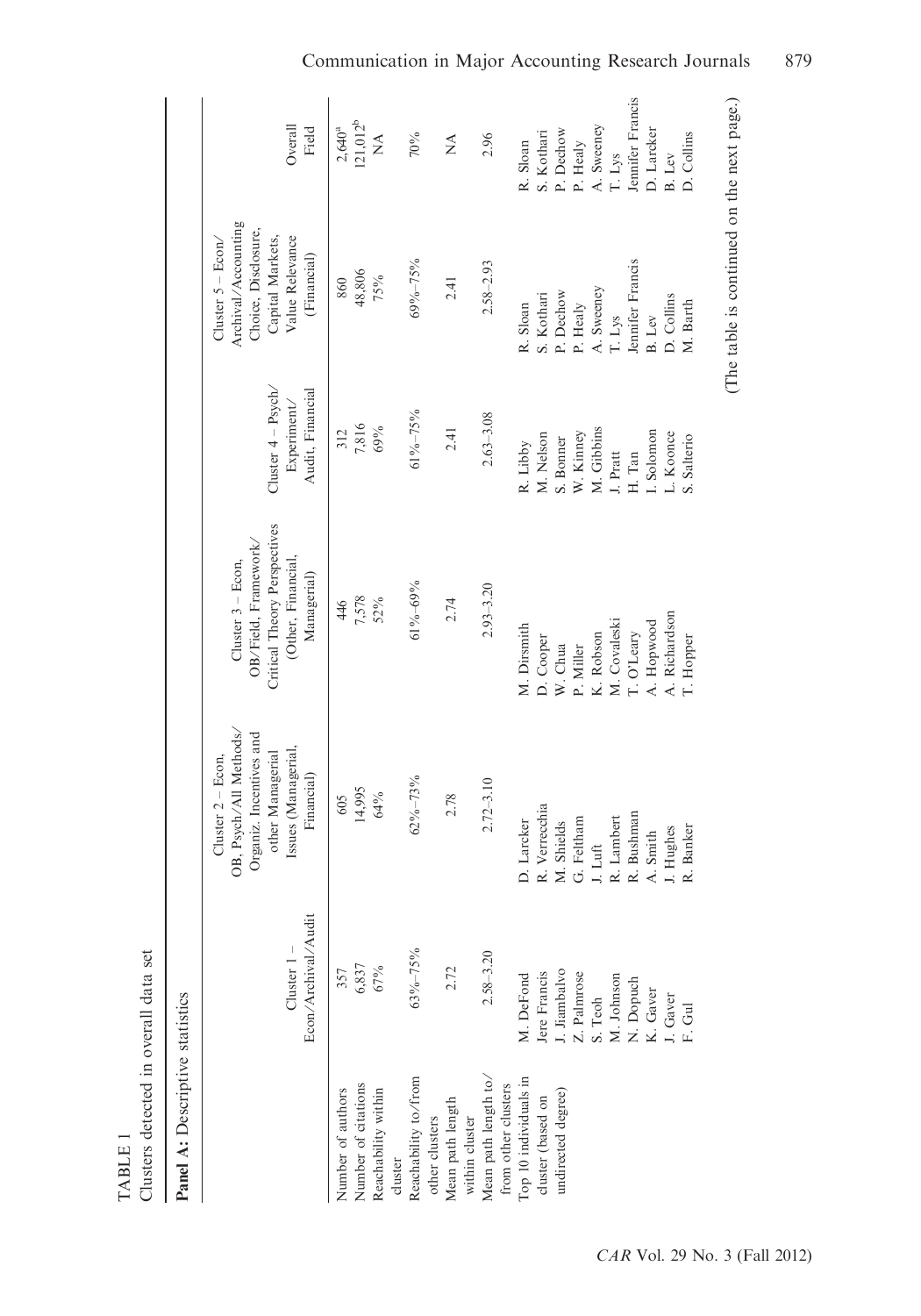| т<br>٦<br>٦ |
|-------------|

| otes: |
|-------|
| ۶     |

- Includes 60 isolates. Includes 60 isolates. a
- Includes citations among clusters totaling 34,981. Includes citations among clusters totaling 34,981. b

CAR Vol. 29 No. 3 (Fall 2012)

communicate with other clusters. *Mean path length* indicates the average number of steps it takes for one author to reach another author through citations. Mean path length *within* communicate with other clusters. *Mean path length* indicates the average number of steps it takes for one author to reach another author through citations. Mean path length wi*thin* clusters indicates how tightly connected clusters are internally, while mean path length across clusters shows the number of steps it takes to reach other groups of researchers, or the with the largest total number of ties to other individuals. Finally, the labels for each cluster shown in the top row of the table were determined based on an examination of the cluswith the largest total number of ties to other individuals. Finally, the labels for each cluster shown in the top row of the table were determined based on an examination of the clusclusters indicates how tightly connected clusters are internally, while mean path length *across clusters* shows the number of steps it takes to reach other groups of researchers, or the The table shows reachability both within clusters as a measure of how tightly connected cluster members are to each other, as well as across clusters as a measure of the ability to other directly, reachability also includes pairs of individuals who can reach each other indirectly, for example, by citing researchers who have cited the other member of the pair. The table shows reachability both wi*thin clusters* as a measure of how tightly connected cluster members are to each other, as well as *across clusters* as a measure of the ability to travel distance between groups. Note that mean path length can be calculated only for researchers who are connected. Top ten individuals in each cluster refers to the individuals other directly, reachability also includes pairs of individuals who can reach each other indirectly, for example, by citing researchers who have cited the other member of the pair. travel distance between groups. Note that mean path length can be calculated only for researchers who are connected. Top ten individuals in each cluster refers to the individuals Reachability measures the percentage of pairs of individuals who can reach each other through citations. While density shows the number of pairs of researchers who have cited each Reachability measures the percentage of pairs of individuals who can reach each other through citations. While density shows the number of pairs of researchers who have cited each ter members' primary functional areas, theory bases and methods, the information for which is presented in Table 1, panels B through F. ter members' primary functional areas, theory bases and methods, the information for which is presented in Table 1, panels B through F.

|                    | į                                                                                           |
|--------------------|---------------------------------------------------------------------------------------------|
|                    | へいへ<br>$\vdots$                                                                             |
| j                  | $-12.7$<br>֖֖֖֖֖֖֖֖֖֧ׅ֖֖֧֪֪֪֪֪֪֪֪֪֪֪֪֪֪ׅ֧֚֚֚֚֚֚֚֚֚֚֚֚֚֚֚֚֚֚֚֚֚֚֚֚֚֚֚֚֬֝֝֓֞<br>ı<br>$\vdots$ |
|                    | i<br>$\ddot{\cdot}$                                                                         |
|                    |                                                                                             |
| ļ                  | ׇ֚֘֡                                                                                        |
|                    |                                                                                             |
| $\frac{1}{2}$<br>I | ı<br>$\vdots$<br>ׇ֚                                                                         |

|                     |                                    |                             |                         |                       | Votes:       |
|---------------------|------------------------------------|-----------------------------|-------------------------|-----------------------|--------------|
| 82.29%              | 1.70%                              | $0.79\%$                    | 8.68%                   | $6.54\%$              | luster 5     |
| 20.06%              | 56.96%                             | $2.32\%$                    | 10.97%                  | $9.69\%$              | $2$ luster 4 |
| 5.84%               | 2.74%                              | 79.29%                      | 9.36%                   | $2.77\%$              | Juster 3     |
| 20.15%              | $5.03\%$                           | $4.20\%$                    | 66.13%                  | 4.49%                 | Cluster 2    |
| 38.24%              | $6.34\%$                           | 1.95%                       | 10.07%                  | 43.40%                | luster 1     |
| (Financial)         | Audit, Financial                   | Managerial)                 | (Managerial, Financial) | Audit                 | .<br>Lo:     |
| Value Relevance     | Experiment/                        | (Other, Financial,          | other Managerial Issues | Archival/             | From: /      |
| Capital Markets,    | $\text{Cluster } 4 - \text{Psych}$ | Theory Perspectives         | Organiz. Incentives and | $2$ luster $1 - Econ$ |              |
| Choice, Disclosure, |                                    | Framework/Critical          | Psych/All Methods/      |                       |              |
| Archival/Accounting |                                    | $Juster 3 - Econ, OB/Field$ | Cluster $2 -$ Econ, OB, |                       |              |
| $Juster 5 - Econ/$  |                                    |                             |                         |                       |              |

Notes:

c

Row sums are 100%. Values in boldface indicate the diagonal (cluster self-citations). Row sums are 100%. Values in boldface indicate the diagonal (cluster self-citations).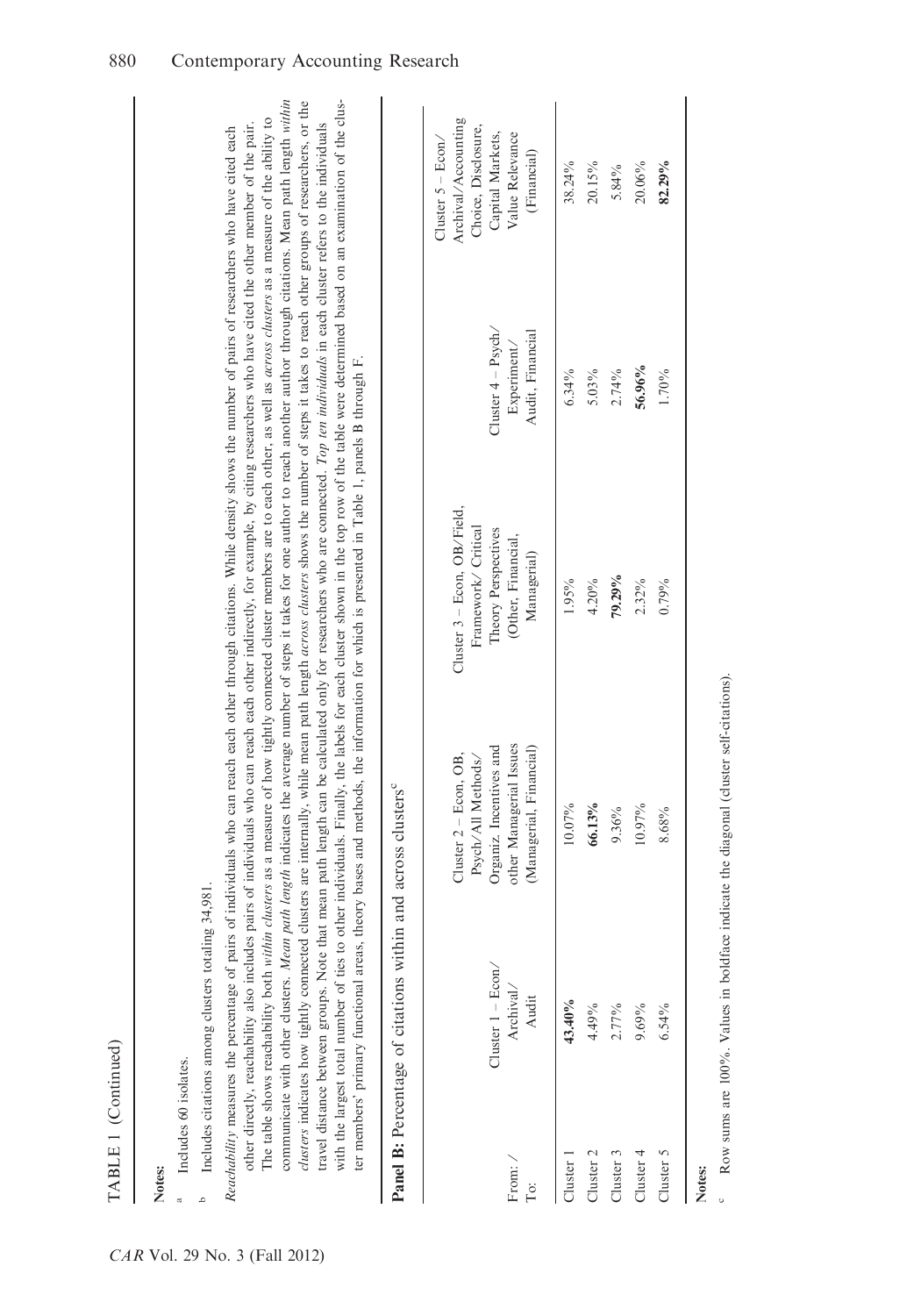related to the economics of auditing firms, such as fees and litigation using archival data analysis. Cluster 4 researchers examine issues related to individual auditor behavior, and rely heavily on psychology theories and experiments. We do not characterize these two clusters as exhibiting normal academic field properties because they share certain topic interests, for example, the effects of expertise on various outcomes. As such, they appear to be segregated from each other based on theories and methods. Cluster 5 contains the vast majority of researchers who study financial accounting topics using archival methods and a variety of economics, finance, and accounting theories or models, including agency theory, positive accounting theory, the efficient markets hypothesis, and valuation models. Researchers in this cluster cover a wide array of topics including accounting choice, disclosure (and information asymmetry), capital markets (including valuation and market efficiency), and value relevance. There also are researchers in clusters 3 and 4, however, who address these types of financial accounting topics, but do so using different methods and theory bases.<sup>25</sup> Researchers in cluster 3, labeled critical theory perspectives, critique the use and meaning of accounting in organizations and society. These researchers use economics theories like researchers in cluster 5, but the specific theories are different.<sup>26</sup> Further, cluster 3 researchers also rely heavily on methods that seldom are represented in other clusters, in particular field methods such as direct observation and interviews, and discussion in the form of framework and review studies.<sup>27</sup> Researchers in cluster 4, as mentioned previously, study financial topics using psychology theories and experiments.

Overall, there is evidence of a normal academic field (the organizational incentives cluster based on topic alone) as well as evidence of either a tribal or small world structure (the other clusters that are based on some combination of topic, method, and theory base). However, the size of cluster 5 (EBAF researchers) and anecdotes about the dominance of these researchers suggest that the field may combine these properties with those of a core/periphery structure. As such, we conduct core/periphery analyses before moving on to distinguish between tribal and small world structures.

A core ⁄ periphery structure is generated by preferential attachment, so the distribution of undirected degree (total ties to and from a researcher) should follow a power law (Barabási et al. 2001). Our examination reveals that this is not the case (results not tabulated). Nevertheless, the distribution is highly skewed, so we conduct an additional analysis to uncover whether cluster 5 represents a core in a core ⁄ periphery structure. The analysis is described in Appendix 2. While the results are statistically significant  $(p = 0.002)$ , they are not practically significant  $(r = 0.01)$ . Therefore, cluster 5 does not appear to be a core. $^{28}$ 

<sup>25.</sup> For convenience, we use the categories of financial accounting research used by reviews in JAE. See Barth, Beaver, and Landsman 2001; Fields, Lys, and Vincent 2001; Healy and Palepu 2001; Holthausen and Watts 2001; Kothari 2001; and Verrecchia 2001.

<sup>26.</sup> Critical theorists may use Marxist economic theories or theories such as those of the Frankfurt School. See Littlejohn 1992 for a review. These also utilize OB theories to study management accounting issues like cluster 2 researchers but, again, they use different OB theories. Note that the vast majority of management accounting researchers belong to cluster 2.

<sup>27.</sup> Note that researchers in cluster 2 also have a large number of studies using the field study/survey method category in panel C of Table 1, but almost 60 percent of these are survey studies rather than field studies or framework/review studies.

<sup>28.</sup> We also conduct this analysis using the top 15 percent of the authors as the core because an untabulated analysis shows that the network becomes very disconnected once the top 15 percent of authors are removed. The results for this core/periphery test are somewhat stronger ( $r = 0.105$ ,  $p < 0.001$ ). However, members of the top 15 percent come from all five clusters, so this result also does not support the EBAF cluster being a core. Instead, these individuals are the elite of the profession as discussed by previous studies (e.g., Lee 1999).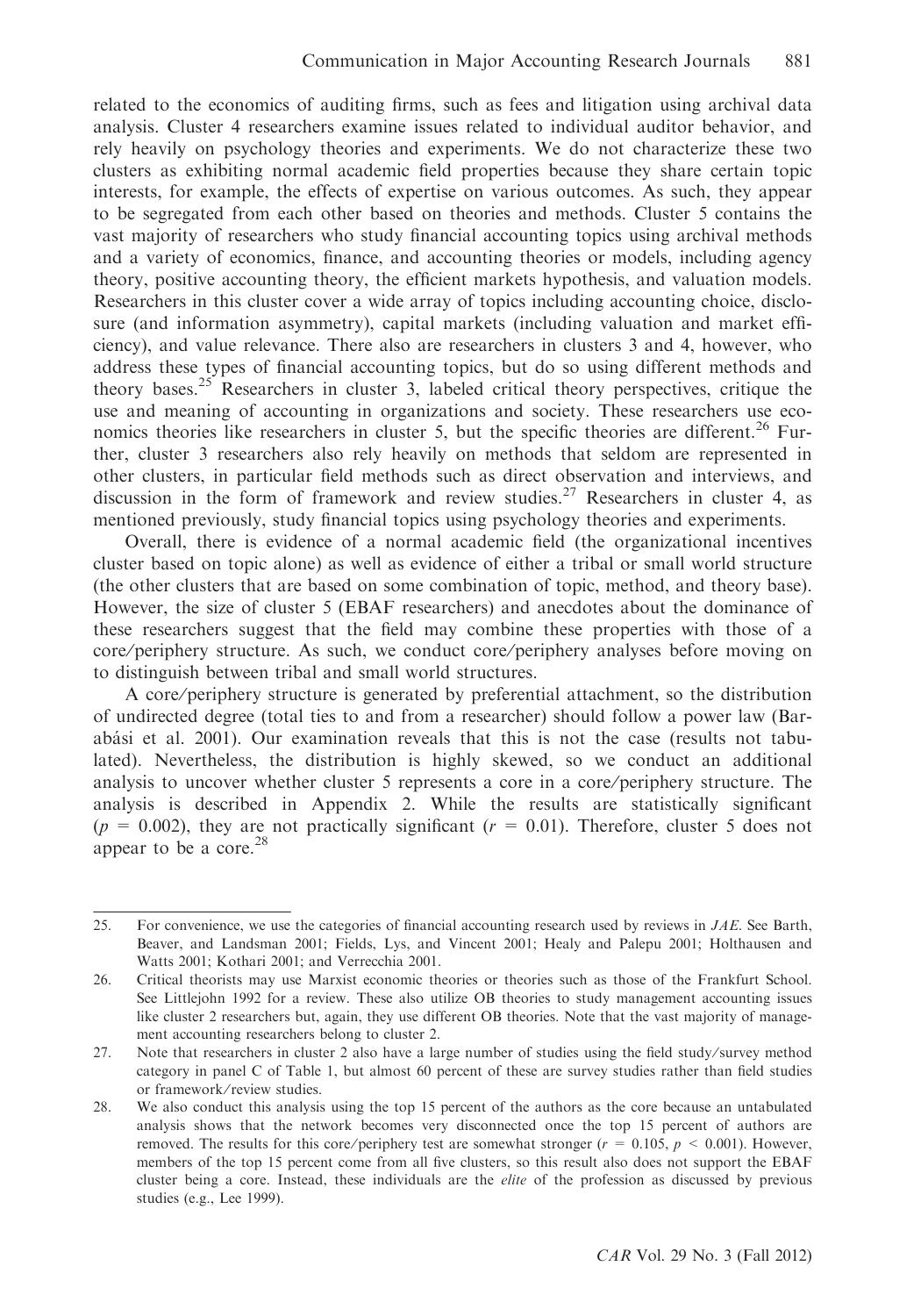Next, given that much of the clustering is based on combinations of topic, method, and theory, we must distinguish between tribal and small world structures. As described earlier, these structures differ in distance between clusters and the resulting extent of within-cluster and across-cluster communication. Specifically, tribal structures should exhibit more internal communication than that to all other groups combined. Reachability and path length data within clusters (presented in panel A of Table 1) speak to the extent of internal communication. For reachability, between 52 and 75 percent of subgroup member pairs can be connected by citations within their groups, meaning that tribalism is not immediately evident for all clusters. The EBAF cluster, with 75 percent of pairs of individuals being able to reach each other, has the most evidence of tribalism. For clusters with lower reachability, the figures could indicate either less tribalism or the presence of multiple tribes within clusters. The mean path length indicates the probability of communication within clusters. Clusters with lower path lengths are more likely to have high internal communication. Path length data parallel the reachability data. Specifically, tribalism is not evident because the averages exceed two (i.e., cites of cites, the point at which we hypothesize the average researcher stops reading). Nevertheless, the relative path lengths across clusters suggest that clusters 4 and 5 are more tribal than the others.

More important is the comparison of across-cluster communication to within-cluster communication. One factor that distinguishes between small world and tribal structures is whether within-group communication is more extensive than across-group communication. Examining reachability across clusters versus that within clusters is one way of addressing this issue. As shown in Table 1, with the exception of the EBAF cluster reachability across clusters often is greater than that within clusters, which is more suggestive of a small world for clusters 1 through 4.

In the case of citations, we have suggested that a path distance across clusters of about two would be relatively short, and thus consistent with a small world. The evidence here is equivocal with regard to whether there is a tribal or small world structure, given that across-cluster path lengths range from two to three, and that they sometimes are greater than within cluster path lengths.

Perhaps the most direct way of examining the extent of across- versus within-cluster communication is to examine total citations across and within clusters. As shown in panel B of Table 1, there is significant variation in the percentage of communication that is within group depending on the group that is involved. For example, cluster 1 (auditing economics) sends more of its citations in total to other clusters than to itself, consistent with a small world. Cluster 2 (managerial) sends the majority of its communication to itself, but this is to be expected since this cluster appears to represent a normal academic field. Further, it also receives a nontrivial percentage of other groups' cites. Cluster 4 (psychological experiments) sends only about half its citations to itself. These findings are more consistent with a small world structure. Using this analysis, however, clusters 3 and 5 appear to be more tribal. Indeed, cluster 3 (critical theory) sends and receives most of its citations within the group, indicating that it is isolated. Since analyses (untabulated) show that 80 percent of this cluster's work in our five journals is published in AOS, and AOS is linked more closely to specialty accounting journals than to the other journals in our set (Wakefield 2008; Biehl et al. 2006), its apparent tribalism instead probably reflects our choice of journals. If other accounting journals were included in our analysis, the communication structure of this group of researchers could differ.<sup>29</sup> Cluster  $5$  — containing the EBAF researchers — is tribal in that it sends most of its citations to itself; however, unlike cluster 3, it receives significant citations from other groups. Citations emanating from

<sup>29.</sup> Further, critical theory researchers are better able to reach other clusters than their fellow cluster 3 researchers.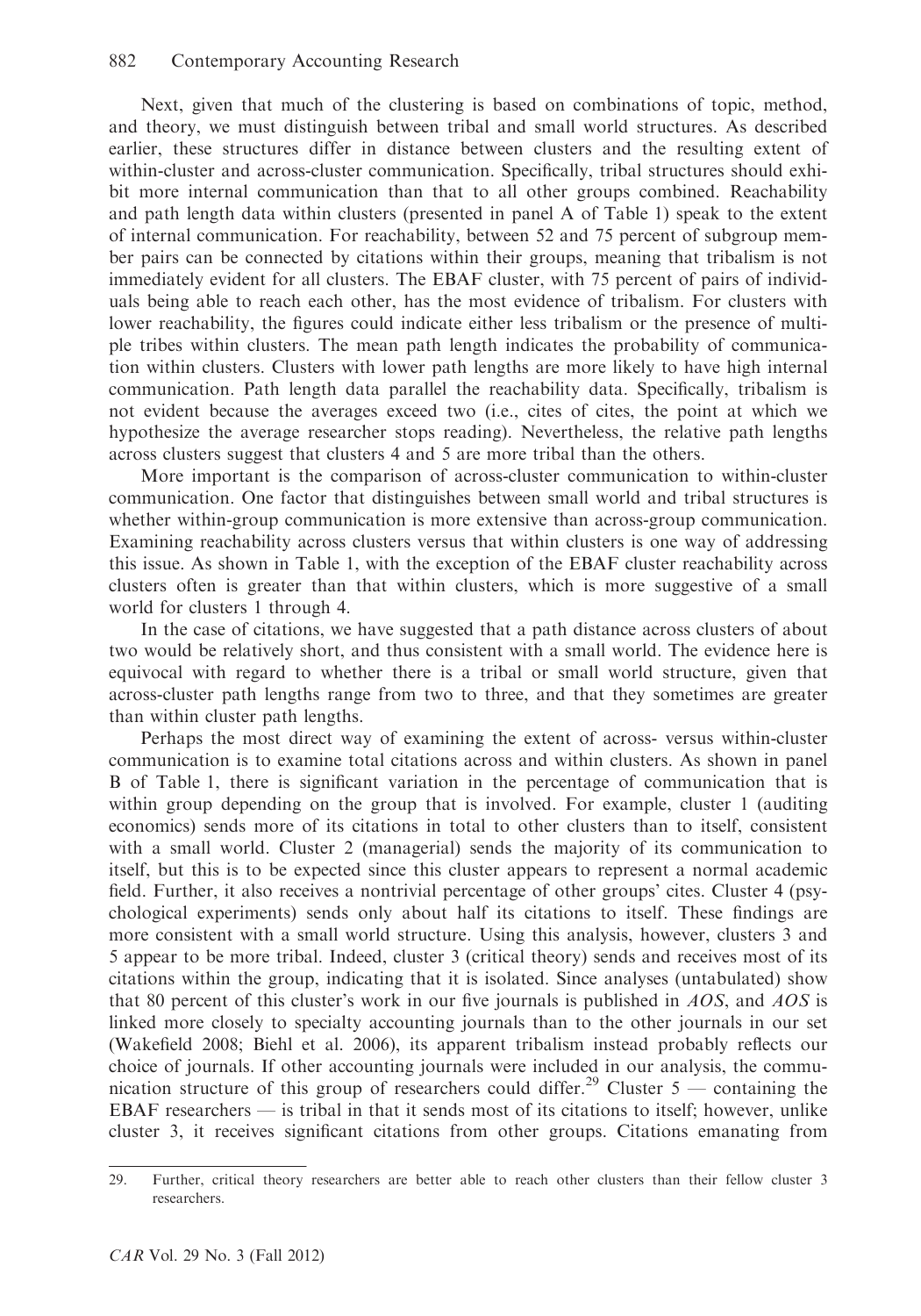other groups may reflect a search for legitimacy given the dominance of cluster  $5^{30}$  But the pattern of citations sent does not reflect our choice of journals because EBAF researchers publish in all journals and dominate the field. Overall, cluster 5 is partially tribal. One factor that may have created this outcome is that cluster 5<sup>'</sup>s dominance gives its members little incentive to read and cite work done by members of other clusters.

#### **Hubs**

The key feature that distinguishes small world from tribal structures is the existence of hubs: people who have frequent and versatile communication, both incoming and outgoing. Hubs reduce travel difficulty, making across-group communication more likely to occur. To identify specific individuals who may be hubs, we first rely on three statistics: *indegree* (incoming ties), outdegree (outgoing ties), and betweenness (the number of citation paths between pairs of individuals on which the researcher lies), which collectively inform us about the frequency of communication of specific individuals. We obtain a subset of 56 individuals who rank in the top 5 percent of the field on all three of these characteristics and thus are considered frequent communicators.<sup>31</sup> To identify individuals from among this set of 56 who also are versatile communicators, we calculate the percentage of individuals' incoming (outgoing) cites that originate from (are sent) outside their cluster, and focus on individuals for whom both these percentages exceed half of the maximum possible in or out citations. To obtain this maximum, we assume citations are spread across clusters proportional to their size, so that within-cluster citations will be, in percentage terms, equal to the size of the cluster divided by the size of the field. To illustrate, we assume that individuals in cluster 5 should receive and send  $860/2,640$ , or about 33 percent of their citations from ⁄to themselves. Thus, versatile communicators would be those who actually receive and send half or more of their possible outside-cluster communication (in the case of cluster 5, half of 100 minus 33, or 33.5 percent) from ⁄to other clusters. Finally, to ensure that communicators are versatile in that they receive and send citations from a wide variety of places, we require that hubs have citations coming in and going out to all other clusters.

The following seven individuals meet all the criteria and thus are designated major hubs: M. DeFond, J. Jiambalvo, W. Kinney, D. Larcker, J. Luft, M. Shields, and R. Verrecchia. There also are 22 researchers who are smaller hubs in that they are frequent communicators but meet only one of the two versatility criteria: R. Banker, S. Bonner, L. Brown, R. Bushman, P. Dechow, J. Demski, G. Feltham, Jere Francis, R. Frankel, M. Gibbins, P. Healy, J. Hughes, C. Ittner, S. Kallapur, R. Libby, R. Lundholm, M. Nelson, Z. Palmrose, R. Sloan, K. Subramanyam, R. Watts, and J. Zimmerman. The existence of this many hubs is consistent with a small world structure.

Further, the distribution of major hubs across clusters appears to be related to the communication properties they exhibit. First, the organizational incentives cluster has four of the seven major hubs (D. Larcker, J. Luft, M. Shields, and R. Verrecchia), whereas only one or two would be expected by chance. Having so many major hubs within its own borders likely is one of the key factors that allow this cluster to exhibit normal academic field properties. In other words, the large organizational incentives area may have been united because of the presence of many hubs. Clusters 1 and 4, those exhibiting small world properties, each contain at least one major hub, and cluster 5, which exhibits more tribal properties, has no major hubs.

<sup>30.</sup> We can only speculate as to the causes of this dominance. For example, causes may include the tastes of the editors of JAR and JAE, and the process of institutional isomorphism as discussed by Tuttle and Dillard 2007.

<sup>31.</sup> Specifically, they have indegree of at least 139; outdegree of at least 110; and betweenness of at least 17,000.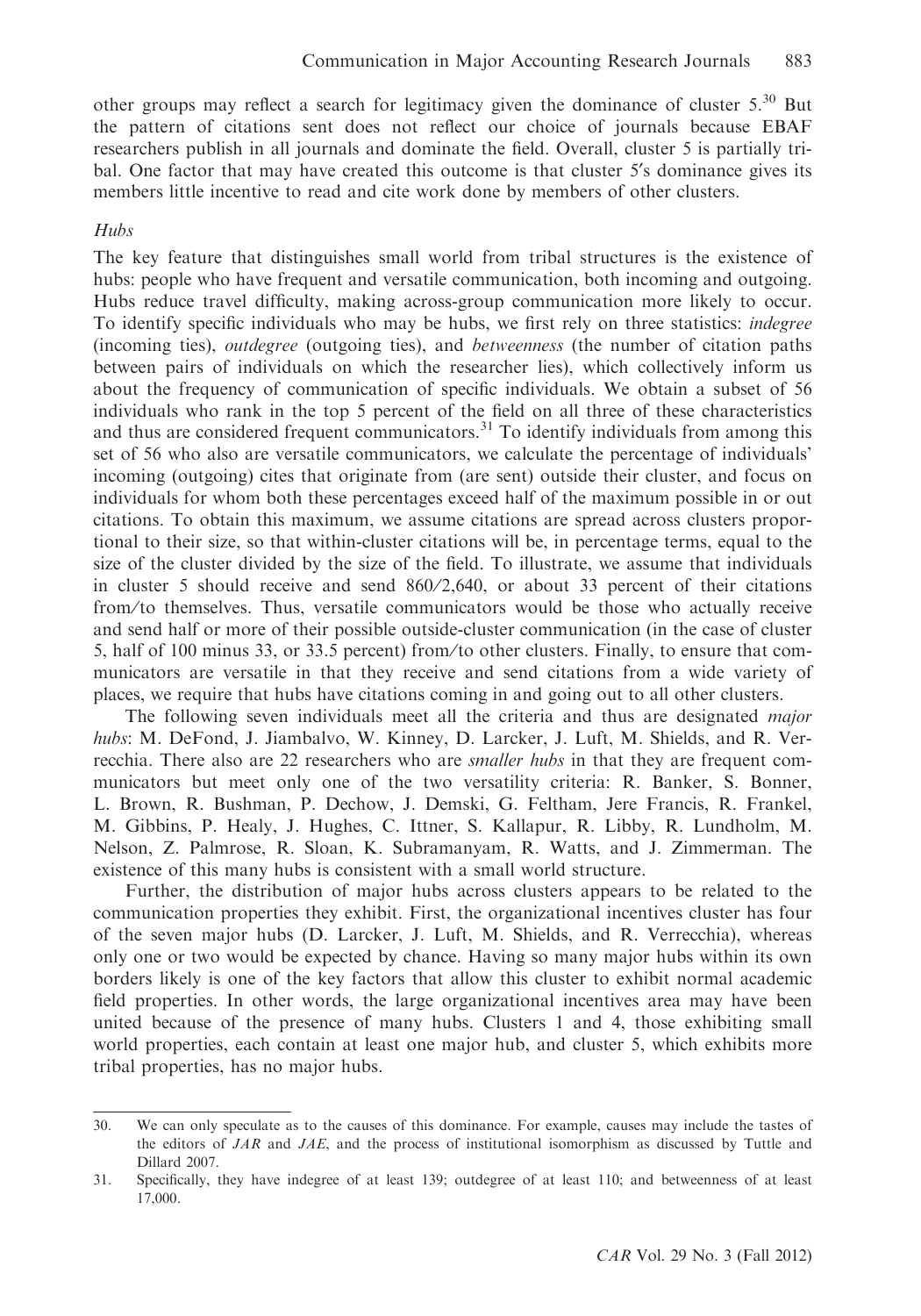## Summary

The evidence suggests that the communication structure of academic accounting, as represented by citations in five journals for a 25-year period, is part normal academic field (the organizational incentives cluster), part small world (the auditing economics and experimental clusters), and part tribal (the EBAF cluster). We are unable to draw strong conclusions regarding the properties of the critical theory cluster due in part to the limitations of our data set.

## Changes in communication structure over time

While the evidence of tribalism for the entire 25-year period is not substantial, we address Research Question 2, which asks whether the structure of accounting research has changed over time, allowing us to explore whether tendencies toward tribalism exist in shorter time periods. This question is important because scholars who have discussed tribalism may have observed such behavior over a period shorter than 25 years. Additionally, the field may have been tribal earlier, but become less so over time, or vice-versa. To address this question, we divide our data set into four subperiods: 1984–1989, 1990–1995, 1996–2001, and 2002–2008. These periods include 811, 936, 746, and 1,329 authors, respectively.<sup>32</sup> Citations within each of these smaller data sets include those to and from articles published in our five journals for that time period only.

## Period 1

Table 2 shows descriptive statistics and within- and across-cluster citations for the 1984– 1989 period. The algorithm detects eight clusters for this period.<sup>33</sup> As was the case for the overall data set, the field is not a cohesive whole during this period.<sup>34</sup> In distinction to the overall data set, there is little evidence of a normal academic field in the bases for the clusters. For example, there are managerial researchers in clusters 1, 3, and 7 who study similar topics such as the effects of incentives, but with different theories and methods. There are capital markets researchers in clusters 4 and 8 who study similar issues (e.g., market efficiency) and who use the same theories and method. What differs between researchers in clusters 4 and 8 is that one group uses event studies while the other employs crosssectional analyses. Further, there are capital markets researchers in cluster 2 who critique these types of methods. Additional evidence against a normal academic field is that there are audit researchers in clusters 3, 4, 5, and 6. Those in cluster 4 examine the effects of audit opinions on stock prices using event study methodology, and those in cluster 5 study the economics of auditing firms with archival data analysis. Auditing researchers in cluster 6 study statistical sampling issues with analytical modeling and simulations, while those in cluster 3 study individual auditor behavior using psychology and experiments. Clearly, there is potential overlap in topics at least between clusters 4 and 5, and between clusters 3 and 6. Thus, at the outset, the field appears to be either tribal or a small world. The size of the clusters hovers around 100 individuals, consistent with de Solla Price's (1986) contention about the size of the research community with which researchers can keep up.

To distinguish between tribalism and a small world, we turn to the characteristics analyzed for the overall network. Tribal structures would be characterized by extensive within-group communication, which would be shown by high reachability within clusters and relatively short path lengths. As shown in panel A of Table 2, reachability within

<sup>32.</sup> These figures total more than 2,640 because many authors published in more than one of the subperiods.

<sup>33. 153</sup> individuals are isolates; these individuals are distributed across the clusters.

<sup>34.</sup> We also examine whether each of the periods can be construed as having a core as part of a core ⁄ periphery structure. Consistent with the overall period, results indicate that they cannot.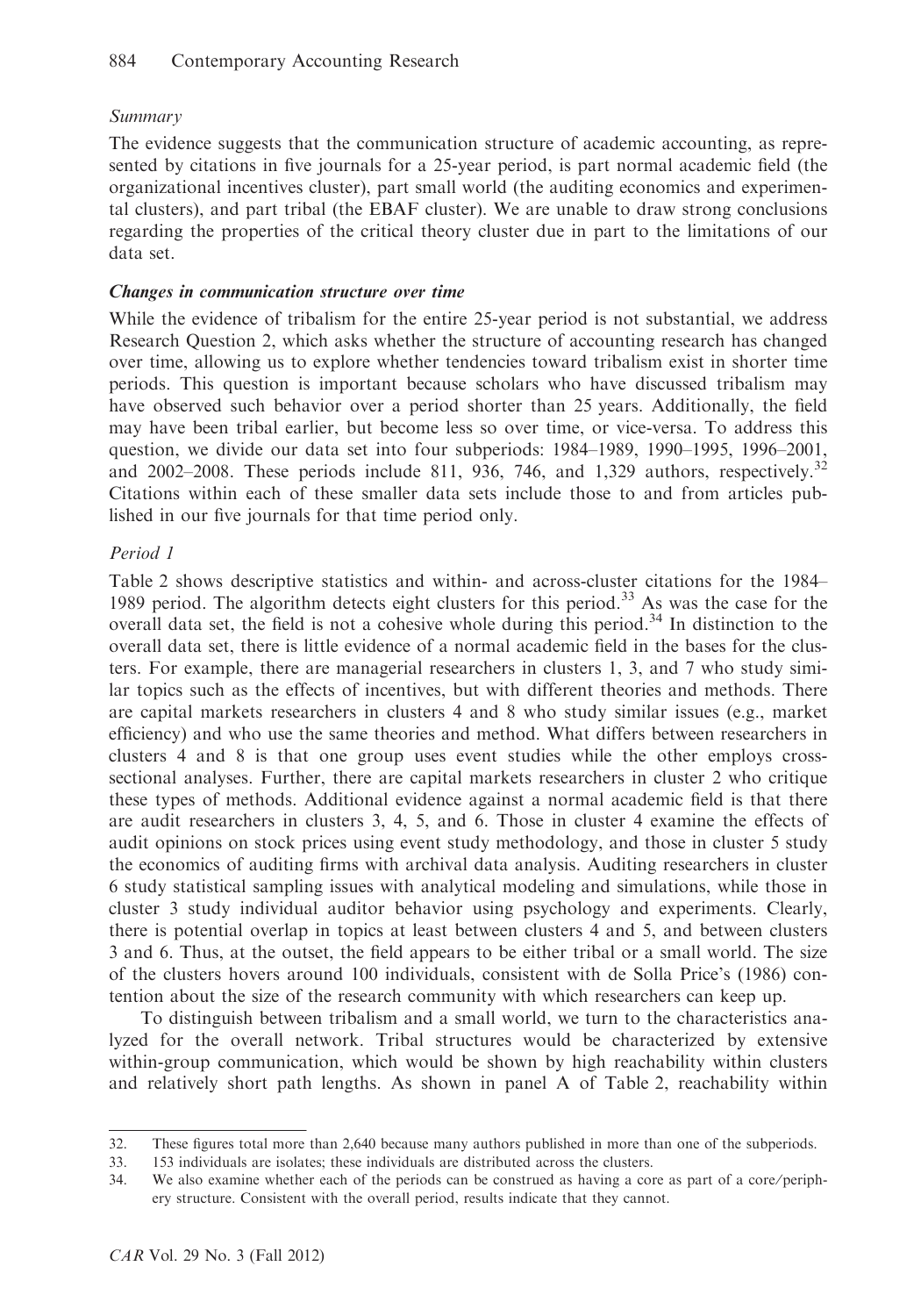| Panel A: Descriptive statistics                                          |                                                                                                       |                                                                                         |                                                      |                                                                                                  |                                          |                                                                   |                                                                                                                        |                                                                                                 |                                         |
|--------------------------------------------------------------------------|-------------------------------------------------------------------------------------------------------|-----------------------------------------------------------------------------------------|------------------------------------------------------|--------------------------------------------------------------------------------------------------|------------------------------------------|-------------------------------------------------------------------|------------------------------------------------------------------------------------------------------------------------|-------------------------------------------------------------------------------------------------|-----------------------------------------|
|                                                                          | Organizational<br>Econ/Arch,<br>Managerial)<br>$7$ luster $1 -$<br>Incentives<br>(Financial,<br>Anal/ | Capital Markets<br>Econ/Arch/<br>Cluster $2 -$<br>Disclosure,<br>(Financial)<br>Methods | Psych/Exper/<br>Cluster $3 -$<br>Financial<br>Audit, | Econ/Arch/<br>Cluster $4 -$<br>(Financial,<br>Markets -<br>Capital<br>Studies<br>Audit)<br>Event | Econ/Arch/<br>Cluster $5 -$<br>Audit     | Econ/Anal,<br>Cluster $6 -$<br>Simulation/<br>Sampling<br>(Audit) | Field, Survey.<br>(Managerial,<br>Framework,<br>Perspectives<br>OB, Econ/<br>Critical<br>Cluster 7<br>Theory<br>Other) | Econ/Arch/<br>(Financial)<br>Markets-<br>Sectional<br>Cluster 8<br>Capital<br>Studies<br>Cross- | Overall<br>Field                        |
| Number of                                                                | 255                                                                                                   | 82                                                                                      | 145                                                  | 48                                                                                               | $\overline{5}$                           | 29                                                                | 118                                                                                                                    | 103                                                                                             | $\overline{8}$                          |
| Number of<br>citations<br>authors                                        | 473                                                                                                   | 265                                                                                     | 384                                                  | 194                                                                                              | 97                                       | 104                                                               | 651                                                                                                                    | 1,118                                                                                           | $4,402^a$                               |
| within cluster<br>Reachability                                           | $4\%$                                                                                                 | 13%                                                                                     | $11\%$                                               | 31%                                                                                              | 33%                                      | 29%                                                               | $17\%$                                                                                                                 | 53%                                                                                             | $\mathbb{X}^{\mathsf{A}}$               |
| Reachability                                                             | $3\% - 14\%$                                                                                          | $6\% -48\%$                                                                             | $3\% - 28\%$                                         | $9\% -49\%$                                                                                      | $4\% - 48\%$                             | $4\% - 34\%$                                                      | $6\% - 16\%$                                                                                                           | 14%-49%                                                                                         | $21\%$                                  |
| within cluster<br>Mean path<br>to/from<br>clusters<br>length             | 2.61                                                                                                  | 2.08                                                                                    | 2.98                                                 | 2.96                                                                                             | 1.95                                     | 2.09                                                              | 2.68                                                                                                                   | 2.45                                                                                            | $\mathop{\leq}_{\mathop{\bf Z}}$        |
| Mean path<br>to/from<br>clusters<br>length                               | $2.85 - 3.94$                                                                                         | $2.08 - 3.88$                                                                           | $2.85 - 4.26$                                        | $2.72 - 3.94$                                                                                    | $2.01 - 3.58$                            | $2.01 - 3.20$                                                     | $2.53 - 4.26$                                                                                                          | $2.44 - 4.22$                                                                                   | 4.30                                    |
| on undirected<br>individuals in<br>cluster (based<br>degree)<br>Top $10$ | R. Lambert<br>J. Denski<br>P. Healy                                                                   | T. Dyckman<br>J. Hughes<br>W. Ricks                                                     | M. Gibbins<br>W. Waller<br>W. Felix                  | A. Chambers<br>N. Dopuch<br>S. Penman                                                            | Jere Francis<br>Z. Palmrose<br>S. Titman | W. Smieliauskas<br>U. Menzefricke<br>L. Dworin                    | A. Hopwood<br>M. Covaleski<br>D. Cooper                                                                                | M. Zmijewski<br>V. Bernard<br>C. Olsen                                                          | M. Zmijewski<br>V. Bernard<br>S. Penman |
|                                                                          |                                                                                                       |                                                                                         |                                                      |                                                                                                  |                                          |                                                                   |                                                                                                                        | (The table is continued on the next page.)                                                      |                                         |

Clusters detected in Period 1 (1984-1989) Clusters detected in Period 1 (1984–1989) TABLE 2 TABLE 2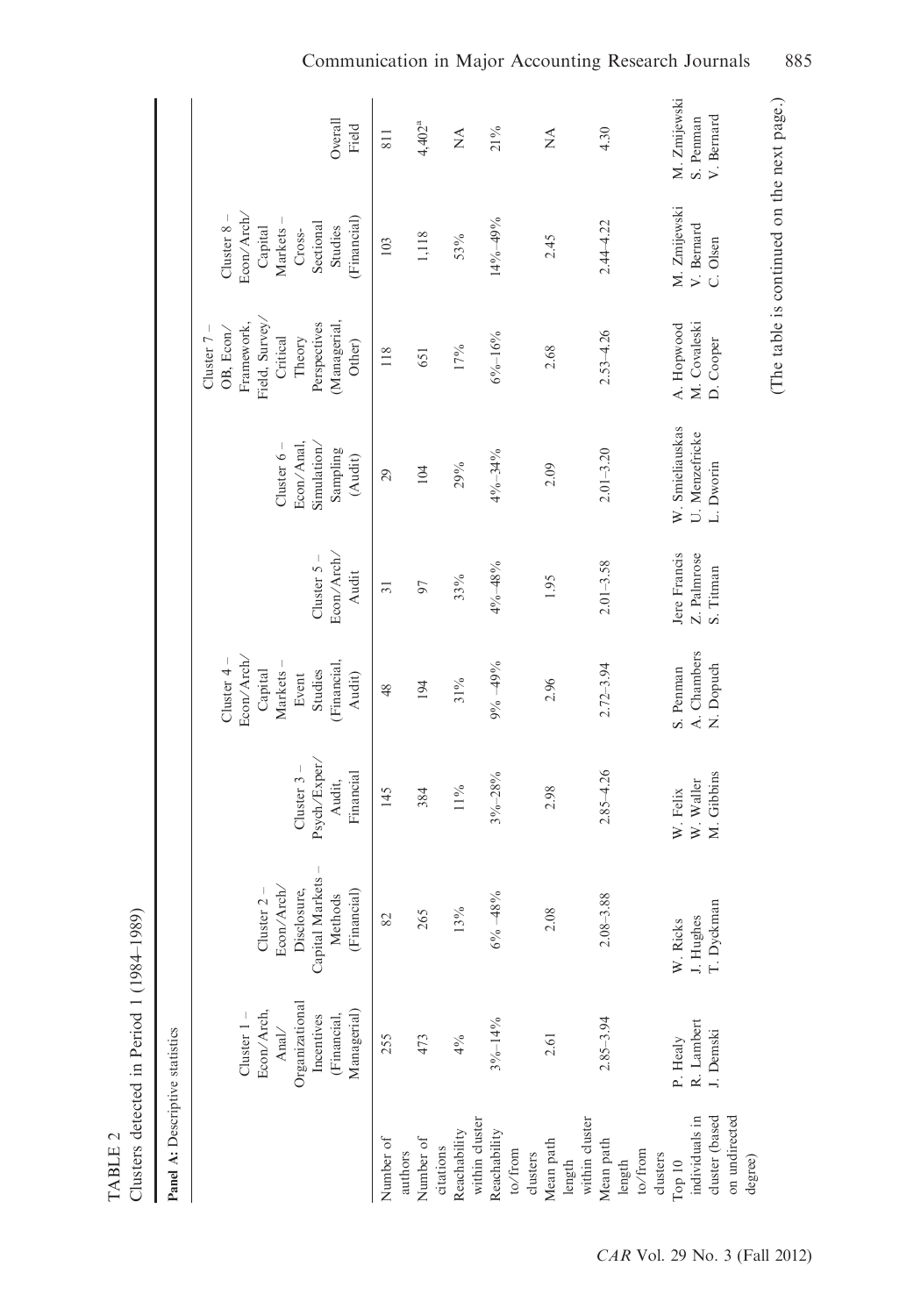| <b>Scon/Arch</b><br>Markets –<br>Cross-<br>Financial)<br>$Juster 8 -$<br>Sectional<br>I. Rayburn<br>A. Christie<br>Studies<br>Capital<br>D. Collins<br>Brown<br>R. Atiase<br>B. Lev<br>ield, Survey,<br>(Managerial<br>Perspectives<br>Framework,<br>OB, Econ/<br>Theory<br>Critical<br>Other)<br>R. Kaplan<br>T. Tinker<br>S. Burchell<br>T. Hopper<br>P. Bougen<br>C. Clubb<br>W. Chua<br>J. Ham<br>D. Losell<br>K. Rohrbach<br>J. Godfrey<br>R. Grimlund<br>Simulation/<br>Econ/Anal<br>$2$ luster $6 -$<br>Sampling<br>(Audit)<br>I. Neter<br>Econ/Arch/<br>B. McDonald<br>$2$ luster $5 -$<br>E. Wilson<br>Audit<br>R. Beatty<br>D. Simon<br>D. Stokes<br>P. Danos<br>D. Holt<br>R. Holthausen<br>Econ/Arch<br>${\rm Capital} \atop {\rm Markets} -$<br>Juster 4 –<br>(Financial<br>R. Leftwich<br>Studies<br>J. Thomas<br>W. Kinney<br>M. Marais<br>Audit)<br>Event<br>L. Bamber<br>P. Dodd<br>Psych/Exper/<br>M. Bouwman<br>Cluster $3 -$<br>Financial<br>P. Frishkoff<br>D. Snowball<br>M. Shields<br>Audit,<br>R. Libby<br>I. Kida<br>S. Biggs<br>Capital Markets<br>Econ/Arch/<br>(Financial)<br>Disclosure,<br>Cluster $2 -$<br>Methods<br>R. Thompson<br>G. Waymire<br>D. Philbrick<br><b>B.</b> Trueman<br>J. Stephan<br>J. Wild<br>R. Dye<br>Organizational<br>M. McNichols<br>Econ/Arch,<br>J. Zimmerman<br>Managerial)<br>$2$ luster $1 -$<br>Incentives<br>(Financial,<br>M. Wolfson<br>K. Murphy<br>D. Larcker<br>Anal/<br>R. Antle<br>J. Patell |  |  |          | $2$ luster $7 -$ |             |                |
|--------------------------------------------------------------------------------------------------------------------------------------------------------------------------------------------------------------------------------------------------------------------------------------------------------------------------------------------------------------------------------------------------------------------------------------------------------------------------------------------------------------------------------------------------------------------------------------------------------------------------------------------------------------------------------------------------------------------------------------------------------------------------------------------------------------------------------------------------------------------------------------------------------------------------------------------------------------------------------------------------------------------------------------------------------------------------------------------------------------------------------------------------------------------------------------------------------------------------------------------------------------------------------------------------------------------------------------------------------------------------------------------------------------------------------------------------------------------|--|--|----------|------------------|-------------|----------------|
|                                                                                                                                                                                                                                                                                                                                                                                                                                                                                                                                                                                                                                                                                                                                                                                                                                                                                                                                                                                                                                                                                                                                                                                                                                                                                                                                                                                                                                                                    |  |  |          |                  |             |                |
|                                                                                                                                                                                                                                                                                                                                                                                                                                                                                                                                                                                                                                                                                                                                                                                                                                                                                                                                                                                                                                                                                                                                                                                                                                                                                                                                                                                                                                                                    |  |  |          |                  |             |                |
|                                                                                                                                                                                                                                                                                                                                                                                                                                                                                                                                                                                                                                                                                                                                                                                                                                                                                                                                                                                                                                                                                                                                                                                                                                                                                                                                                                                                                                                                    |  |  |          |                  |             |                |
|                                                                                                                                                                                                                                                                                                                                                                                                                                                                                                                                                                                                                                                                                                                                                                                                                                                                                                                                                                                                                                                                                                                                                                                                                                                                                                                                                                                                                                                                    |  |  |          |                  |             |                |
|                                                                                                                                                                                                                                                                                                                                                                                                                                                                                                                                                                                                                                                                                                                                                                                                                                                                                                                                                                                                                                                                                                                                                                                                                                                                                                                                                                                                                                                                    |  |  |          |                  |             |                |
|                                                                                                                                                                                                                                                                                                                                                                                                                                                                                                                                                                                                                                                                                                                                                                                                                                                                                                                                                                                                                                                                                                                                                                                                                                                                                                                                                                                                                                                                    |  |  |          |                  |             |                |
|                                                                                                                                                                                                                                                                                                                                                                                                                                                                                                                                                                                                                                                                                                                                                                                                                                                                                                                                                                                                                                                                                                                                                                                                                                                                                                                                                                                                                                                                    |  |  |          |                  |             | <b>Dverall</b> |
|                                                                                                                                                                                                                                                                                                                                                                                                                                                                                                                                                                                                                                                                                                                                                                                                                                                                                                                                                                                                                                                                                                                                                                                                                                                                                                                                                                                                                                                                    |  |  |          |                  |             | Field          |
|                                                                                                                                                                                                                                                                                                                                                                                                                                                                                                                                                                                                                                                                                                                                                                                                                                                                                                                                                                                                                                                                                                                                                                                                                                                                                                                                                                                                                                                                    |  |  |          |                  |             | C. Olsen       |
|                                                                                                                                                                                                                                                                                                                                                                                                                                                                                                                                                                                                                                                                                                                                                                                                                                                                                                                                                                                                                                                                                                                                                                                                                                                                                                                                                                                                                                                                    |  |  |          |                  |             | Chambers       |
|                                                                                                                                                                                                                                                                                                                                                                                                                                                                                                                                                                                                                                                                                                                                                                                                                                                                                                                                                                                                                                                                                                                                                                                                                                                                                                                                                                                                                                                                    |  |  |          |                  |             | P. Healy       |
|                                                                                                                                                                                                                                                                                                                                                                                                                                                                                                                                                                                                                                                                                                                                                                                                                                                                                                                                                                                                                                                                                                                                                                                                                                                                                                                                                                                                                                                                    |  |  |          |                  |             | Brown          |
|                                                                                                                                                                                                                                                                                                                                                                                                                                                                                                                                                                                                                                                                                                                                                                                                                                                                                                                                                                                                                                                                                                                                                                                                                                                                                                                                                                                                                                                                    |  |  |          |                  |             | . Rayburn      |
|                                                                                                                                                                                                                                                                                                                                                                                                                                                                                                                                                                                                                                                                                                                                                                                                                                                                                                                                                                                                                                                                                                                                                                                                                                                                                                                                                                                                                                                                    |  |  |          |                  |             | A. Christie    |
|                                                                                                                                                                                                                                                                                                                                                                                                                                                                                                                                                                                                                                                                                                                                                                                                                                                                                                                                                                                                                                                                                                                                                                                                                                                                                                                                                                                                                                                                    |  |  | . McCray |                  | R. Hagerman | R. Atiase      |

Includes citations among clusters totaling 1,355. Definitions of measures are in Table 1. Includes citations among clusters totaling 1,355. Definitions of measures are in Table 1.

(The table is continued on the next page.) (The table is continued on the next page.)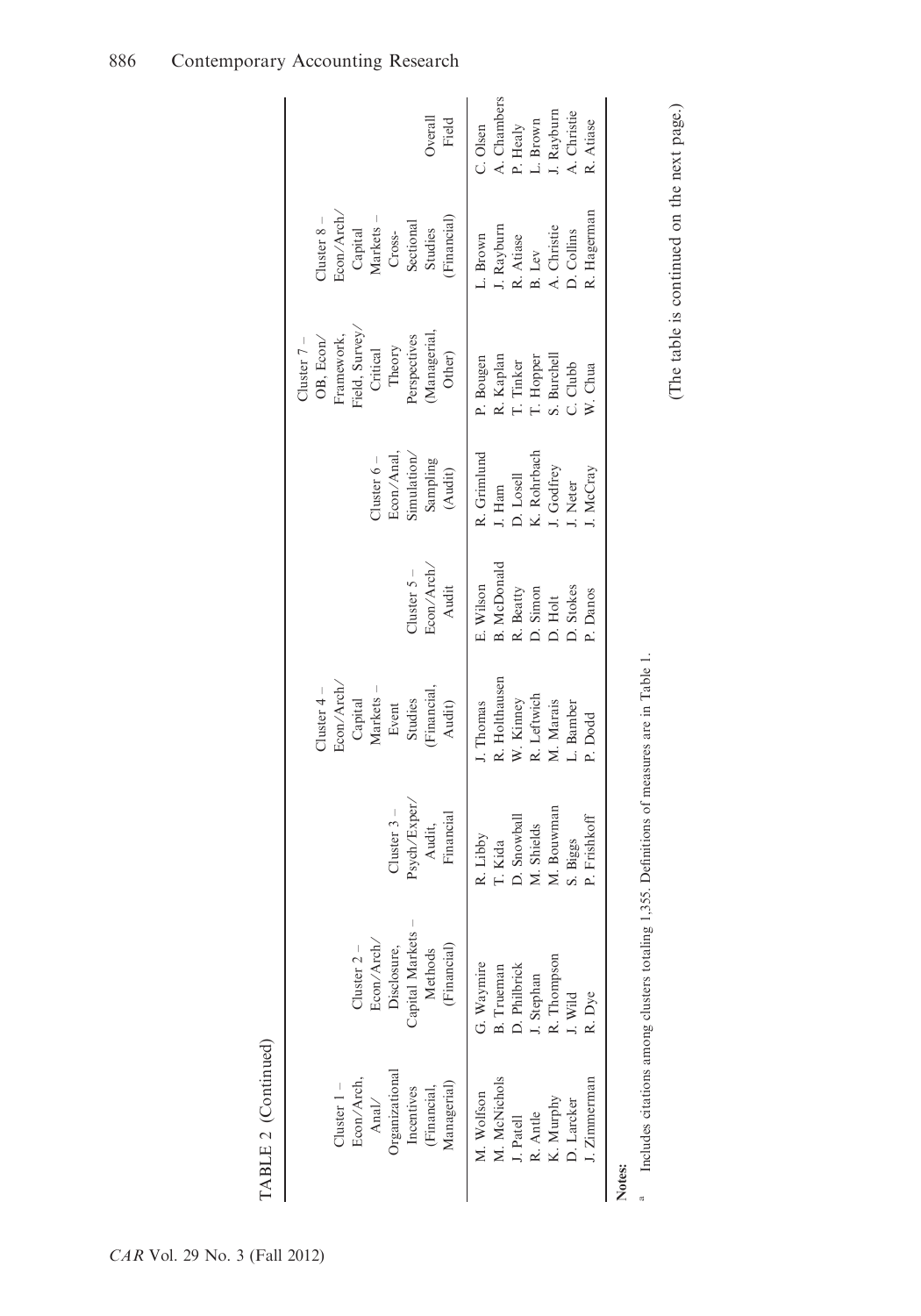|                |                       | Cluster $2 -$ |               |                      |               |                  |                        | Cluster $8 -$   |
|----------------|-----------------------|---------------|---------------|----------------------|---------------|------------------|------------------------|-----------------|
|                |                       | Econ/Arch/    |               | Cluster $4 -$        |               |                  | Cluster $7 -$          | Econ/Arch/      |
|                | Cluster 1-            | Disclosure,   |               | Econ/Arch/           |               | Cluster $6-$     | OB, Econ/              | Capital         |
|                | Econ/Arch,            | Capital       | $Cluster 3 -$ | Capital              |               | <b>Zcon/Anal</b> | Framework,             | $Markets -$     |
|                | Anal/Organizational   | Markets -     | Psych/        | $\mathbf{Markets}$ – | Cluster $5 -$ | Simulation/      | Field, Survey/Critical | Cross-Sectional |
| From:          | Incentives (Financial | Methods       | Exper/Audit   | Event Studies        | Econ/Arch/    | Sampling         | Theory Perspectives    | Studies         |
| $\ddot{\circ}$ | Managerial)           | (Financial)   | Financial     | (Financial, Audit)   | Audit         | (Audit)          | (Managerial, Other)    | (Financial)     |
| Cluster        | 76.9%                 | $6.0\%$       | $1.0\%$       | $4.7\%$              | $0.8\%$       | $0.0\%$          | $1.8\%$                | 8.8%            |
| Cluster 2      | $9.4\%$               | 55.2%         | $1.9\%$       | $8.5\%$              | $1.5\%$       | $0.0\%$          | 0.4%                   | $23.1\%$        |
| Cluster 3      | $1.2\%$               | 5.7%          | 77.7%         | 3.4%                 | $1.2\%$       | $4.2\%$          | $3.2\%$                | 3.4%            |
| Cluster 4      | $7.3\%$               | 3.6%          | $0.9\%$       | 58.6%                | $2.7\%$       | $2.7\%$          | $3.0\%$                | $21.1\%$        |
| Cluster 5      | 5.1%                  | $10.8\%$      | 5.1%          | $10.2\%$             | 61.8%         | $0.0\%$          | $3.2\%$                | $3.8\%$         |
| Cluster 6      | $6.2\%$               | $1.6\%$       | 5.5%          | $2.3\%$              | $0.0\%$       | 81.2%            | $0.0\%$                | $3.1\%$         |
| Cluster 7      | 3.7%                  | 1.4%          | $2.5\%$       | $0.8\%$              | $1.0\%$       | $0.3\%$          | $90.0\%$               | $0.3\%$         |
| Cluster 8      | $5.2\%$               | $8.6^\circ$   | $1.1\%$       | 8.3%                 | $0.8\%$       | $0.1\%$          | $0.0\%$                | 75.9%           |

TABLE 2 (Continued) TABLE 2 (Continued)

<sup>b</sup> Row sums are 100%. Values in boldface indicate the diagonal (cluster self-citations). Row sums are 100%. Values in boldface indicate the diagonal (cluster self-citations).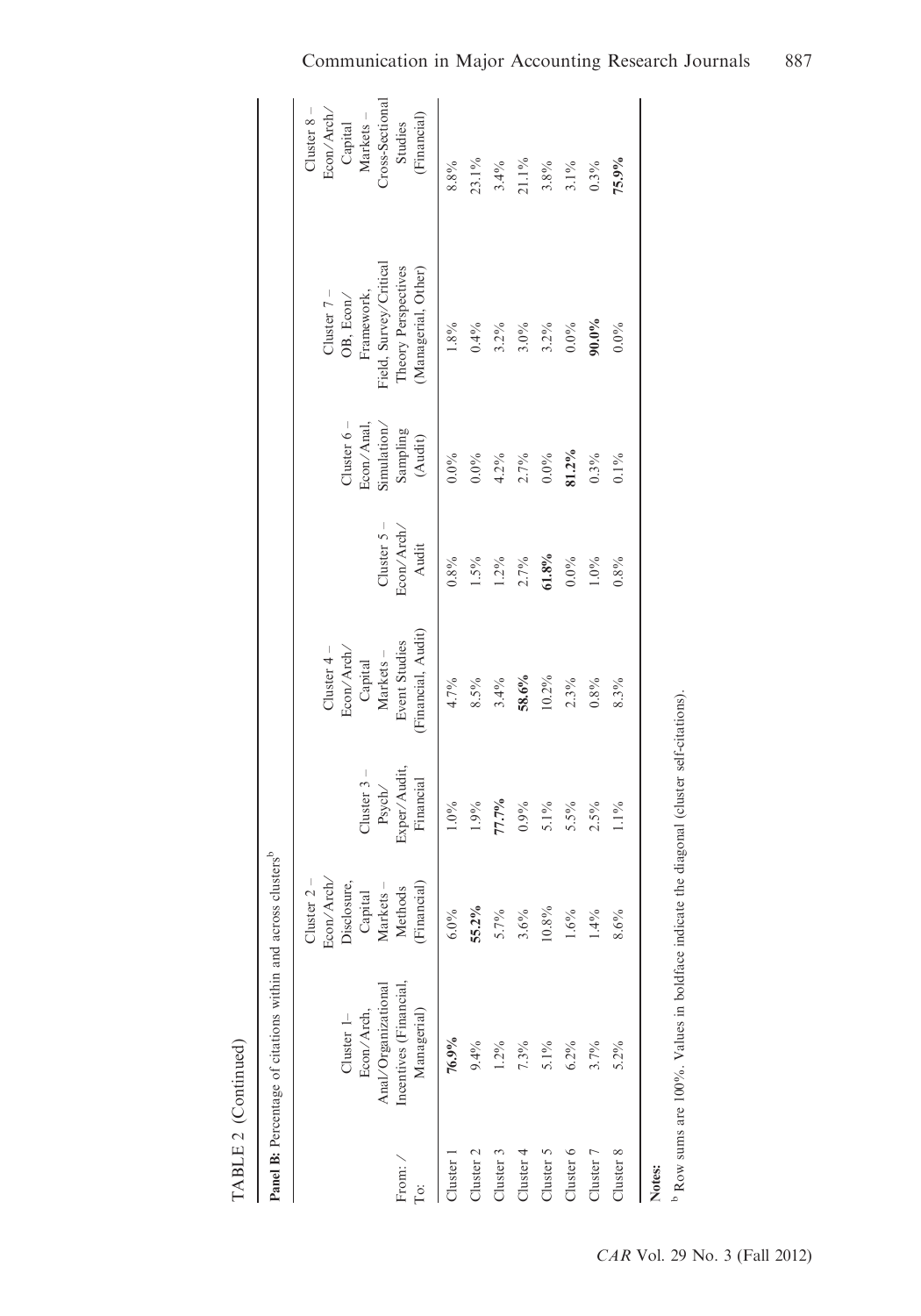clusters is very low during Period 1: the percentage of pairs of researchers who can reach other within groups ranges from 4 to 53 percent. Although these results are not consistent with tribalism, they may indicate multiple subtribes within groups. Path lengths within clusters hover between two and three, with several of the clusters having an average around two. For these clusters, tribalism seems apparent. Next, we examine whether within-cluster communication exceeds across-cluster communication. Inconsistent with tribalism, reachability across clusters often is greater than that within clusters, although these figures are not high overall (as low as 3 percent and never higher than 49 percent). Further, only 21 percent of the pairs of individuals in the entire field can reach each other by following citation trails, and most across-cluster path lengths average about three or four, consistent with a tribal structure. Our most direct method for examining withingroup versus across-group communication (total citations) also indicates a tribal structure. As shown in panel B of Table 2, all of the clusters send over 50 percent of their citations to themselves, most well over. Our final criterion for distinguishing small world from tribal structures is whether there are hubs. There are no researchers who meet the criteria to be designated hubs during Period 1. Overall, then, most of the evidence suggests that Period 1 is tribal in nature, certainly more tribal than the field when examined over a 25-year period.

## Period 2

Table 3 shows that the algorithm detects nine clusters, again most about 100 or less in size, for the 1990–1995 period.<sup>35</sup> While the bases for the clusters have changed somewhat from Period 1, they still do not indicate a normal academic field. For example, there are people studying the economics of auditing services in clusters 2 and 7; these individuals differ as to methods and focus. In cluster 2 the focus is on theory, while in cluster 7 the focus is more on issues driven by practice. Researchers studying individual auditing behavior (cluster 3) are segregated from other auditing researchers, although the separate cluster representing the study of audit sampling has disappeared. As another example, there are significant numbers of managerial researchers in clusters 2, 3, 4, and 9. These individuals differ as to theories and methods, but there is some topic overlap, for example, the effects of incentives. The group that comes closest to exhibiting a normal academic field is the financial accounting researchers, who now divide more along topic lines than they did in Period 1 with different clusters focused, respectively, on capital markets (splitting further based on the topics of information asymmetry and information intermediaries), disclosure, and accounting choice.

Because the entire field cannot be characterized as a normal academic field in the 1990–1995 period, we turn to distinguishing between tribal and small world structures during this time period. In panel A of Table 3, within-cluster communication, indicated by reachability, continues to be low, inconsistent with the internal connectedness of a tribal structure (but more likely indicative of multiple tribes within clusters). Several of the within-cluster average path lengths are close to two, suggesting high internal communication (and tribalism) for at least some of the clusters. Next we look at the relative extent of cross-cluster communication using reachability across clusters and for the overall field. As in Period 1, reachability across groups often is higher than that within groups, but, again, reachability in absolute terms continues to be low, ranging from 3 to 53 percent for pairs of clusters. For the overall field, only 35 percent of the pairs of individuals can reach each other. These results are consistent with continued, but slightly lessened, tribalism. The distances between clusters, as represented by path lengths across clusters, have increased slightly since Period 1, with many at the level of four or greater. This is consistent with

<sup>35.</sup> Cluster 1 contains 110 isolates and 18 others whose work is described in panel A.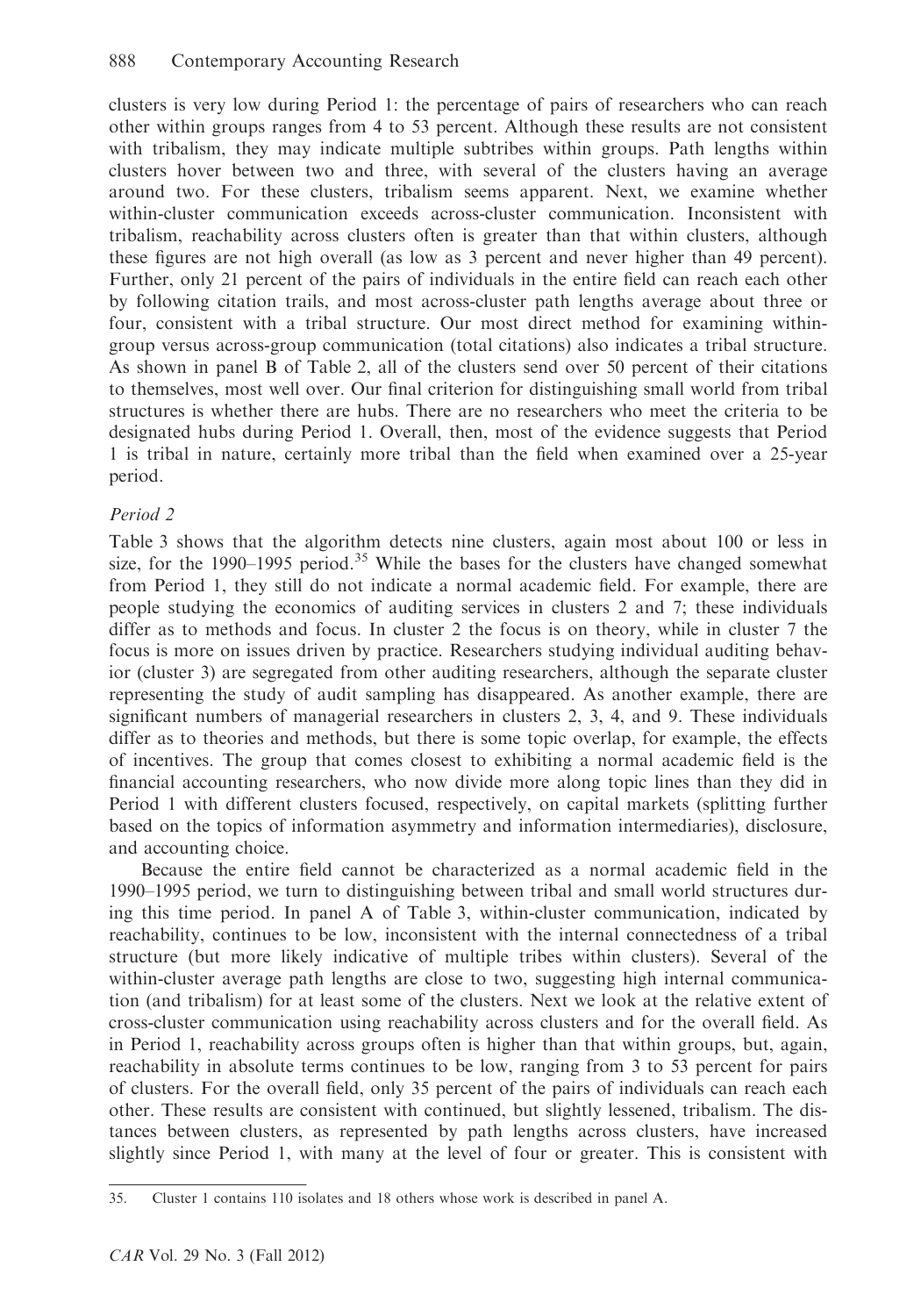|                                                                     |                                                          | Econ/Anal,<br>Arch/Info<br>Economies,<br>Cluster $2 -$ | Cluster $3 -$<br>Sociology/<br>Econ, OB, |                        | Econ/Arch,<br>$Cluster 5 -$<br>Disclosure,<br>Anal/ |                      | 3con/Arch/<br>$Cluster 7 -$<br>Disclosure, |               |                                 |                             |
|---------------------------------------------------------------------|----------------------------------------------------------|--------------------------------------------------------|------------------------------------------|------------------------|-----------------------------------------------------|----------------------|--------------------------------------------|---------------|---------------------------------|-----------------------------|
|                                                                     | Cluster $1 -$                                            |                                                        | Framework/<br>Field,                     | Cluster $4 -$          | ${\rm Capital} \atop {\rm Markets}$ Markets         | Cluster $6 -$        | Markets Info<br>Capital                    |               | Econ/Arch/<br>$Cluster 8 -$     |                             |
|                                                                     |                                                          | ${\bf Agency} \\ Theory \mbox{ Isues}$                 | Critical Theory                          | OB, Psych/             |                                                     | Econ/Arch/           | Intermediaries                             |               | Capital<br>Markets<br>Valuation | $2$ luster $9$              |
|                                                                     | Isolates/Econ,<br>Arch, Anal/<br>Banking<br>(Financial), | (Financial,<br>Managerial,                             | (Managerial,<br>Perspectives             | Experiment/<br>Survey, | Asymmetry<br>Issues                                 | Accounting<br>Choice | Issues<br>(Financial,                      |               |                                 | ${\rm Psych}/ {\rm Exper}/$ |
|                                                                     | $\operatorname{Tax}$                                     | Audit)                                                 | Other)                                   | Managerial             | (Financial)                                         | (Financial)          | Audit)                                     |               | Financial)                      | Audit                       |
| Number of                                                           | 128                                                      | 152                                                    | 84                                       | 53                     | 37                                                  | $\overline{101}$     | 171                                        |               | 115                             | 95                          |
| authors<br>Number of                                                | 49                                                       | 825                                                    | 245                                      | 224                    | 192                                                 | 566                  | 454                                        | 922           |                                 | 659                         |
| citations<br>Reachability<br>within                                 | $1\%$                                                    | 42%                                                    | $21\%$                                   | $16\%$                 | 40%                                                 | 32%                  | $7\%$                                      | $54\%$        |                                 | 51%                         |
| cluster<br>Reachability                                             | $3\% - 18\%$                                             | $18% - 49%$                                            | $3\% - 33\%$                             | $3\% - 41\%$           | $4\% - 52\%$                                        | $11\% - 49\%$        | $3\% - 29\%$                               | $16\% - 53\%$ |                                 | $12\% - 53\%$               |
| Mean path<br>length<br>within<br>cluster<br>$to/from$ clusters $\,$ | 1.82                                                     | 3.17                                                   | 3.10                                     | 2.05                   | 2.04                                                | 2.67                 | 2.83                                       | 2.80          |                                 | 2.92                        |
| Mean path<br>length<br>$to/from$                                    | $2.73 - 3.84$                                            | $3.28 - 4.02$                                          | $2.85 - 4.50$                            | $2.73 - 3.96$          | $2.75 - 2.94$                                       | $2.98 - 4.69$        | $2.83 - 4.18$                              | $2.87 - 3.97$ |                                 | $3.13 - 4.69$               |
| clusters                                                            |                                                          |                                                        |                                          |                        |                                                     |                      |                                            |               |                                 |                             |

Clusters detected in Period 2 (1990-1995) Clusters detected in Period 2 (1990–1995) TABLE 3 TABLE 3

Panel A: Descriptive statistics Panel A: Descriptive statistics H

(The table is continued on the next page.)

(The table is continued on the next page.)

CAR Vol. 29 No. 3 (Fall 2012)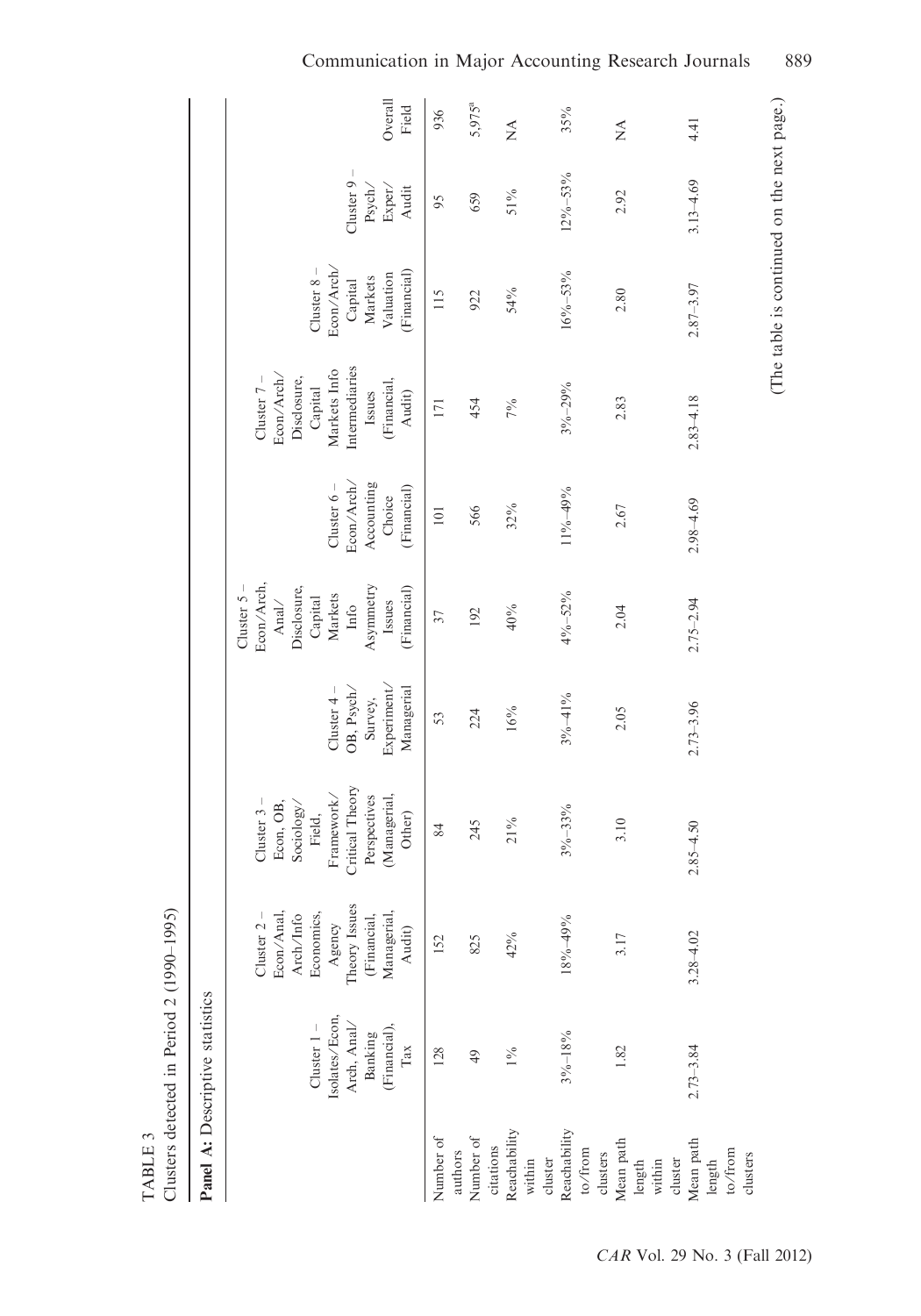|                                                                             | TABLE 3 (Continued)                                                                                                                                    |                                                                                                                                |                                                                                                                                     |                                                                                                                                                   |                                                                                                                                                                           |                                                                                                                                          |                                                                                                                                                         |                                                                                                                         |                                                                                                                                      |                                                                                                                                          |
|-----------------------------------------------------------------------------|--------------------------------------------------------------------------------------------------------------------------------------------------------|--------------------------------------------------------------------------------------------------------------------------------|-------------------------------------------------------------------------------------------------------------------------------------|---------------------------------------------------------------------------------------------------------------------------------------------------|---------------------------------------------------------------------------------------------------------------------------------------------------------------------------|------------------------------------------------------------------------------------------------------------------------------------------|---------------------------------------------------------------------------------------------------------------------------------------------------------|-------------------------------------------------------------------------------------------------------------------------|--------------------------------------------------------------------------------------------------------------------------------------|------------------------------------------------------------------------------------------------------------------------------------------|
|                                                                             | Isolates/Econ.<br>Arch, Anal/<br>$7$ luster $1 -$<br>(Financial),<br>Banking<br>Tax                                                                    | Theory Issues<br>Econ/Anal,<br>Economics,<br>Managerial<br>Arch/Info<br>Cluster $2 -$<br>(Financial,<br>Agency<br>Audit)       | Critical Theory<br>Perspectives<br>Framework/<br>(Managerial,<br>Cluster $3 -$<br>Sociology/<br>Econ, OB,<br>Other)<br>Field,       | Managerial<br>Cluster $4 -$<br>Experiment.<br>OB, Psych<br>Survey,                                                                                | Econ/Arch,<br>$2$ luster $5 -$<br>Asymmetry<br>(Financial)<br>Disclosure,<br>Markets<br>Capital<br>Issues<br>$\mbox{{\sc And}}\!\!\!\!/\,$<br>$\mathop{\rm Inf}\nolimits$ | Econ/Arch<br>Accounting<br>$2$ luster $6 -$<br>Financial)<br>Choice                                                                      | Intermediaries<br>Markets Info<br>3con/Arch/<br>Cluster $7 -$<br>Disclosure,<br>(Financial<br>Capital<br>Issues<br>Audit)                               | $2$ luster $8 -$<br>Econ/Arch<br>Financial)<br>Valuation<br>Markets<br>Capital                                          | Cluster 9<br>Exper/<br>Psych/<br>Audit                                                                                               | Overall<br>Field                                                                                                                         |
| individuals<br>undirected<br>in cluster<br>(based on<br>degree)<br>Top $10$ | S. Chamberlain<br>D. Shackelford<br>J. Magliolo<br>K. Petroni<br>S. Wallach<br>J. Collins<br>A. Beatty<br>P. Griffin<br>S. Moyer<br>W. Jung<br>P. Beck | G. Richardson<br>M. Darrough<br>G. Feltham<br>J. Hughes<br>S. Baiman<br>K. Gaver<br>S. Datar<br>F. Gigler<br>R. King<br>R. Dye | M. Covaleski<br>M. Dirsmith<br>R. Coombs<br>A. Bhimani<br>T. O'Leary<br>A. Preston<br>D. Cooper<br>S. Ogden<br>W. Chua<br>P. Miller | A. Dunk<br>P. Beaulieu<br>Y. Kato<br>D. Larcker<br>M. Shields<br>C. Chow<br>M. Hirst<br>K. Haddac<br>M. Young<br>J. Cooper<br>Y. Chan<br>J. Pratt | R. Holthausen<br>R. Atiase<br>O. Kim<br>C. Bamber<br>C. Bamber<br>O. Barron<br>A. Dontoh<br>A. Dontoh<br>R. Verrecchia<br>B. Ajinkya<br>M. Gift                           | D. Skinner<br>J. Weintrop<br>D. Shores<br>A. Sweeney<br>H. Hunt<br>A. Christie<br>R. Watts<br>E. Press<br>J. Duke<br>S. Lilier<br>l. Haw | T. Lys<br>K. Sivaramakrishnan<br>Jennifer Francis<br>J. Abarbanell<br>D. Philbrick<br>Jere Francis<br>R. Bhushan<br>I. Shevlin<br>S. Kang<br>J. Elliott | J. Zimmerman<br>R. Sloan<br>S. Kothari<br>A. Ali<br>T. Harris<br>P. Easton<br>J. Ohlson<br>M. Lang<br>B. Lev<br>J. Wild | D. Frederick<br>M. Gibbins<br>W. Messier<br>R. Tubbs<br>S. Biggs<br>J. Bedard<br>S. Bonner<br>R. Libby<br><b>B.</b> Lewis<br>J. Luft | . Zimmerman<br>R. Verrecchia<br>R. Watts<br>R. Sloan<br>Jere Francis<br>G. Feltham<br>D. Philbrick<br>D. Skinner<br>S. Kothari<br>A. Ali |
| Notes:                                                                      |                                                                                                                                                        |                                                                                                                                |                                                                                                                                     |                                                                                                                                                   |                                                                                                                                                                           |                                                                                                                                          |                                                                                                                                                         |                                                                                                                         |                                                                                                                                      |                                                                                                                                          |

<sup>a</sup> Includes citations among clusters totaling 2,582; Definitions of measures as in Table 1. Includes citations among clusters totaling 2,582; Definitions of measures as in Table 1.

(The table is continued on the next page.)

(The table is continued on the next page.)

CAR Vol. 29 No. 3 (Fall 2012)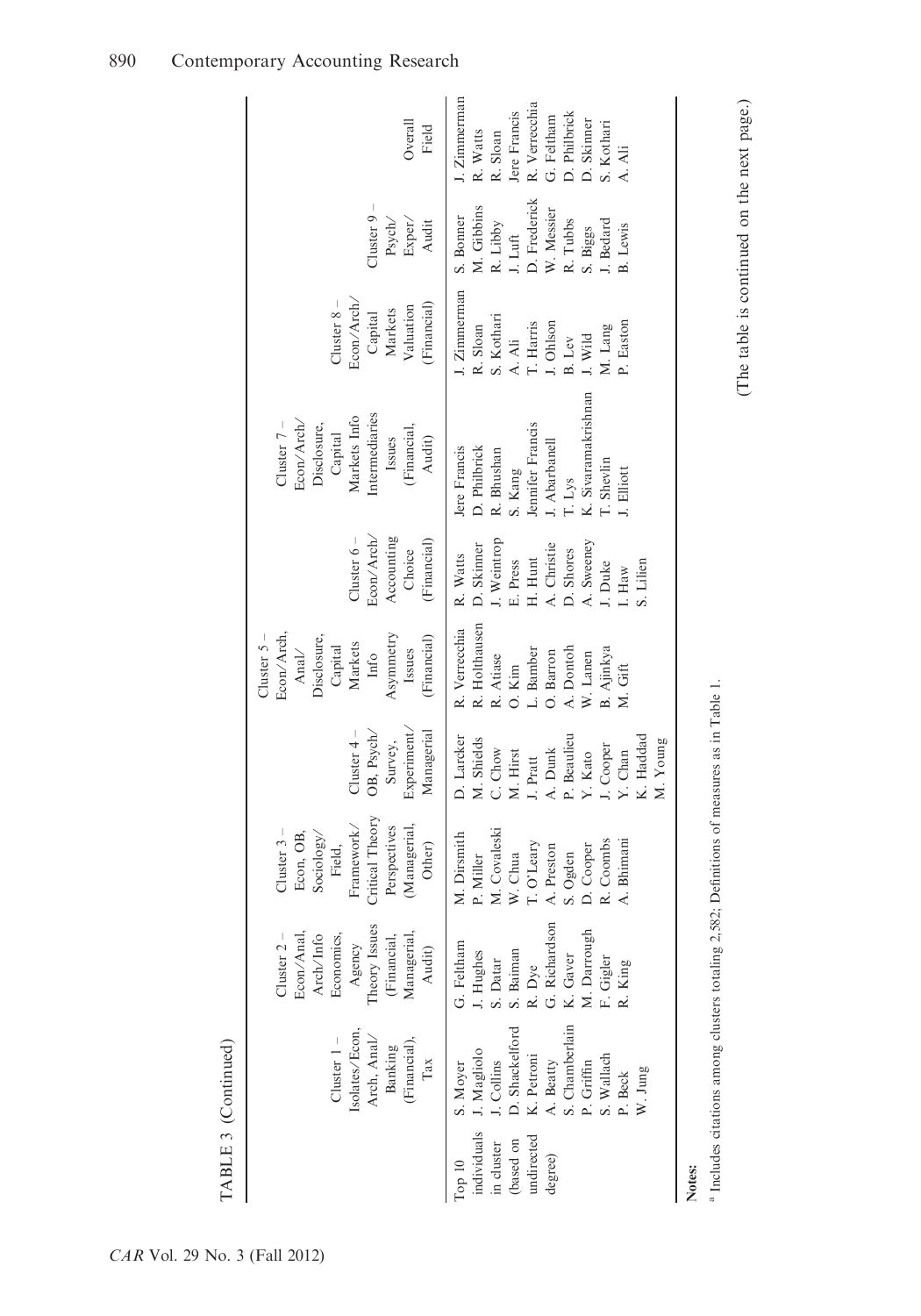|           |             | Panel B: Percentage of citations within and across clusters <sup>b</sup> |                  |               |               |             |                |                    |                                                                                   |
|-----------|-------------|--------------------------------------------------------------------------|------------------|---------------|---------------|-------------|----------------|--------------------|-----------------------------------------------------------------------------------|
|           |             | Cluster $2 -$                                                            | $2$ luster $3 -$ |               |               |             |                |                    |                                                                                   |
|           |             | Econ/Anal,                                                               | Econ, OB,        |               | Cluster $5 -$ |             | Cluster $7 -$  |                    |                                                                                   |
|           |             | Arch/Info                                                                | Sociology        |               | Econ/Arch     |             | Econ/Arch      |                    |                                                                                   |
|           | Cluster 1   | Economics,                                                               | Field,           |               | Anal/         |             | Disclosure,    |                    |                                                                                   |
|           | Isolates/   | Agency                                                                   | Framework        |               | Disclosure,   | Cluster 6   | Capital        | Cluster 8          |                                                                                   |
|           | Econ,       | Theory                                                                   | Critical         | Cluster $4 -$ | Capital       | Econ/       | Markets Info   | <b>Econ/Arch/</b>  | $7$ luster $9 -$                                                                  |
|           | Arch, Anal/ | Issues                                                                   | Theory           | OB, Psych/    | Markets Info  | Arch/ $\,$  | Intermediaries |                    |                                                                                   |
|           | Banking     | (Financial,                                                              | Perspectives     | Survey,       | Asymmetry     | Accounting  | Issues         | Capital<br>Markets | ${\begin{array}{c} \text{Psych} / \\ \text{Enper} / \\ \text{Audit} \end{array}}$ |
| From: /   | (Financial) | Managerial,                                                              | (Managerial,     | Experiment.   | Issues        | Choice      | (Financial,    | Valuation          |                                                                                   |
| Тo:       | Tax         | Audit)                                                                   | Other)           | Managerial    | (Financial)   | (Financial) | Audit)         | (Financial)        |                                                                                   |
| Cluster 1 | 36.0%       | $10.3\%$                                                                 | $0.0\%$          | $0.7\%$       | $0.7\%$       | 18.4%       | $3.0\%$        | $24.3\%$           | $6.6\%$                                                                           |
| Cluster 2 | $0.6\%$     | 70.8%                                                                    | $0.5\%$          | $1.1\%$       | $3.9\%$       | 3.8%        | $10.6\%$       | $6.6\%$            | $2.1\%$                                                                           |
| Cluster 3 | $0.0\%$     | $1.0\%$                                                                  | 79.3%            | 3.9%          | $0.6\%$       | $6.5\%$     | $3.9\%$        | $1.3\%$            | $3.6\%$                                                                           |
| Cluster 4 | $0.3\%$     | $1.0\%$                                                                  | $2.0\%$          | 74.7%         | $0.6\%$       | $1.0\%$     | $3.0\%$        | $5.7\%$            | $1.7\%$                                                                           |
| Cluster 5 | $0.1\%$     | 14.5%                                                                    | $0.0\%$          | $0.1\%$       | 60.3%         | $1.0\%$     | $14.5\%$       | $9.5\%$            | $0.0\%$                                                                           |
| Cluster 6 | $2.0\%$     | 5.8%                                                                     | $1.6\%$          | $0.1\%$       | $0.5\%$       | 64.7%       | $5.8\%$        | 19.3%              | $0.2\%$                                                                           |
| Cluster 7 | $0.5\%$     | $12.6\%$                                                                 | $2.2\%$          | $1.8\%$       | $7.2\%$       | 7.4%        | 53.3%          | 10.7%              | $4.3\%$                                                                           |
| Cluster 8 | $3.2\%$     | 5.3%                                                                     | $0.0\%$          | $1.1\%$       | $4.3\%$       | $7.3\%$     | $5.8\%$        | $73.0\%$           | $0.0\%$                                                                           |
| Cluster 9 | $1.3\%$     | $2.4\%$                                                                  | $0.8\%$          | $3.0\%$       | $0.0\%$       | $1.2\%$     | $2.2\%$        | $2.0\%$            | 87.1%                                                                             |
| Notes:    |             |                                                                          |                  |               |               |             |                |                    |                                                                                   |

<sup>b</sup> Row sums are 100%. Values in boldface indicate the diagonal (cluster self-citations). Row sums are 100%. Values in boldface indicate the diagonal (cluster self-citations).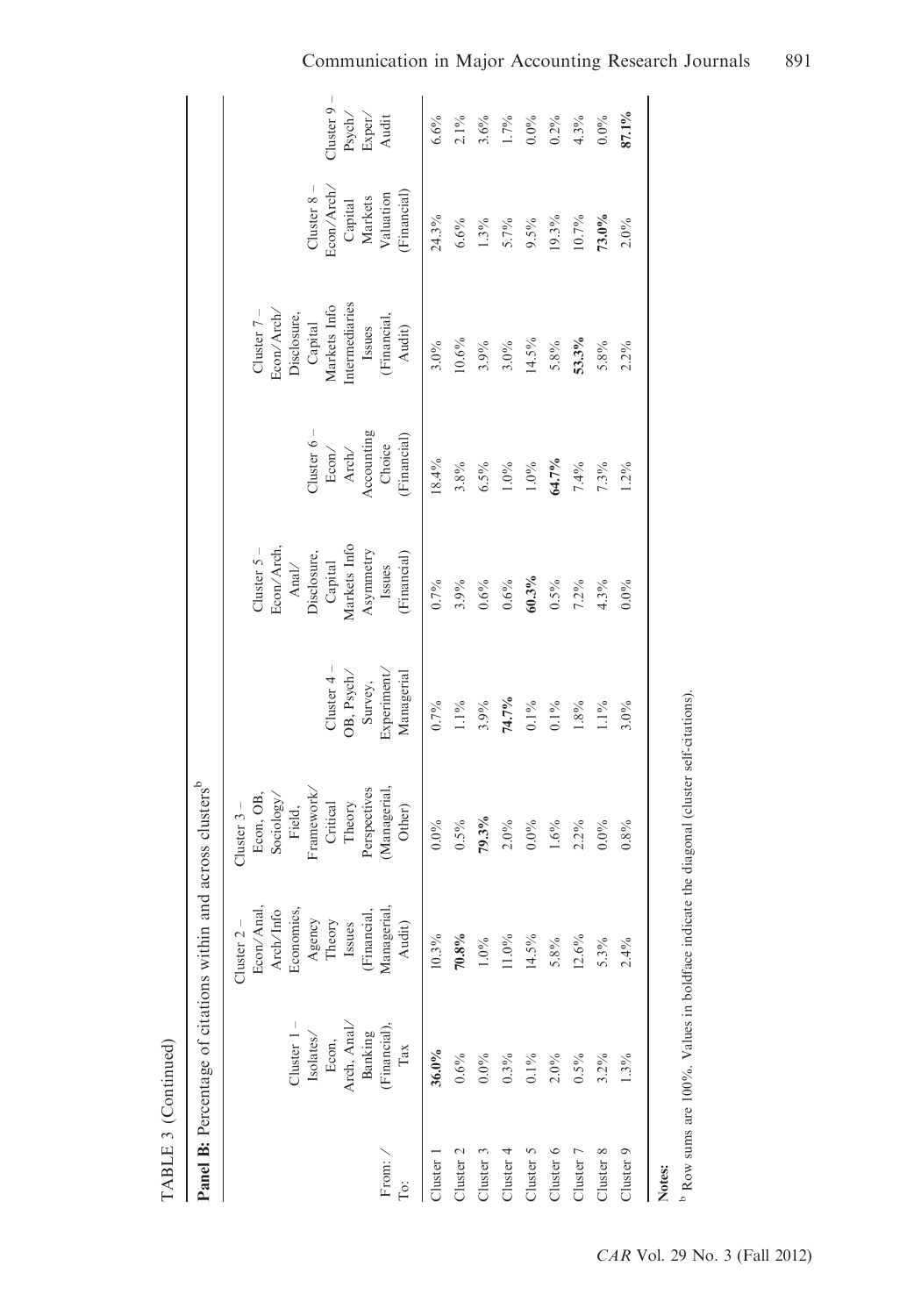greater tribalism. Additionally, as shown in panel B of Table 3, with the exception of cluster 1, the clusters continue to send far more than half of their total citations to themselves, consistent with tribalism. The final characteristic that distinguishes small world from tribal structures is the presence of hubs. During this period, there is only one smaller hub (D. Larcker). Overall, these results suggest the field continues to exhibit significant tribalism during Period 2.

## Period 3

Table 4 presents the results for the 1996–2001 period. For this period, the algorithm detects seven clusters, with the first being a cluster of 148 isolates (and thus omitted from the table).<sup>36</sup> The bases for the clusters during this period are only somewhat consistent with tribalism. While managerial researchers studying incentives issues appear in clusters 2 and 4 (segregated based on theories and methods), managerial researchers who previously were classified in the critical theories cluster (along with most other persons in this cluster) now join the experimentalists in cluster 4. This reflects some movement toward a normal academic field. Auditing researchers appear in clusters 4 and 5, but those in cluster 5 are focused somewhat on the issue of earnings management, similar to many financial accounting researchers in that cluster. This also is consistent with a normal academic field. The remaining clusters mostly reflect various areas of EBAF, but the cluster segregation does not appear on the surface to reflect topic distinctions. Capital markets researchers appear in clusters 1, 5, and 6, and accounting choice researchers appear in clusters 3 and 5. Note that the review papers published by  $JAE$  in 2001 may drive much of this clustering. The authors of these papers appear among the individuals with the highest undirected degrees for the clusters that relate to the areas of financial accounting research they review and, thus, cite heavily. Further, the capital markets researchers in cluster 5 study issues that facilitate work on accounting choice (Kothari 2001); thus, it makes sense that they are grouped with accounting choice researchers. The accounting choice researchers in cluster 3 study tax issues that relate to accounting choice, and they are grouped with tax researchers. Again, this is consistent with a normal academic field. Overall, the bases for the clusters continue to reflect some fine-grade clustering, but also show movement toward a normal academic field, and more of this movement than was present during Period 2. What is strikingly different about this period's clusters is that the majority of them represent EBAF research. Thus, EBAF researchers may be separated more on topic areas than in previous periods' research and also have become much more dominant.

We next determine whether parts of the field that do not exhibit normal academic field properties continue to move away from a tribal structure and toward a small world structure. First, panel A of Table 4 suggests that within-cluster communication, as represented by reachability within clusters, is now higher than in Period 2. While this may suggest the coalescing of subtribes, path lengths within clusters are about the same as they were previously, suggesting a similar level of tribalism as in Period 2. Turning to the comparison of within- and between-cluster communication, reachability across clusters has increased somewhat since Period 2 and continues often to exceed within-cluster reachability, suggesting decreased tribalism.<sup>37</sup> Distances between clusters, as represented by path lengths, have decreased since Period 2, suggesting decreased tribalism. Further, while most clusters continue to cite themselves more than half the time (see panel B of Table 4), the percentages of self-citations have decreased since Period 2. Finally, our analysis of hubs now identifies 3 smaller hubs (S. Kothari, K. Subramanyam, and R. Verrecchia). On the surface, this

<sup>36.</sup> With the exception of cluster 4, the clusters again are approximately 100 or less in size.

<sup>37.</sup> Reachability for the whole field, though, has decreased since Period 2. Now only 26 percent of the pairs of individuals can reach each other through citations.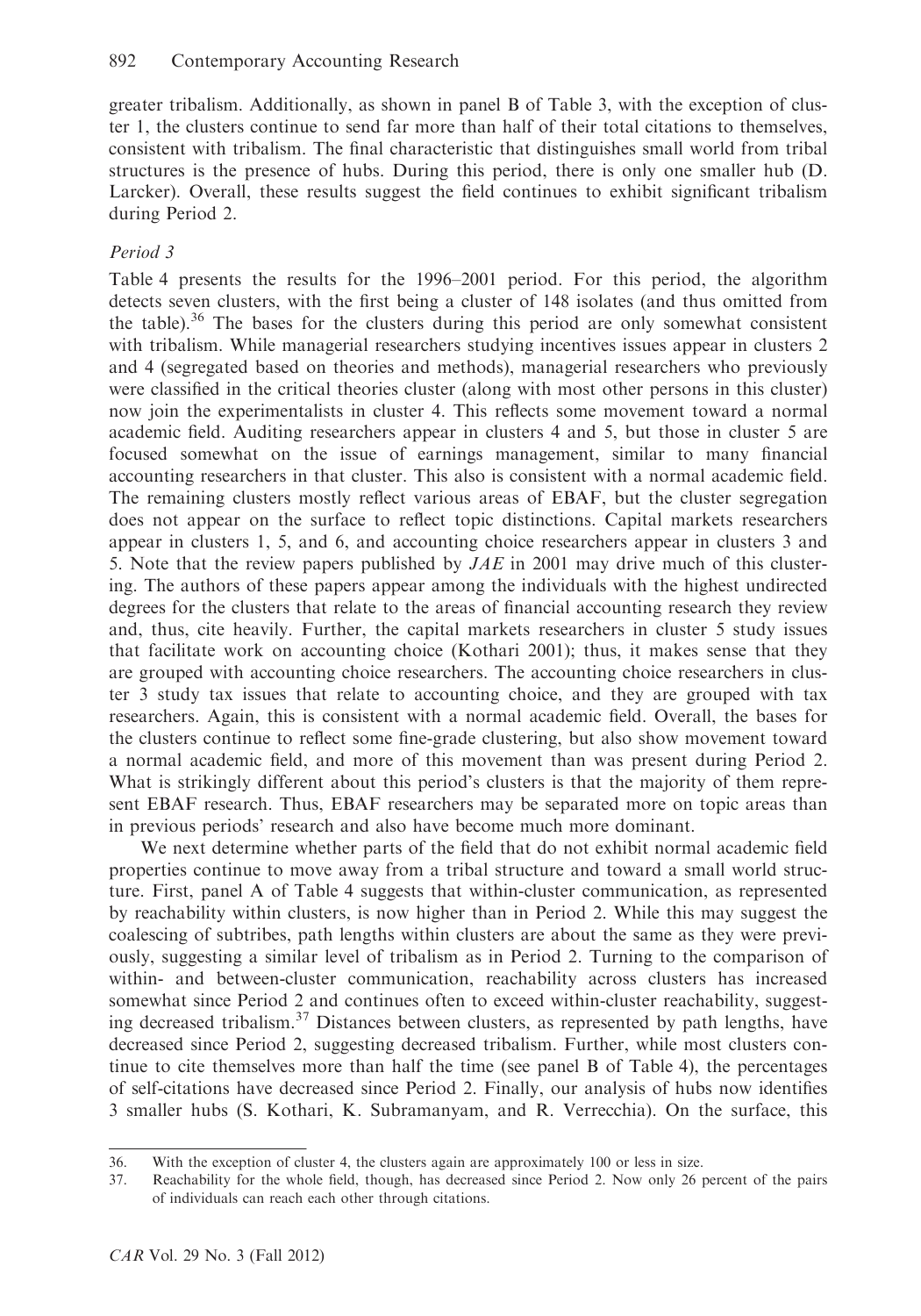|                          | Š<br>$\tilde{z}$          |
|--------------------------|---------------------------|
|                          | $\ddot{\phantom{0}}$<br>j |
|                          | .<br>≘.                   |
| ı                        | datantar                  |
| ī<br>$\overline{a}$<br>Ī |                           |

Panel A: Descriptive statistics Panel A: Descriptive statistics

| Overall<br>Field                                                                                                     | 746                  | $5,892^{a}$ | $\breve{\mathsf{z}}$ | 26%           | ≸                                                                                                                                       | 3.63                                    |
|----------------------------------------------------------------------------------------------------------------------|----------------------|-------------|----------------------|---------------|-----------------------------------------------------------------------------------------------------------------------------------------|-----------------------------------------|
| Econ/Arch/<br>Cluster $6 -$<br>Capital<br>Markets<br>Valuation,<br>Value<br>Relevance                                | 113                  | 1,088       | 57%                  | 19%-59%       | 2.63                                                                                                                                    | $2.71 - 3.74$                           |
| Accounting<br>Choice,<br>Econ/Arch/<br>Cluster $5 -$<br>(Financial),<br>Disclosure<br>Capital<br>Markets,<br>Audit   | 139                  | 911         | 49%                  | 22%-58%       | 2.95                                                                                                                                    | $2.95 - 3.93$                           |
| Econ, Psych,<br>OB/ Exper,<br>Field/Audit,<br>$\Box$ luster 4 –<br>Managerial<br>Financial,                          | 311                  | 969         | $9\%$                | $11\% - 22\%$ | 3.16                                                                                                                                    | $3.33 - 4.24$                           |
| Accounting<br>Choice<br>Econ/Arch/<br>(Financial),<br>Cluster $3 -$<br>$\operatorname{Tax}$                          | $\overline{70}$      | 346         | 34%                  | $15\% - 51\%$ | 2.64                                                                                                                                    | $2.80 - 3.78$                           |
| Arch/Organiz.<br>(Managerial,<br>Econ/Anal,<br>Incentives<br>Cluster $2 -$<br>Financial)                             | 83                   | 361         | 26%                  | $15\% - 50\%$ | 2.37                                                                                                                                    | $3.06 - 4.24$                           |
| Cluster 1 –<br>Econ/Arch/<br>Capital Markets -<br>Analysts,<br>Analysts,<br>Sophistication<br>$(\mathrm{Financial})$ |                      | 96          | $34\%$               | $10\% - 59\%$ | 2.22                                                                                                                                    | $2.71 - 3.33$                           |
|                                                                                                                      | Number of<br>authors | Number of   | citations            |               | Reachability<br>within cluster<br>Reachability<br>Reachability<br>to / form<br>Mean path<br>Mean path<br>length within<br>length within | length to/from<br>Mean path<br>clusters |

(The table is continued on the next page.)

(The table is continued on the next page.)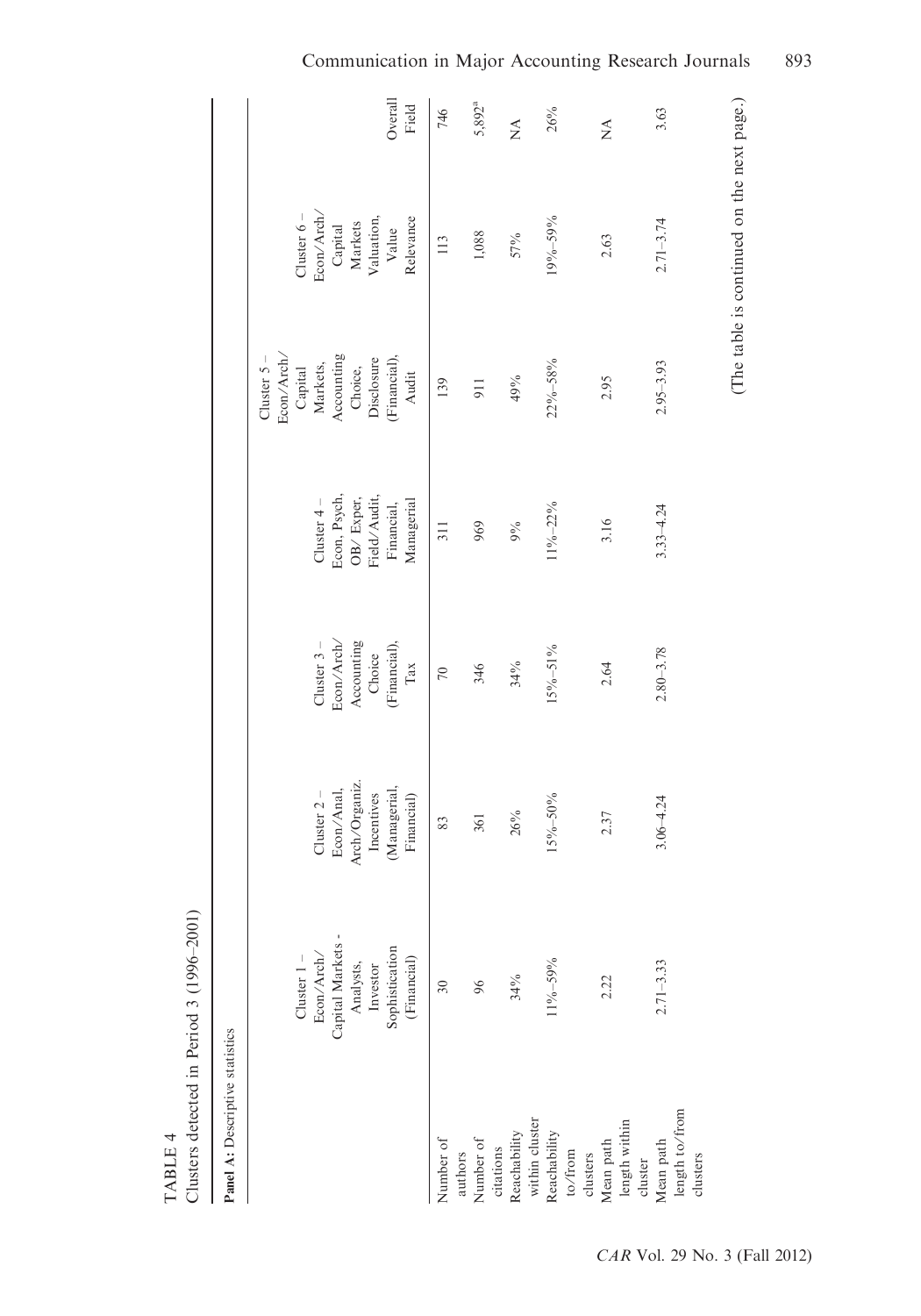| Notes:             |                                    |               |                                           |                |                          |                          |                                                           |
|--------------------|------------------------------------|---------------|-------------------------------------------|----------------|--------------------------|--------------------------|-----------------------------------------------------------|
|                    |                                    |               |                                           |                | Palepu                   |                          |                                                           |
|                    | L. Soffer                          | S. Matsunaga  | I. Pratt                                  | L. Maines      | P. Healy                 | G. Clinch                | K. Subramanyam                                            |
|                    | R. Willis                          | K. Gaver      |                                           | Solomon        | M. DeFond                | W. Landsman              | P. Dechow                                                 |
|                    | M. Mikhail                         | M. Rajan      | C. Cloyd<br>D. Guenther                   | P. Hopkins     | <b>B.</b> Bushee         | ). Collins               | A. Sweeney                                                |
|                    | . Hand                             | R. Lambert    |                                           | Koonce         | M. Lang                  | B. Lev                   |                                                           |
|                    | S. Das                             | I. Demski     | M. Calegari<br>D. Dhaliwal                | M. Peecher     | R. Lundholm              | R. Holthausen            |                                                           |
|                    | L. Brown                           | J. Gaver      |                                           | M. Shields     | Jere Francis             | E. Amir                  |                                                           |
| degree)            |                                    | A. Smith      | E. Maydew<br>T. Shevlin<br>D. Shackelford | K. Hackenbrack | Subramanyam              |                          | T. Lys<br>L. Vincent<br>R. Sloan<br>T. Fields<br>R. Watts |
| on undirected      |                                    | R. Bushman    |                                           | M. Nelson      |                          | R. Watts<br>W. Beaver    |                                                           |
| in cluster (based  | R. Ball<br>E. Bartov<br>B. Walther | D. Larcker    | T. Fields                                 | D. Hirst       | A. Sweeney<br>P. Dechow  | M. Barth                 | M. Barth                                                  |
| cop 10 individuals | I. Lys                             | C. Ittner     | Vincent                                   | R. Libby       | R. Sloan                 | . Kothari                | . Kothari                                                 |
|                    | (Financial)                        | Financial)    | $\operatorname{Tax}$                      | Managerial     | Audit                    | Relevance                | Field                                                     |
|                    | Sophistication                     | (Managerial   | Financial).                               | Financial,     | Financial),              | Value                    | Overal                                                    |
|                    | Investor                           | Incentives    | Choice                                    | Field/Audit    | <b>Disclosure</b>        | Valuation,               |                                                           |
|                    | Analysts,                          | Arch/Organiz  | Accounting                                | OB/Exper,      | Choice,                  | Markets                  |                                                           |
|                    | Capital Markets                    | Econ/Anal,    | Econ/Arch/                                | Econ, Psych,   | Accounting               | Capital                  |                                                           |
|                    | Econ/Arch/                         | Cluster $2 -$ | $7$ luster $3 -$                          | $2$ luster 4 – | Markets,                 | .con/Arch/               |                                                           |
|                    | $Cluster 1 -$                      |               |                                           |                | Capital                  | $\frac{3}{2}$ luster 6 – |                                                           |
|                    |                                    |               |                                           |                | 3con/Arch/               |                          |                                                           |
|                    |                                    |               |                                           |                | $\frac{3}{2}$ luster 5 - |                          |                                                           |
|                    |                                    |               |                                           |                |                          |                          |                                                           |

 $^{\rm a}$  Includes citations among clusters totaling 2,121. Definitions of measures are in Table 1. Includes citations among clusters totaling 2,121. Definitions of measures are in Table 1.

(The table is continued on the next page.)

(The table is continued on the next page.)

894 Contemporary Accounting Research

CAR Vol. 29 No. 3 (Fall 2012)

TABLE 4 (Continued)

TABLE 4 (Continued)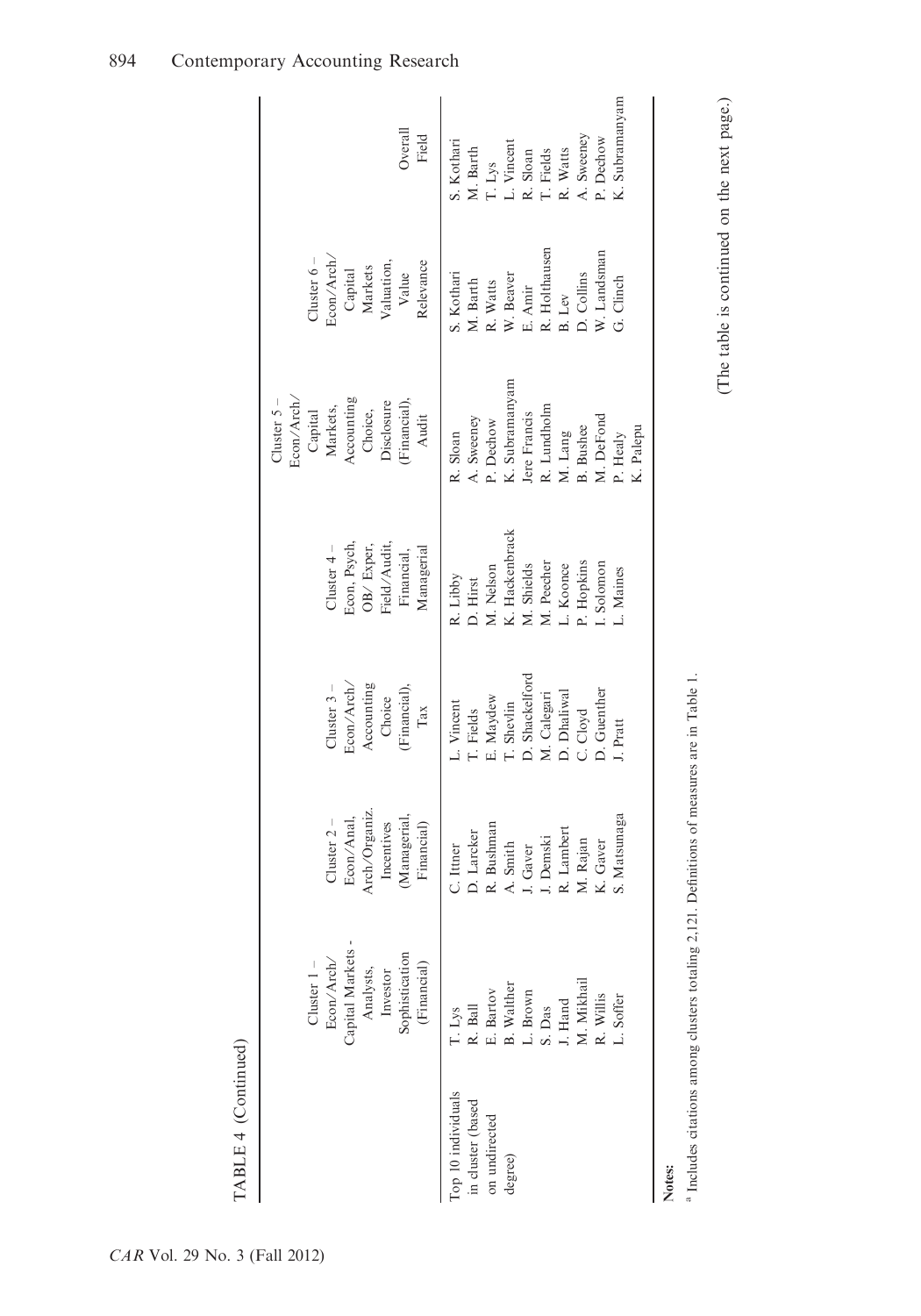| ١      |
|--------|
|        |
|        |
| 4      |
| Ļ<br>т |
|        |
|        |
|        |
|        |

Panel B: Percentage of citations within and across clusters<sup>b</sup> Panel B: Percentage of citations within and across clusters<sup>b</sup>

|                      |                       |               |                                              |                                  | $2$ luster $5 -$                             |                                  |
|----------------------|-----------------------|---------------|----------------------------------------------|----------------------------------|----------------------------------------------|----------------------------------|
|                      | $7$ luster $1 -$      |               |                                              |                                  | 3con/Arch/                                   |                                  |
|                      | 3con/Arch/            |               |                                              |                                  |                                              | $\Box$ luster 6 -                |
|                      | Capital               | Cluster $2 -$ |                                              | Cluster $4 -$                    | Capital<br>Markets,<br>Accounting<br>Choice, | 3con/Arch/                       |
|                      | Markets -             | Econ/Anal,    | Cluster $3 -$                                | Econ,                            |                                              |                                  |
|                      | Analysts,<br>Investor | Arch/Organiz  |                                              |                                  |                                              | Capital<br>Markets<br>Valuation, |
|                      |                       | Incentives    | $\frac{\text{Econ/Arch}}{\text{Accounting}}$ | Psych, OB/Exper,<br>Field/Audit, | Disclosure                                   |                                  |
|                      | Sophistication        | (Managerial,  | Choice (Financial),                          | Financial,                       | (Financial),                                 | Value                            |
| From: /To:           | (Financial)           | Financial)    | $\operatorname{Tax}$                         | Managerial                       | Audit                                        | Relevance                        |
| Cluster 1            | 31.5%                 | $5.2\%$       | $11.8\,\%$                                   | 7.9%                             | $22.0\%$                                     | 21.6%                            |
| Cluster <sub>2</sub> | $2.1\%$               | 63.9%         | 2.8%                                         | 6.4%                             | $14.9\%$                                     | $9.9\%$                          |
| Cluster 3            | $3.0\%$               | $6.2\%$       | 55.3%                                        | $5.3\%$                          | $11.2\%$                                     | $19.0\%$                         |
| Cluster 4            | $3.0\%$               | $3.5\%$       | $2.4\%$                                      | 77.0%                            | $9.4\%$                                      | $4.8\%$                          |
| Cluster 5            | 7.6%                  | 2.8%          | $2.8\%$                                      | 3.9%                             | $63.3\%$                                     | 19.6%                            |
| Cluster 6            | 5.8%                  | $2.3\%$       | 7.4%                                         | 2.9%                             | 17.5                                         | 64.1%                            |
| Notes:               |                       |               |                                              |                                  |                                              |                                  |

 $^{\rm b}$  Row sums are 100%.  $R$ ow sums are  $100\%$ .

CAR Vol. 29 No. 3 (Fall 2012)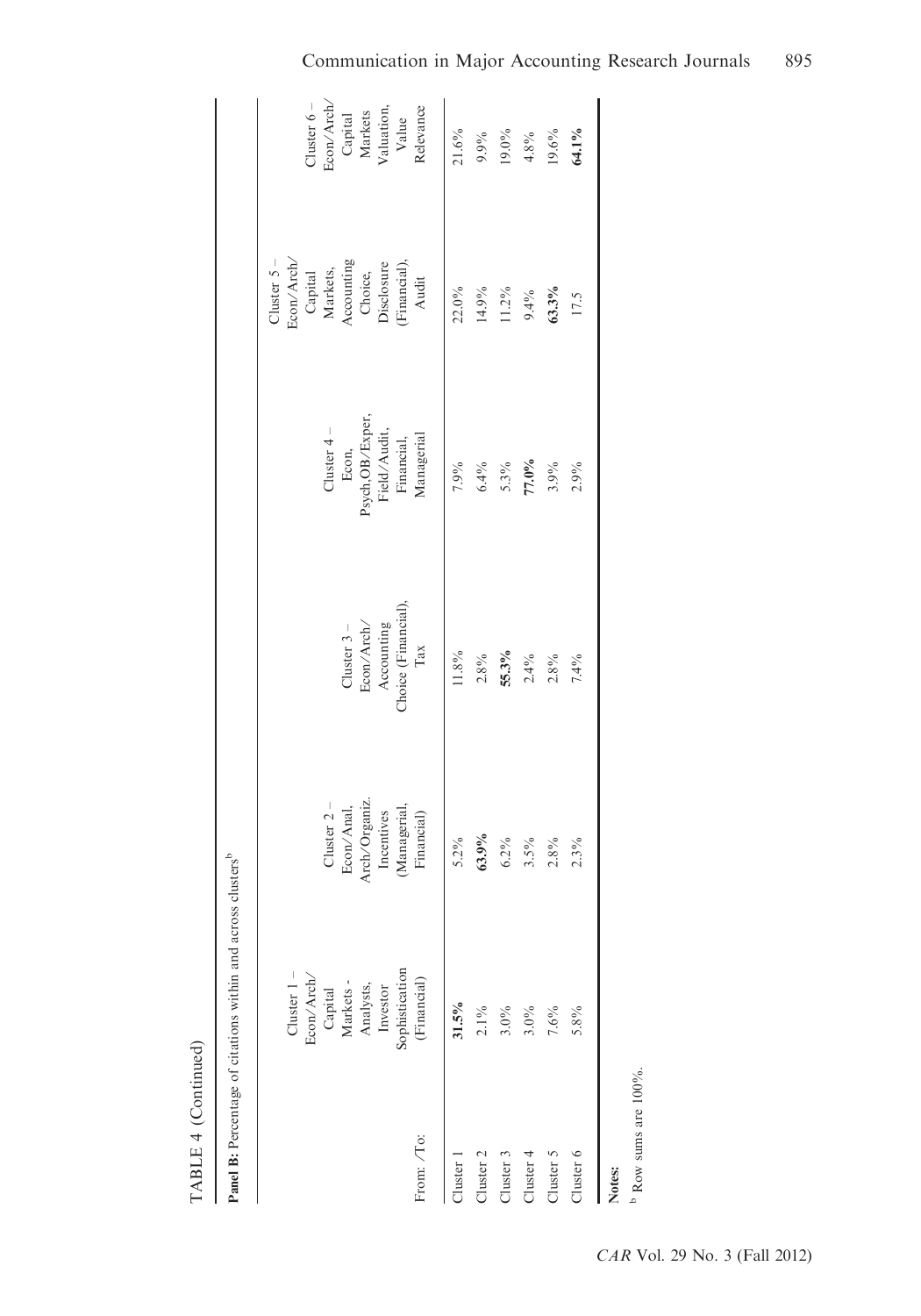finding suggests movement toward a small world. Note, though, that all of these individuals conduct economics-based financial accounting research, and two of the three wrote JAE review papers. Their serving as hubs may simply reflect attempts to link together the various clusters in which such research is represented (clusters 1, 3, 5, and 6) rather than attempting to link together more diverse groups. Additionally, hub status may derive from review papers. Overall, we conclude some clusters continue to exhibit tribalism during Period 3, but there is evidence of movement toward both a normal academic field and a small world. Also there is further movement toward dominance by financial accounting researchers.

## Period 4

Finally, Table 5 presents the results for the 2002–2008 period. In this period, six clusters appear. Cluster 1 contains 98 isolates and also economics-based archival researchers who study auditing, corporate governance, and regulation. While not apparent from the listed individuals in the cluster, however, cluster 1 now contains several experimental auditing researchers who previously were grouped with individuals currently in cluster 3, suggesting some movement toward a normal academic field. Further, cluster 3 researchers now are predominantly studying financial topics, reflecting a shift in interests of experimental researchers. Nevertheless, these experimentalists remain segregated from EBAF researchers, who appear in four of the five remaining clusters. The divisions among the remaining financial clusters depend somewhat on topics. For example, cluster 5 researchers study disclosure and information asymmetry issues, while those in clusters 2 and 6 tend to study other topics. Researchers in clusters 2 and 6, though, study capital markets topics. Researchers in cluster 2 during this period have an intense focus on accruals; perhaps this explains their separation from others. This evidence suggests some continuing clustering based on topic, methods, and theories in the area of financial accounting. However, the emergence of cluster 4, the managerial cluster, provides strong evidence of a normal academic field. This cluster now includes individuals studying managerial issues (both incentives issues and other issues such as costing) using economics and analytical or archival methods, as well as individuals who use psychology and OB theories and methods including experiments, field studies, and surveys. Essentially, all types of managerial (and some financial) researchers band together to form this cluster, and critical theory researchers moved away from financial and auditing experimental researchers to join this managerial group. Overall, the clusters' bases suggest further movement toward a normal academic field during Period 4.

To the extent that the field is not characterized as normal, most of the evidence strongly suggests further movement toward a small world. While internal connectedness as indicated by reachability has increased, path distances within clusters are similar to those in Period 3. Second, the ability to move across clusters also has increased, as has reachability for the entire field. Whereas only 26 percent of pairs of individuals could reach each other in Period 3, now 45 percent can. Further, reachability between clusters continues often to exceed reachability within clusters, and path lengths between clusters and for the overall field have decreased, reflecting reduced across-cluster travel difficulty. Finally, panel B of Table 5 shows that the percentage of citations each cluster sends to itself has decreased, hovering around 50 percent for most clusters. This suggests a movement toward a small world structure. One exception to this is the managerial cluster that sends 74 percent of its citations to itself; however, it seems plausible that a cluster that covers a large topic area using all theories and all methods would reference mostly itself. The other exception is the information asymmetry (financial) cluster, which sends less than 50 percent of its references to itself. Finally, for Period 4, we detect five major hubs (P. Easton, D. Matsumoto, S. Rajgopal, K. Schipper, K. Subramanyam) and six smaller hubs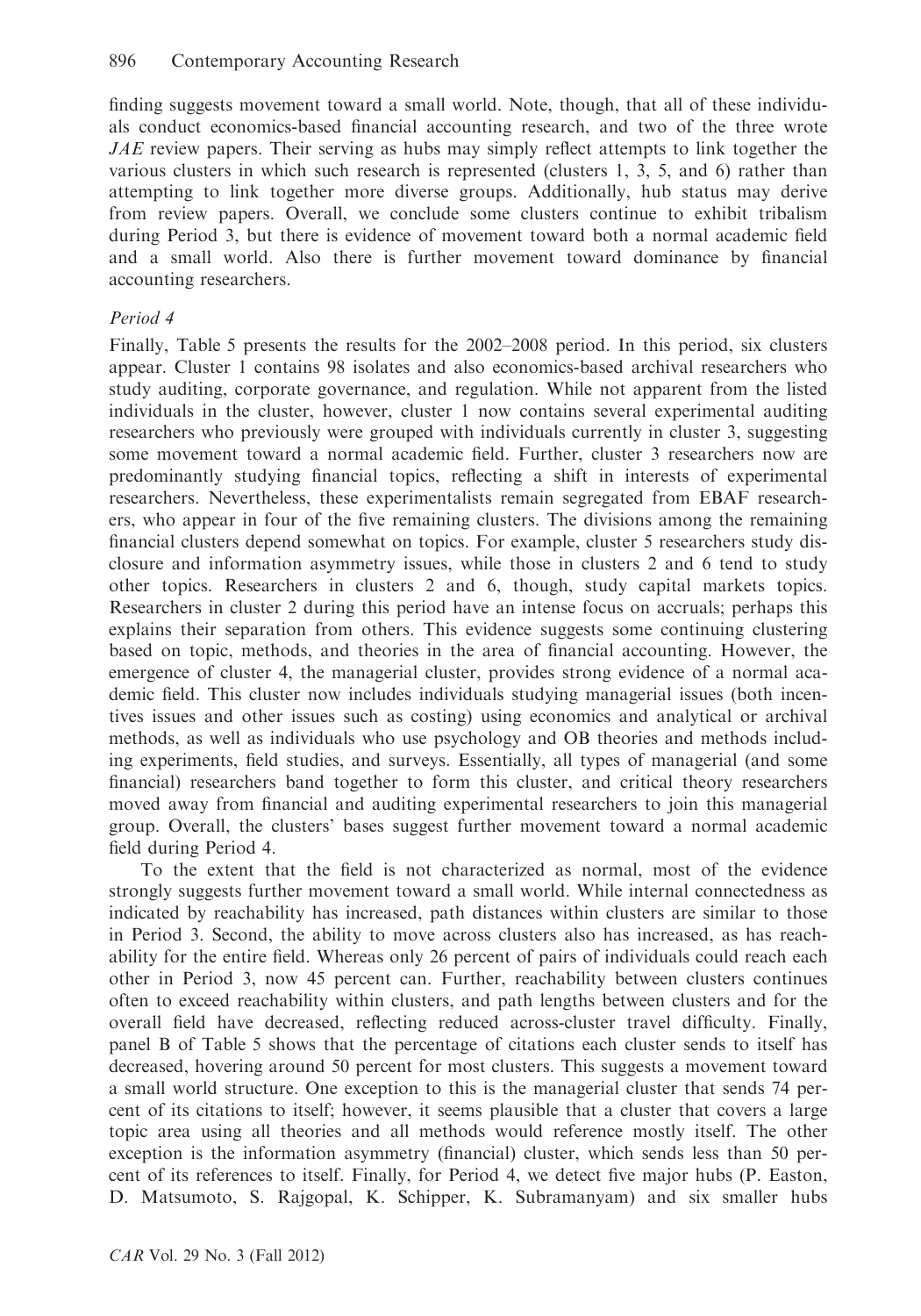| Panel A: Descriptive statistics       |                                                                                      |                                                                  |                                                                        |                                                                   |                                                                                                             |                                                                                         |                                            |
|---------------------------------------|--------------------------------------------------------------------------------------|------------------------------------------------------------------|------------------------------------------------------------------------|-------------------------------------------------------------------|-------------------------------------------------------------------------------------------------------------|-----------------------------------------------------------------------------------------|--------------------------------------------|
|                                       | Audit, Corp<br>Governance<br>Isolates;<br>Econ/Arch/<br>(Financial)<br>$Cluster 1 -$ | Econ/Arch/<br>Cluster $2 -$<br>(Financial)<br>Markets<br>Capital | Psych, Econ/<br>Cluster $3 -$<br>Financial,<br>${\rm Exper}/$<br>Audit | Managerial<br>Cluster $4 -$<br>Econ, OB,<br>Psych/All<br>Methods/ | Markets Info<br>Econ/Arch/<br>Asymmetry<br>Disclosure,<br>Cluster $5 -$<br>(Financial)<br>Capital<br>Issues | Cluster $6 -$<br>Econ/Arch/<br>Relevance,<br>(Financial)<br>Markets<br>Capital<br>Value | Overall<br>Field                           |
| Number of                             | 271                                                                                  | 177                                                              | 105                                                                    | 470                                                               | 129                                                                                                         | 177                                                                                     | 1,329                                      |
| Number of<br>citations<br>authors     | 1,818                                                                                | 2,106                                                            | 980                                                                    | 2,593                                                             | 1,052                                                                                                       | 2,422                                                                                   | $18,885^{a}$                               |
| ${\bf Reachability}$ within           | $18\%$                                                                               | 50%                                                              | 55%                                                                    | 23%                                                               | $20\%$                                                                                                      | $60\%$                                                                                  | $\mathop{\simeq}_{\mathbf{Z}}$             |
| cluster<br>Reachability               |                                                                                      |                                                                  |                                                                        |                                                                   |                                                                                                             |                                                                                         |                                            |
| $to/from$                             | 24%-37%                                                                              | $33\% - 58\%$                                                    | $31\% - 61\%$                                                          | 24%-37%                                                           | $30\% - 63\%$                                                                                               | $37\% - 63\%$                                                                           | 45%                                        |
| clusters                              |                                                                                      |                                                                  |                                                                        |                                                                   |                                                                                                             |                                                                                         |                                            |
| length within<br>cluster<br>Mean path | 2.91                                                                                 | 2.54                                                             | 2.40                                                                   | 3.79                                                              | 2.61                                                                                                        | 2.52                                                                                    | $\mathop{\leq}\limits_{{\mathop{\bf{Z}}}}$ |
| length to/from<br>Mean path           | $2.89 - 4.18$                                                                        | $2.62 - 4.04$                                                    | $2.91 - 3.93$                                                          | $3.87 - 4.18$                                                     | $2.70 - 4.14$                                                                                               | $2.62 - 3.87$                                                                           | 3.46                                       |
| clusters                              |                                                                                      |                                                                  |                                                                        |                                                                   |                                                                                                             |                                                                                         |                                            |
|                                       |                                                                                      |                                                                  |                                                                        |                                                                   |                                                                                                             | (The table is continued on the next page.)                                              |                                            |

Clusters detected in Period 4 (2002-2008) Clusters detected in Period 4 (2002–2008) TABLE 5 TABLE 5

CAR Vol. 29 No. 3 (Fall 2012)

## Communication in Major Accounting Research Journals 897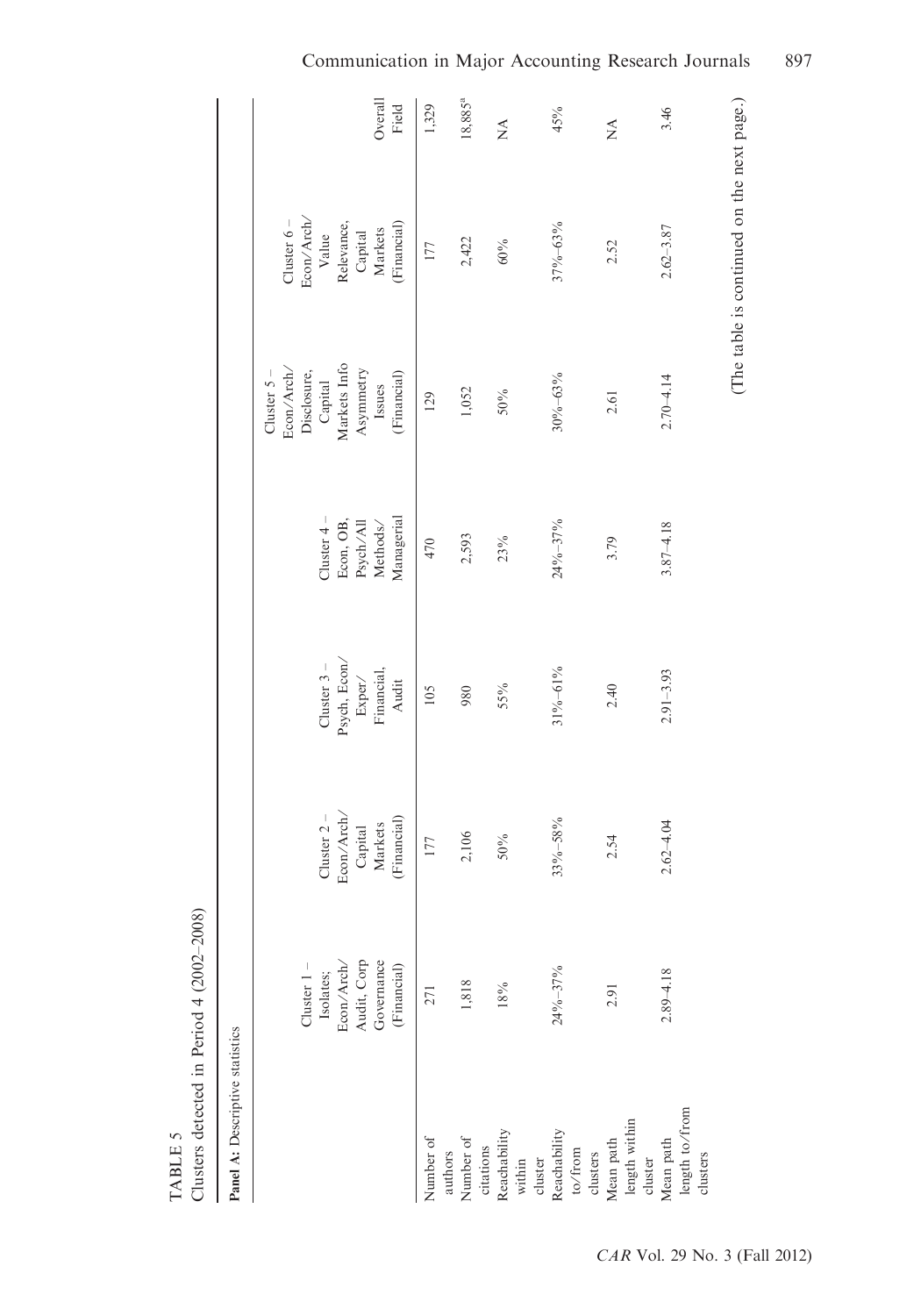| C. Schipper<br>R. LaFond<br>P. Olsson<br>O. Matsumoto<br>). Larcker<br>C. Ittner<br>M. Shields<br>I. Luft<br>R. Libby<br>S. Teoh<br>H. Tan<br>H. Tan<br>J. Hunton<br>R. Bloomfield<br>M. Nelson<br>J. Elliott<br>S. Richardson<br>S. Rajgopal<br>D. Collins<br>S. Kothari<br>A. Leone<br>P. Hribar<br>C. Wasley<br>K. Raghunandan<br>K. Nelson<br>M. Johnson<br>Iere Francis<br>M. DeFond<br>B. Mayhew<br>R. Frankel<br>in cluster (based on<br>undirected degree)<br>op 10 individuals | Audit, Corp<br>Econ/Arch/<br>Governance<br>$Cluster 1 -$<br>(Financial)<br>Isolates; | 3con/Arch<br>$2 -$<br>Financial)<br>Markets<br>Capital | sych, Econ.<br>$2$ luster $3 -$<br>${\rm Exper}/$ Financial,<br>Audit | Managerial<br>$2$ luster 4 –<br>Econ, OB,<br>Psych/All<br>$\ensuremath{\mathbf{Methods}}\xspace$ | Capital<br>Markets Info<br>3con/Arch/<br>Asymmetry<br>Disclosure,<br>Financial)<br>Issues | con/Arch<br>$\frac{1}{2}$ luster 6 –<br>Relevance,<br>Financial)<br>Markets<br>Capital<br>Value | Overall<br>Field                                                                                                                               |
|-----------------------------------------------------------------------------------------------------------------------------------------------------------------------------------------------------------------------------------------------------------------------------------------------------------------------------------------------------------------------------------------------------------------------------------------------------------------------------------------|--------------------------------------------------------------------------------------|--------------------------------------------------------|-----------------------------------------------------------------------|--------------------------------------------------------------------------------------------------|-------------------------------------------------------------------------------------------|-------------------------------------------------------------------------------------------------|------------------------------------------------------------------------------------------------------------------------------------------------|
| Dechow<br>C. Leuz<br>$Y.$ Zhang<br>R. Bowen<br>R. Banker<br>. Fredericksor<br>D. Givoly<br>C. Hayn<br>. Khurana<br>A. Klein                                                                                                                                                                                                                                                                                                                                                             | W. Kinney                                                                            | E. Bartov                                              | R. Tarpley<br>K. Kadous                                               | D. Dhaliwal<br>R. Chenhall<br>S. Salterio<br>K. Towry<br>S. Bonner                               | B. Ke<br>G. Miller<br>S. McVay<br>C. Marquardt<br>B. Bushee<br>K. Petroni                 | K. Subramanyam<br>I. Dichev<br>Iennifer Francis<br>R. Ball<br>L. Shivakumar                     | Jennifer Francis<br>D. Matsumoto<br>S. Kothari<br>K. Schipper<br>R. LaFond<br>S. Rajgopal<br>R. Frankel<br>P. Olsson<br>D. Collins<br>A. Leone |

<sup>a</sup> Includes 7,914 citations across clusters. Definitions of measures as in Table 1. Includes 7,914 citations across clusters. Definitions of measures as in Table 1.

(The table is continued on the next page.) (The table is continued on the next page.)

TABLE 5 (Continued)

TABLE 5 (Continued)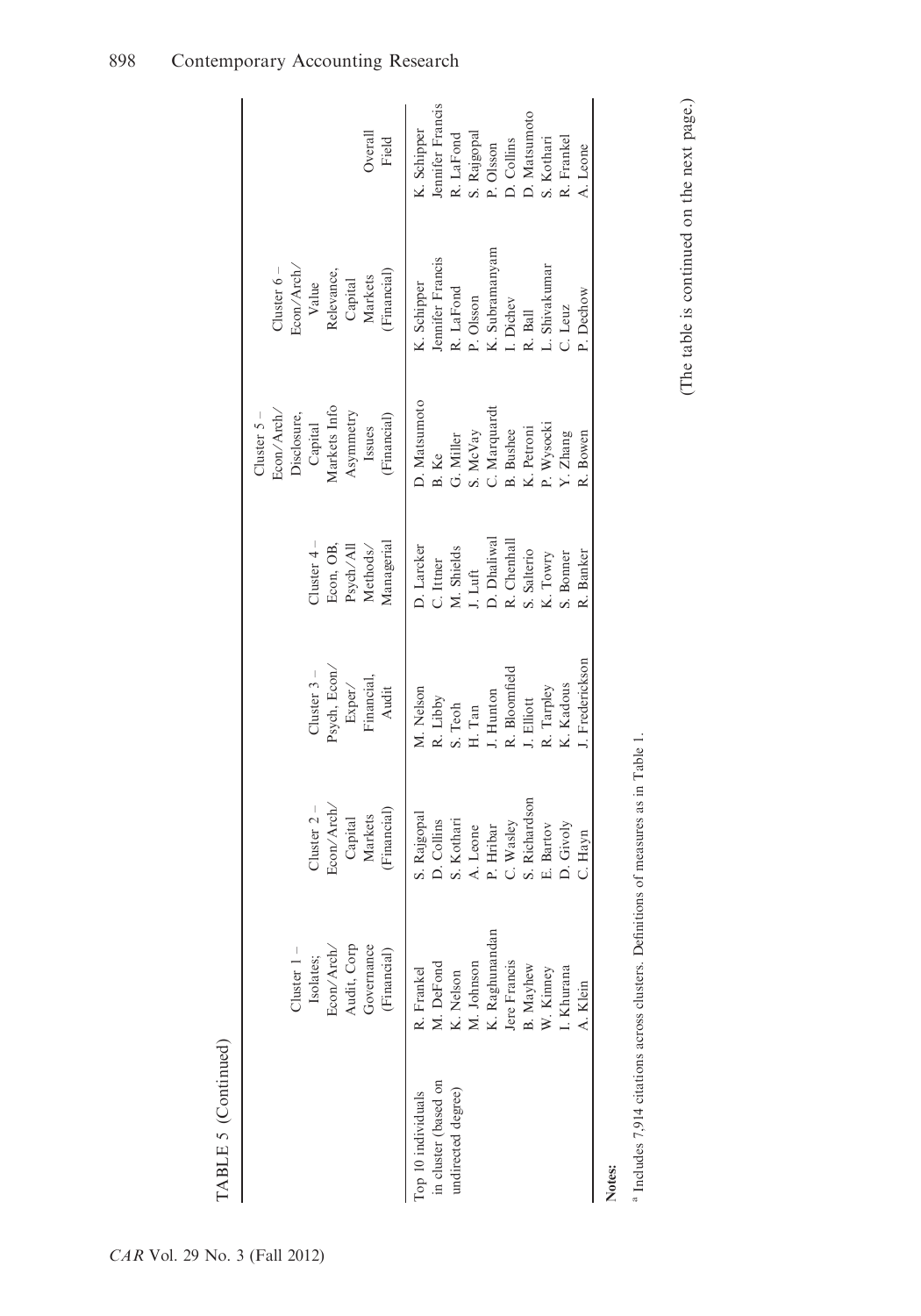| F |
|---|
|   |
|   |

Panel B: Percentage of citations within and across clusters<sup>b</sup> Panel B: Percentage of citations within and across clusters<sup>b</sup>

|            |                                                                                           |                    |                           |                  | $Cluster 5 -$    |                    |
|------------|-------------------------------------------------------------------------------------------|--------------------|---------------------------|------------------|------------------|--------------------|
|            |                                                                                           |                    |                           |                  | 3con/Arch/       | $2$ luster $6 -$   |
|            | $Cluster 1 -$                                                                             |                    |                           |                  | Disclosure,      | Econ/Arch/         |
|            | Isolates; Econ/                                                                           | Cluster $2 -$      | Cluster $3 -$             | Cluster $4 -$    | Capital          | Value              |
|            | Arch/Audit,                                                                               | Econ/Arch/         | Psych, Econ               | Econ, OB,        | Markets Info     | Relevance,         |
|            | $\mbox{Conf}$                                                                             | Capital<br>Markets |                           | Psych/All        | Asymmetry        | Capital<br>Markets |
|            | Governance                                                                                |                    | ${\rm Exper}/$ Financial, | ${\rm Methods}/$ | Issues           |                    |
| From: /To: | (Financial)                                                                               | (Financial)        | Audit                     | Managerial       | (Financial)      | Financial)         |
| Cluster    | 56.3%                                                                                     | 13.1%              | $4.5\%$                   | 2.9%             | 3.7%             | 19.5%              |
| Cluster 2  | $7.0\%$                                                                                   | 54.3%              | 3.8%                      | $4.6\%$          | $11.6\%$         | $18.7\%$           |
| Cluster 3  | $5.9\%$                                                                                   | $12.0\%$           | 59.5%                     | 7.4%             | $7.0\%$          | $8.2\%$            |
| Cluster 4  | $2.6\%$                                                                                   | 8.9%               | $4.7\%$                   | 74.3%            |                  | $7.1\%$            |
| Cluster 5  | $4.7\%$                                                                                   | 20.4%              | $6.1\%$                   | $6.2\%$          | $2.4\%$<br>43.1% | 19.4%              |
| Cluster 6  | $9.0\%$                                                                                   | 15.4%              | 3.4%                      | 4.9%             | 9.7%             | 57.6%              |
| Notes:     |                                                                                           |                    |                           |                  |                  |                    |
|            | $P$ Row sums are 100%. Values in boldface indicate the diagonal (cluster self-citations). |                    |                           |                  |                  |                    |

CAR Vol. 29 No. 3 (Fall 2012)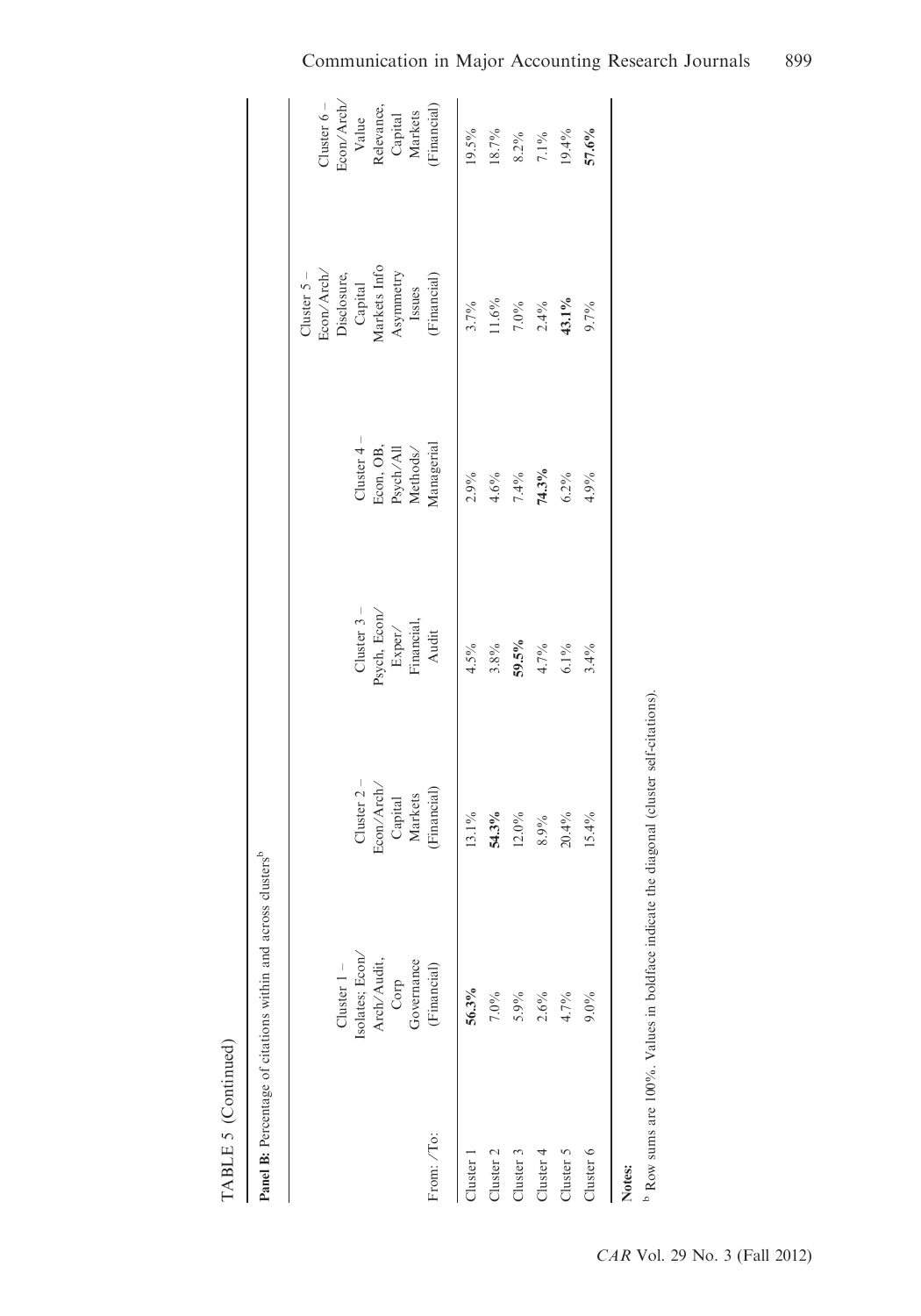(Jennifer Francis, B. Ke, R. LaFond, A. Leone, R. Libby, and S. Richardson). Because almost all of these individuals are EBAF researchers, this could reflect a linking of (similar) EBAF topics rather than a linking of diverse groups. Nevertheless, the results support further movement toward both a normal academic field and a small world.

#### Summary

Looking across time, Periods 1 and 2 show marked evidence of tribalism, whereas Periods 3 and 4 show some tribalism, but also movement toward both a normal academic field and a small world. These findings suggest that scholars' anecdotes about tribalism may have reflected a (natural) focus on a relatively short time period (or a fixation on beliefs formed during the earlier time periods).

Changes in the composition of the field over time also can explain some of the changes in its communication structure and the types of clusters that we observe. Results (untabulated) indicate that EBAF researchers have increased from comprising 28 percent of the overall field to comprising 38 percent. In total, economics-based archival researchers (across all areas) have increased from comprising 34 percent to 50 percent of the field. The area that has decreased at the same time is analytical research, beginning with 12 percent of the field and ending with 8 percent in the most recent period. We conjecture that many of these authors may have fled to the Review of Accounting Studies (RAST). Indeed, in the period 2003–2008, approximately 24 percent of RAST's articles were analytical. Thus, some of the changes over time in the composition of clusters, and thus communication among them, occur because of changes in the distribution of people working in various areas, but these changes do not appear to be sufficient to create a situation in which the majority of the clusters represent EBAF research. Therefore, there must be other forces at work, such as institutional isomorphism (Tuttle and Dillard 2007; see also Oler et al. 2010), to explain these changes.

## 5. Discussion and directions for future research

This paper provides the first comprehensive study of the social structure of communication in top accounting research journals. First we introduce the major types of communication structures that have been discussed in a wide variety of literatures, and examine the patterns of citations among authors who published articles in five major journals for the period 1984–2008 to determine which structures best characterize academic accounting research. Second, to study trends, we examine changes in this communication structure over time by breaking the overall data set into four subperiods (1984–1989, 1990–1995, 1996–2001, and 2002–2008). We introduce a series of analyses that can be used to distinguish among various types of communication structures, and also posit a general process of citation behavior that is affected by individuals' experiences, values, and incentives.

For the overall 25-year time period we find that the structure of communication in accounting research can be described as part normal academic field, part small world, and part tribal. Researchers who study incentives and other topics traditionally belonging to managerial accounting have created the normal academic field portion of the overall structure. Auditing researchers of all types and financial experimental researchers can be characterized as exhibiting small world properties, being clustered somewhat by topic, method, and theory, but being easily able to reach other clusters. The remainder of the field (critical theorists and EBAF researchers) shows evidence of tribalism. For the overall period, critical theory researchers send and receive citations mostly to and from themselves. However, the results for the subperiods indicate that these researchers recently appear to be gravitating toward the organizational incentives cluster perhaps to achieve greater integration within accounting. Our findings regarding this cluster may be an artifact of our use of only five journals because critical theory work tends to be published mostly in other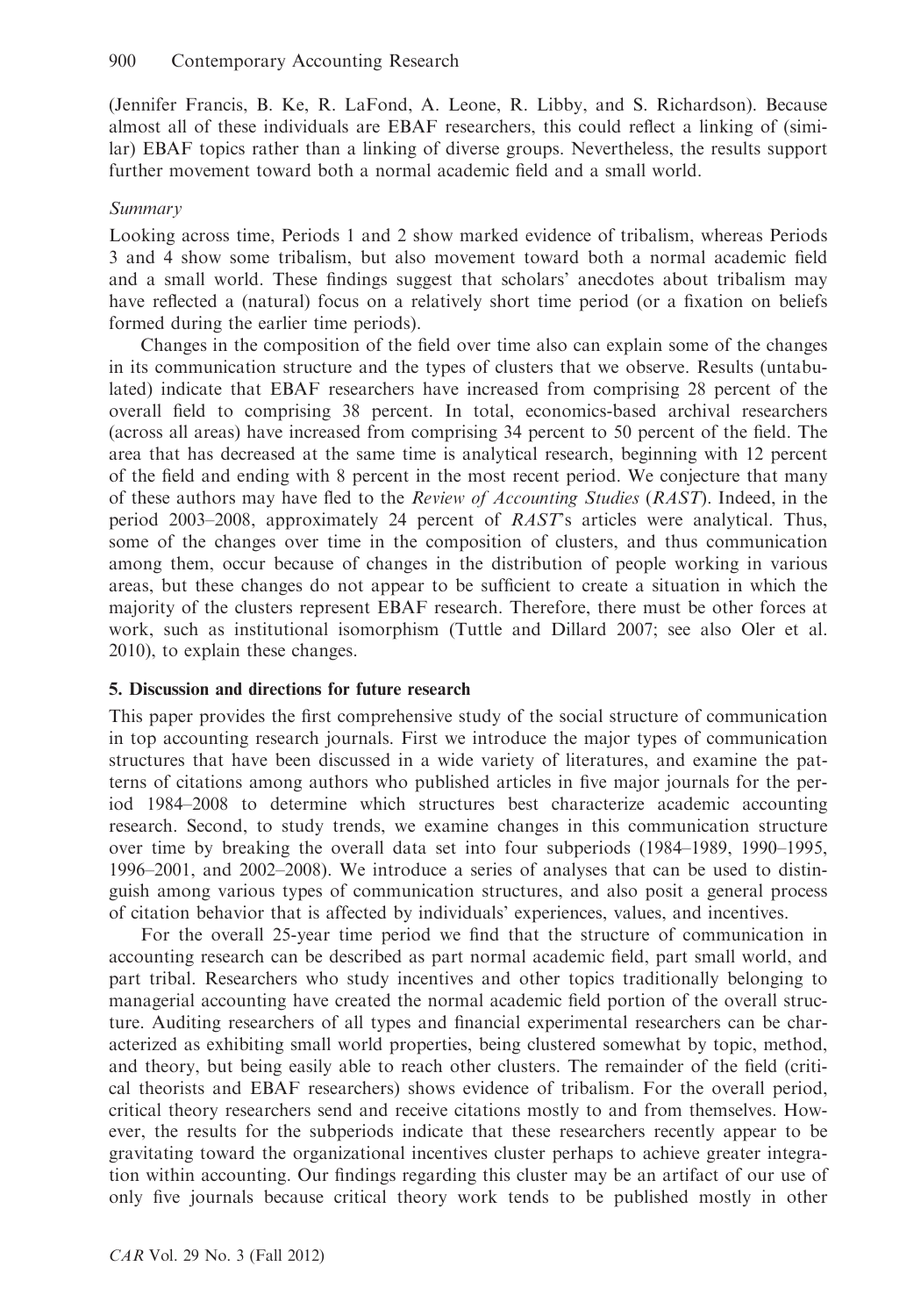accounting journals. EBAF researchers are a partially tribal group in that they do not send many citations to other groups, despite receiving significant citations from others. Finally, with the exception of EBAF researchers, the field appears to have become less tribal over time, with movement toward normal academic field and small world properties beginning in Period 3 (1996–2001).

Our findings that tribalism is not as rampant as previously thought are surprising, given the statements of prominent scholars who have suggested the existence of, and recent increases in, tribalism in academic accounting. These findings also are encouraging since work in other fields suggests that normal academic fields and small worlds promote better idea transmission and greater innovation and creativity than do tribal structures (see below). Our results that the EBAF cluster has become more dominant and partially tribal are consistent with those of prior studies and common wisdom (e.g., Oler et al. 2010; Just et al. 2009; Wakefield 2008; Tuttle and Dillard 2007; Bonner et al. 2006; Williams et al. 2006; Koonce and Mercer 2005). We document that the EBAF cluster's pattern of sending the vast majority of references to itself has not decreased over time, and that other clusters have increased their references to EBAF, perhaps in a search of greater legitimacy.

What changes would need to occur for the EBAF cluster to become less insular? The first step would be different and broader training among members of the cluster. Kothari (2001) suggests that new EBAF researchers study behavioral theories as well as economics since economics and finance researchers have incorporated behavioral theories into their work. Training in methods other than archival analysis also would broaden research efforts. Studying review papers that discuss the relevance of psychology theories for EBAF research (e.g., Koonce and Mercer 2005) or that discuss the results of both behaviorallybased and economics-based research (e.g., Maines and Wahlen 2006) also would provide greater insight.<sup>38</sup> Editors should be encouraged to publish more of these types of review papers. While training is important, it is not sufficient since incentives and values also must change. Perhaps a strong incentive will exist when EBAF research matures to a point where its practitioners must read other types of accounting research, as well as research in areas other than finance and economics, to generate new research topics. Such a change will be slow, similar to the evolution of behavioral finance into the mainstream of finance (Thaler 1999), because people tend to resist change (Kuhn 1970).<sup>39</sup> Perhaps further research on the reasons underlying the increasing dominance of the EBAF cluster (e.g., Tuttle and Dillard 2007) could lead to empirically supported insights regarding how to effect change.

Further, although the remaining clusters have properties of a normal academic field and a small world, it is unclear whether findings from other fields regarding the positive consequences of these structures can be generalized. Early research (e.g., Pratt 1964) suggested that the normal academic field is best for promoting innovation, while more recent research focuses instead on the small world, perhaps because the sheer size of research domains has made the creation and maintenance of a normal academic field difficult (e.g., Steen et al. 2010). Notably, group size is a determinant of creativity in research, with smaller groups being more effective than larger ones (Heinze, Shapira, Rogers, and Senker 2009). Thus, striving for a normal academic field in areas that have become unwieldy may be counterproductive. Indeed, recent studies indicate that many fields appear to be small worlds (Watts 2003), and small world structures are associated with positive field-level

<sup>38.</sup> The University of Texas also recently held a conference entitled The Intersection of Economics and Psychology in Accounting.

<sup>39.</sup> However, there are preliminary signs of that the field is reaching a point of pressure to change. Increasing numbers of papers on the effects, for example, of geography (e.g., Engelberg, Ozoguz, and Wang 2010), social ties and other social factors (e.g., Hwang and Kim 2011), and even religion (e.g., Dyreng, Mayew, and Williams 2010) are appearing as part of EBAF research.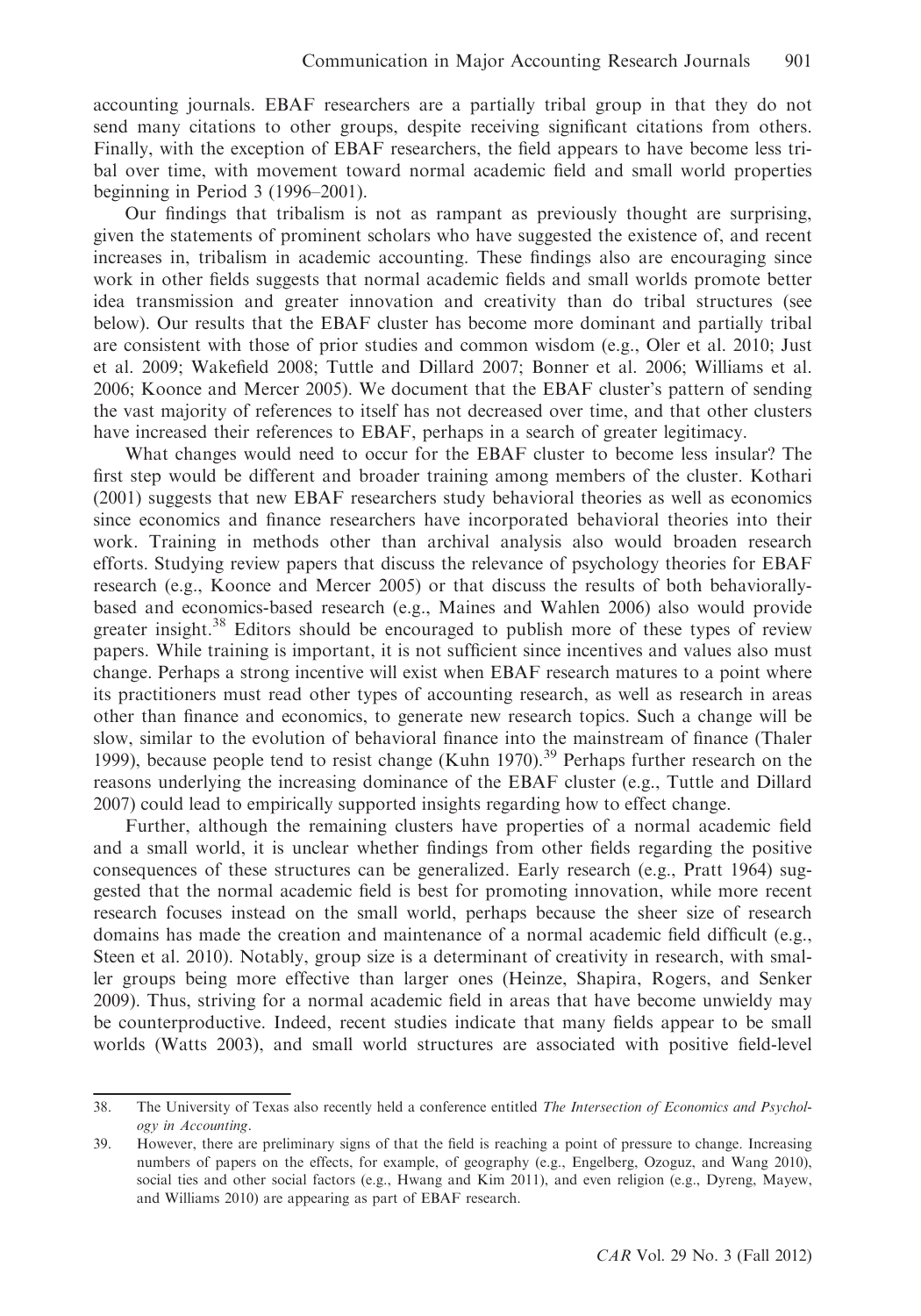outcomes such as software project success (Singh 2010), financial and artistic success of musicals (Uzzi and Spiro 2005), and innovation as measured by patents (Schilling and Phelps 2007). Other studies, though, indicate that the positive effects of small world structures obtain only up to a point. When there is too much clustering, outcomes start to turn negative (e.g., Uzzi 2008). Additionally, beyond the effects of the structure, the quality and heterogeneity of the available knowledge may be important to innovation (e.g., Rodan and Galunic 2004). Thus, it is unclear what circumstances must exist for a normal academic field or a small world to be preferable, especially in regards to innovation.

Given that a complete examination of the consequences related to communication structures in accounting research is beyond the scope of this paper, we offer the following preliminary evidence. Specifically, we measure innovation as (i) the extent to which research cites accounting studies versus studies in disciplines outside of accounting and (ii) the average age of accounting and nonaccounting citations. We find substantial differences across clusters on these measures. If the normal academic field is the ideal structure, we would expect the managerial cluster to be the most innovative, that is to have the largest percentage of cites outside accounting, and also to have cites that are of the lowest average age. Our analyses (untabulated) show that the managerial cluster has about 59 percent of its citations outside accounting, and the average age of these cites is 12.3 years. The only cluster with a higher percentage of cites outside accounting (70 percent) is the critical theory cluster. However, all the other clusters (except for the critical theory cluster) have lower average ages for cites, inconsistent with the idea that the managerial cluster is the most innovative. The experimental cluster, which is classified as a small world, has the next highest percentage of cites outside accounting (54 percent), and these cites are, on average, 11.9 years old. The other small world–like cluster (economics-based auditing) has the youngest cites outside accounting (10.2 years), but also the smallest percentage of cites outside accounting (45 percent). These results are not entirely consistent with normal academic fields and small worlds being best for innovation. Because there are many factors that can affect the percentage of citations outside accounting and the average age of citations, these results should be interpreted with caution. Future research could employ finer measures of innovation such as ratings by top scholars, and also examine individual-level consequences of communication structures. Research indicates that individuals also benefit from small world structures, and serving as a hub may lead to increased publications (Singh 2007).

Another research avenue could be to explore the factors that have led to the current structure in accounting by testing our hypotheses about the effects of individual researchers' experiences, values, and incentives on the resulting aggregate structure. Specifically, studies could investigate the effects of formal and informal training and co-authoring relationships and also could examine the effects of field-, school-, and journal-level factors such as the organization of AAA activities, the frequency and types of conferences, publication standards, changes in editors, promotion and tenure policies, and idiosyncrasies of particular types of research. We note that the management accounting cluster may have become a normal academic field due to various factors including academic conferences such as the Global Management Accounting Symposium and the Management Accounting Section Mid-Year Meeting, both of which bring together managerial researchers with diverse theory and method interests; the presence of a greater than chance number of major hubs within this cluster; and the fact that data are more difficult to obtain, creating the need for training in and use of a wider array of methods than archival data analysis. Additionally, because management accounting is not affected by country-specific regulations, it may be easier to reference and build upon work by scholars in multiple countries, leading to greater diversity in the theory bases and methods to which researchers are exposed. Another research path would be to explore the factors that lead to the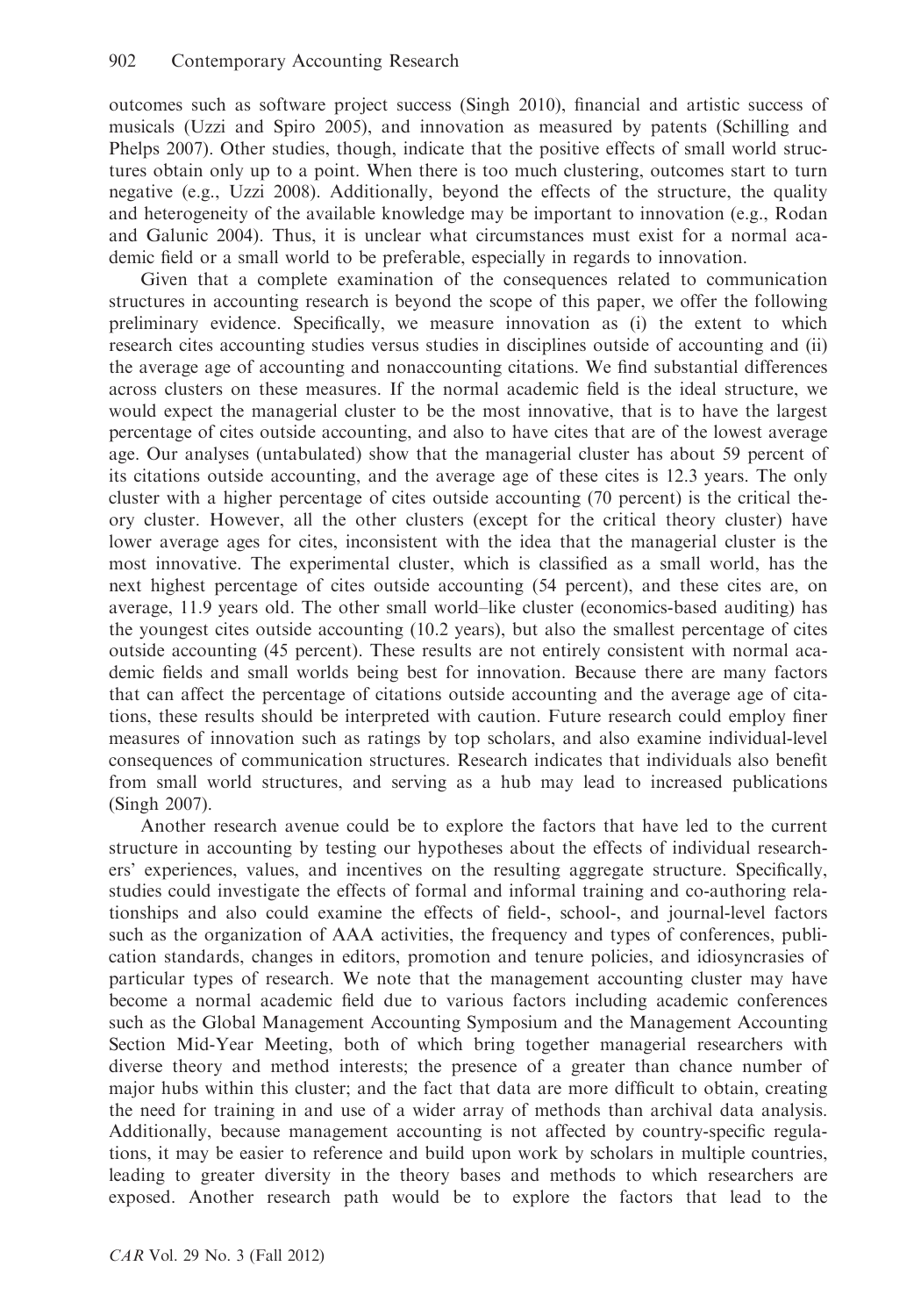micro-elements of the communication structure, such as how being physically located close to someone or of having *kinship* ties (e.g., student to advisor or vice-versa) affect individual communication relationships and the overall structure. Research indicates that these factors generally lead to clustered communication structures (e.g., McPherson et al. 2001), but it is unclear why these structures sometimes become normal fields or small worlds rather than becoming tribal.

The paramount importance of hubs in converting tribal structures to small world structures also creates avenues for future research. Studies could explore what experiences, values, and incentives cause certain individuals to receive and send both extensive and diverse communication and, thus, become hubs. To understand some of the common characteristics that might lead individuals to serve as bridges from one literature to another literature, we scrutinized the vitas and articles of the 29 hubs we identified earlier to gather data on: (a) the breadth of their educational backgrounds (e.g., whether they have studied subjects outside business); (b) the breadth of their work backgrounds (e.g., whether they have worked at schools that have faculties with diverse research interests and viewpoints); (c) whether they have used more than one method; (d) whether they have referenced a variety of types of theories; (e) whether they have worked with researchers from other clusters; and (f) whether they have published a review paper in our data set (results not tabulated).

Because our intended definition of hubs is people who provide a shorter path from one literature to another than otherwise would exist, we also attempted to gather data on factors that may make people appear to be hubs using our approach when they do not necessarily bridge disparate literatures. First, researchers may appear to be hubs if they have had significant editorial responsibilities (editors or associate editors of one or more of our five journals), as there are incentives to cite them and they are exposed to the work of a large number of authors. Thus, we record editorial activities. Additionally, people may appear to be hubs because they have worked in multiple areas of research. Our algorithm classifies individuals to only one cluster. If someone has done financial accounting, auditing, and managerial accounting research, s⁄ he may appear to be a hub because each of the different types of studies are cited by individuals in each of the relevant clusters. This kind of individual author, though, is not a hub, but rather an island hopper. Because we coded the functional areas of individuals' articles, we are able to examine this possibility.

Of the seven individuals who are major hubs, four possess all six of the characteristics that we believe may lead people to bridge literatures. One possesses five of the characteristics and two possess three. While all of the major hubs have had significant editorial responsibilities, the individuals with fewer bridging characteristics also have worked in multiple areas and thus may have been designated hubs as an artifact of our analysis technique. An example of a model hub (someone possessing all the bridging characteristics) is D. Larcker, who has explored a broad array of topics; referenced a variety of literatures including economics, marketing, psychology, and statistics; and used multiple methods. The 22 smaller hubs, on average, possess 3.9 of the six bridging characteristics, with a range of one to six. Four of the smaller hubs possess all six characteristics; two of these also have had major editorial positions. The smaller hub possessing only one of the characteristics has been the editor of a major journal since its inception. The other smaller hubs with below-average bridging characteristics have worked in multiple areas. Again, then, these individuals' designation as hubs may be artifacts of our analysis.

Our study has several limitations. First, we characterize the communication structure of accounting using citations as our proxy for communication. It is conceivable that different measures (such as co-authorships) would modify or temper our results. Second, we examine citations using only five major journals. While it can be argued that these journals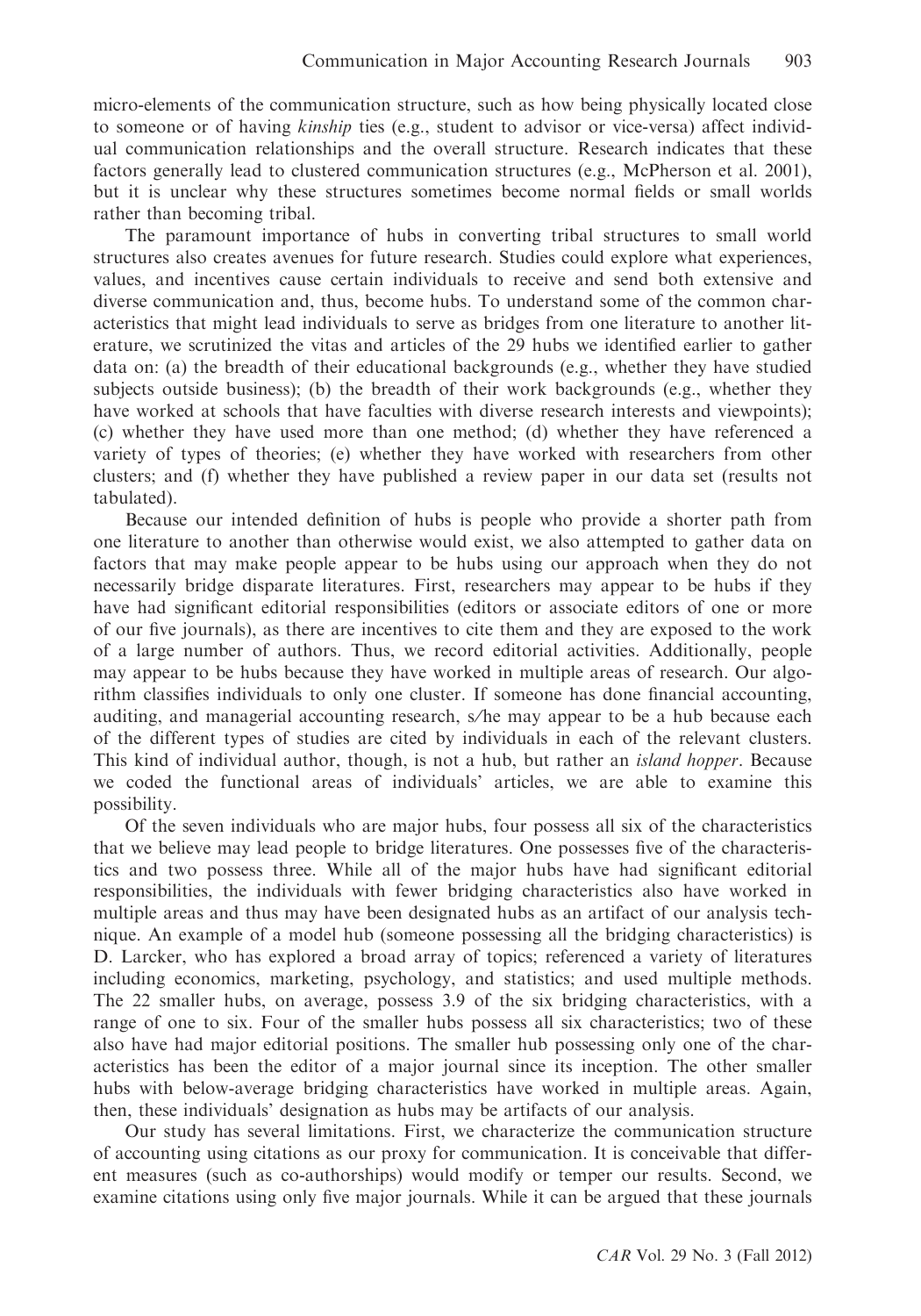are the tastemakers and play a significant role in advancing academic accounting, our results might be different using a broader set of journals. Third, we examine citations at the level of the author and assume that authors who serve as hubs tend to have similar citations across all their papers, thus allowing individuals who read hubs' work to be connected to disparate literatures through any of the hub's articles. This assumption most likely is not true, suggesting that further work on the specific mechanisms through which hubs bridge literatures is important. Fourth, we are unable to directly examine how important the experiences, values, and incentives of individuals are in developing the communication structure that currently exists. Rather, we are able only to suggest that these factors contribute to variation in communication structures. Finally, we do not examine the factors that have played a significant role in the evolution of the field toward its current structure.

## Appendix 1

## Clustering algorithm

Our algorithm is a modified version of Newman's 2006 algorithm, which detects community structure by optimizing a measure called modularity. Modularity is defined as:

 $Q =$  (number of ties within clusters) – (expected number of ties) (1),

$$
Q = (1/2m) \sum [A_{ij} - P_{ij}] \delta(g_i, g_j)
$$
\n
$$
(2),
$$

where *m* is the number of ties in a network;  $A_{ij}$  is the actual number of ties (citations) between a pair  $(i, j)$  of authors;  $P_{ij}$  is the expected number of ties between i and j;  $g_i$  represents the cluster to which author *i* belongs; and  $\delta(g_i, g_j) = 1$  if  $r = s$  and 0 otherwise. The expected number of ties in Newman's model is equal to the actual degree of the corresponding author in the real network. When (2) is rewritten in matrix form, we obtain a modularity matrix that is a global measure of the quality of clustering. As authors are assigned to clusters by the algorithm, a positive modularity indicates that the number of ties observed within clusters exceeds the expected number of ties if those ties were to have been randomly distributed throughout the network. In other words, Newman's algorithm assigns authors to clusters to maximize within-cluster ties while also reducing ties across clusters. If multiple clusters are detected, the algorithm restricts author assignment to one of  $p$  clusters; after all assignments are complete, modularity is calculated. The algorithm is run for different values of  $p$  and the optimal solution is that which maximizes the modularity index.<sup>40,41</sup>

As described, Newman's 2006 method poses two problems. First, locally optimized cluster assignment may not lead to globally optimized clustering. We overcome this through the use of a *relaxation process*: after a cluster has been established and author vectors calculated, our algorithm iteratively reassigns authors to other clusters in a locally optimal fashion. Iterations continue until no change in cluster assignments for any author will improve the modularity. Convergence is certain because cluster changes are made only if modularity is improved, and there exists some optimal cluster that maximizes modularity. A second, more significant, problem arises in Newman's original formulation because every cluster vector initially is zero (i.e., it contains no authors). It is possible, in early stages of cluster assignments, to populate every cluster such that all vectors span only a proper subspace of the restricted eigenvector space of the modularity matrix. This means

<sup>40.</sup> This is analogous to extracting a set number of factors in factor analysis and the modularity index is equivalent to a goodness-of-fit measurement.

<sup>41.</sup> For additional technical details on the algorithm, please contact the authors.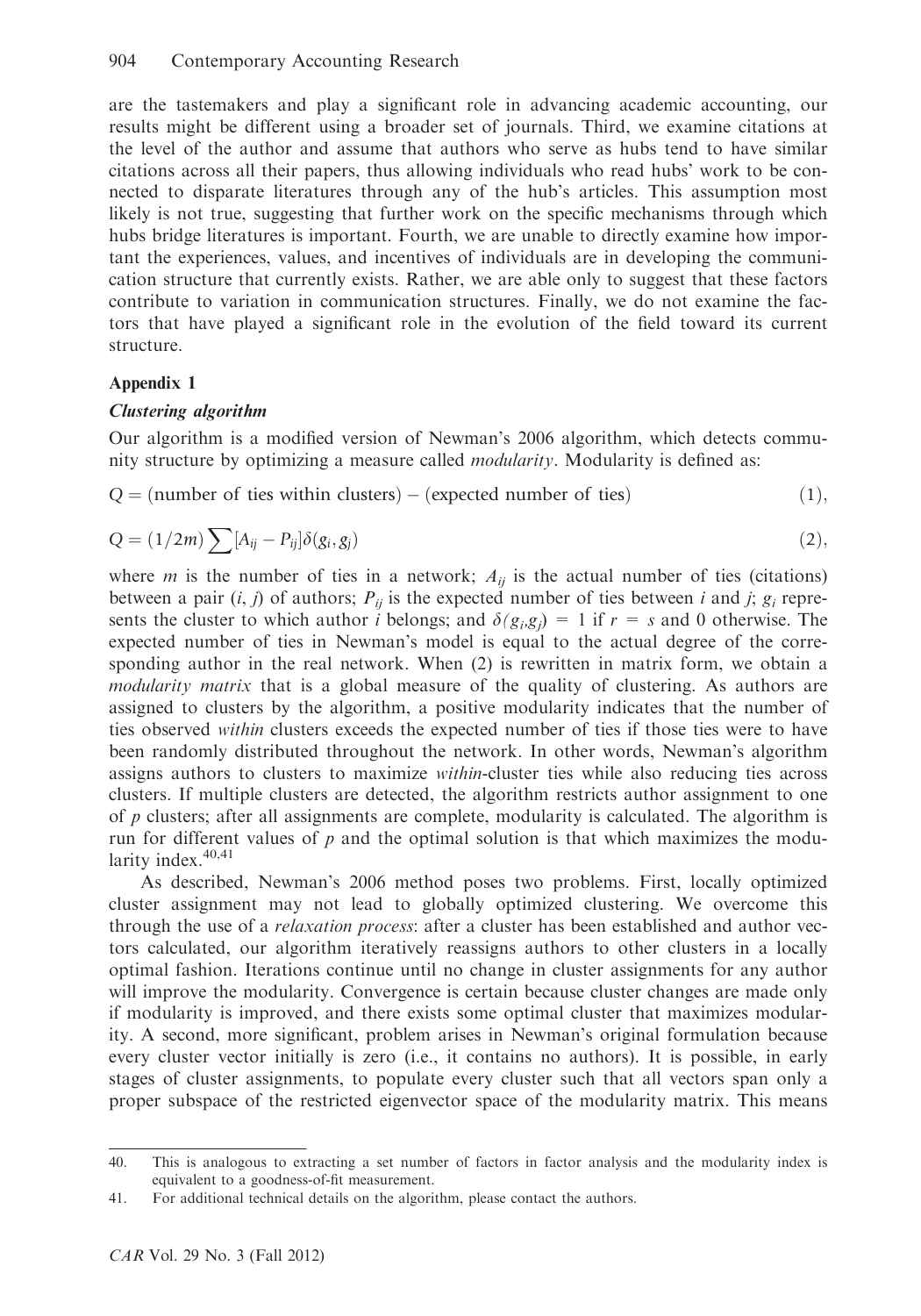that the space spanned by the cluster vectors may have lower dimensionality than the space spanned by the author vectors. In this case, there may exist authors that cannot be added to any established cluster without decreasing overall modularity. The algorithm fails because the number of permitted established clusters is finite. We overcome this problem by seeding cluster vectors in the first iteration of the relaxation process such that they form an orthogonal basis for the entire restricted eigenvector space. This is equivalent to initializing each cluster with a *ghost* (nonexistent) author that is strongly independent from all other ghosts. After the first iteration ends, and all authors have been assigned, seed (ghost) authors are eliminated and the relaxation process continues.

#### Appendix 2

#### Core ⁄ periphery analysis

Our tests for a core ⁄ periphery structure use a procedure developed by Borgatti and Everett (1999). First, we compute a matrix, S, that has as its elements  $s_{ii} = \max(c_{ii}, c_{ii})$ , where  $c_{ii}$ is the number of citations from author  $i$  to author  $j$ . Each element in  $S$ , then, is a proxy for the overall strength of communication between two authors. We then construct a matrix **P** that contains elements reflecting an *idealized* (or most extreme) core/periphery structure. An element in  $P$  is 1 if at least one of the pair of authors is a *core* author and zero otherwise. A field has a core/periphery structure if S and P are positively correlated. The correlation is simply the Pearson correlation of the elements of the two matrices. However, since elements of the matrices S and P are not independent random samples, we use the quadratic assignment procedure (QAP) to assess statistical significance (Hubert and Schultz 1976). For each test of a core ⁄ periphery structure, we assign a group of authors to be members of the core (as discussed in the text), while all remaining authors are assigned to the periphery.

#### References

- Antle, R. 1989. Commentary on intellectual boundaries in accounting research. Accounting Horizons 3 (2): 103–09.
- Barabási, A., H. Jeong, Z. Néda, E. Ravasz, A. Schubert, and T. Vicsek. 2001. Evolution of the social network of scientific collaborations. Physica A: Statistical Mechanics and Its Applications 311 (3-4): 590–614.
- Barth, M. E., W. H. Beaver, and W. R. Landsman. 2001. The relevance of the value relevance literature for financial accounting standard setting: Another view. Journal of Accounting and Economics 31 (1-3): 77–104.
- Bernard, H. R., P. D. Killworth, M. J. Evans, C. McCarty, and G. A. Shelley. 1988. Studying social relations cross-culturally. Ethnology 27 (2): 155–79.
- Biehl, M., H. Kim, and M. Wade. 2006. Relationships among the academic business disciplines: A multi-method citation analysis. Omega 34 (4): 359–71.
- Bonner, S. E. 2008. Judgment and decision making in accounting. Upper Saddle River, NJ: Prentice Hall.
- Bonner, S. E., J. W. Hesford, W. A. Van der Stede, and S. M. Young. 2006. The most influential journals in academic accounting. Accounting, Organizations and Society 31 (7): 663–85.
- Bonner, S. E., and G. B. Sprinkle. 2002. The effects of monetary incentives on effort and task performance: Theories, evidence, and a framework for research. Accounting, Organizations and Society 27 (4-5): 303-45.
- Borgatti, S. P., and R. Cross. 2003. A relational view of information seeking and learning in social networks. Management Science 49 (4): 432–45.
- Borgatti, S. P., and M. G. Everett. 1999. Models of core ⁄ periphery structures. Social Networks 21 (4): 375–95.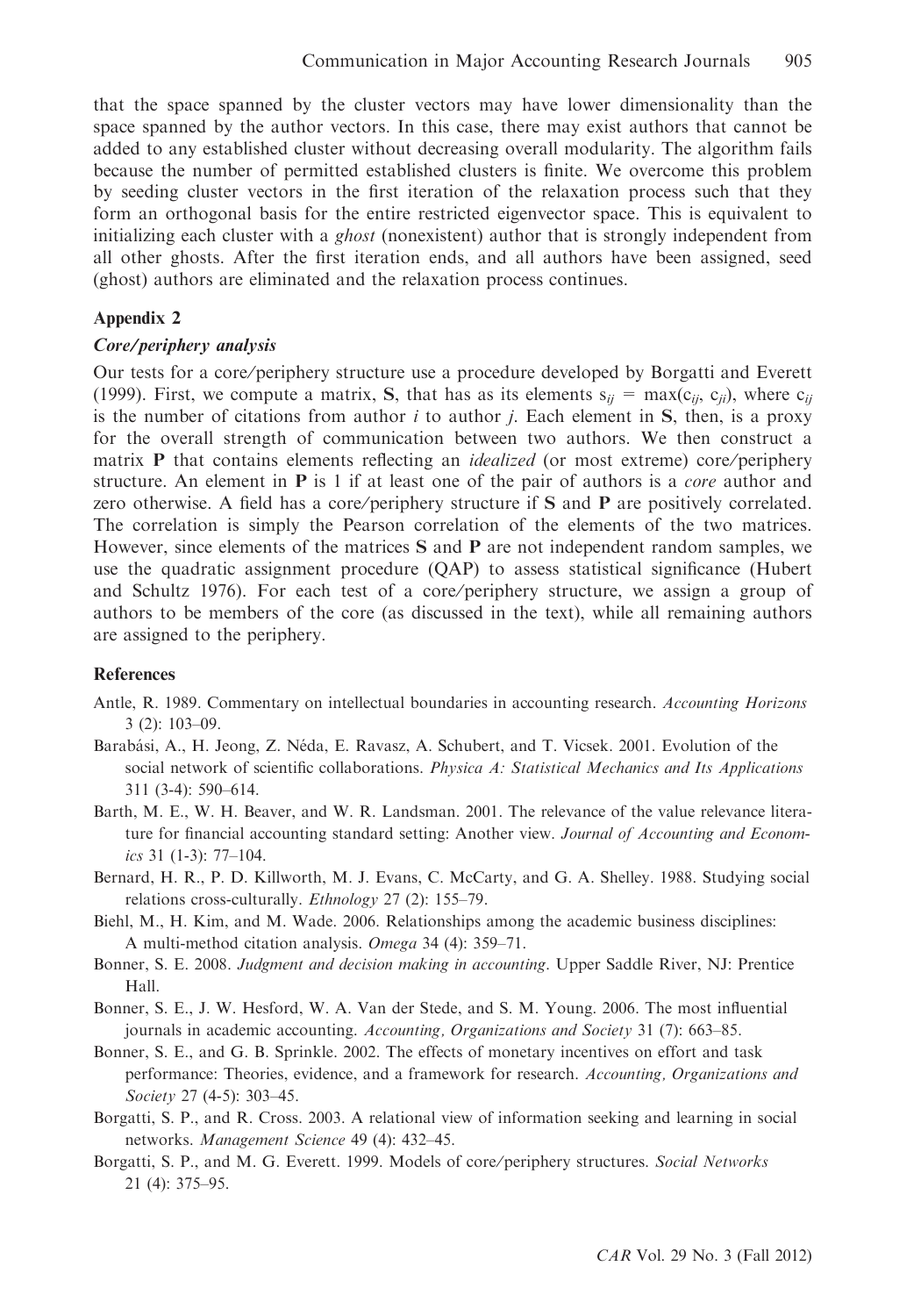- Borgatti, S. P., M. G. Everett, and L. C. Freeman. 2002. UCINET 6 for Windows: Software for social network analysis. Boston: Analytic Technologies.
- Bourdieu, P. 1988. Homo academicus. Stanford, CA: Stanford University Press.
- Bricker, R. 1989. An empirical investigation of the structure of accounting research. Journal of Accounting Research 27 (2): 246–62.
- Brown, L. D. 1996. Influential accounting articles, individuals, Ph.D. granting institutions and faculties: A citational analysis. Accounting, Organizations and Society 21 (7-8): 723–54.
- Brown, L. D., and J. C. Gardner. 1985a. Applying citation analysis to evaluate the research contributions of accounting faculty and doctoral programs. The Accounting Review 60 (2): 262–77.
- Brown, L. D., and J. C. Gardner. 1985b. Using citation analysis to assess the impact of journals and articles on Contemporary Accounting Research (CAR). Journal of Accounting Research 23 (1): 84–109.
- Bushman, R. M., and A. J. Smith. 2001. Financial accounting information and corporate governance. Journal of Accounting and Economics 32 (1-3): 237–333.
- Carolan, B. V., and G. Natriello. 2005. Data-mining journals and books: Using the science of networks to uncover the structure of the educational research community. Educational Researcher 34 (3): 25–33.
- Cole, S., J. R. Cole, and L. Dietrich. 1974. Measuring the cognitive state of scientific disciplines. In Towards a metric of science: The advent of science indicators, ed. Y. Elkhana, 209–51. New York: Wiley.
- Crane, D. 1969. Social structure in a group of scientists: A test of the ''invisible college'' hypothesis. American Sociological Review 34 (3): 335–52.
- de Solla Price, D. J. 1986. Little science, big science . . . and beyond. New York: Columbia University Press.
- de Solla Price, D. J., and D. D. Beaver. 1966. Collaboration in an invisible college. American Psychologist 21 (11): 1011–18.
- Demski, J. 2001. Some thoughts on accounting scholarship. Accounting Education News 5 (Fall):  $1-3$ .
- Demski, J. 2007. Is accounting an academic discipline? Accounting Horizons 21 (2): 153–57.
- Dyreng, S., W. Mayew, and C. Williams. 2010. Religious social norms and corporate financial reporting. Working paper, Duke University.
- Eaton, J. W. 2002. GNU Octave manual. Bristol, UK: Network Theory Limited.
- Engleberg, J., A. Ozoguz, and S. Wang. 2010. Know thy neighbor: Industry clusters, information spillovers and market efficiency. Working paper, University of North Carolina at Chapel Hill.
- Ennis, J. G. 1992. The social organization of sociological knowledge: Modeling the intersection of specialties. American Sociological Review 57 (2): 259–65.
- Fields, T. D., T. Z. Lys, and L. Vincent. 2001. Empirical research on accounting choice. Journal of Accounting Research 31 (1-3): 255–307.
- Goyal, S., M. van der Leij, and J. Moraga-González. 2006. Economics: An emerging small world. Journal of Political Economy 114 (2): 403–12.
- Hargens, L. 1988. Scholarly consensus and journal rejection rates. American Sociological Review 53 (1): 139–51.
- Healy, P. M., and K. G. Palepu. 2001. Information asymmetry, corporate disclosure, and the capital markets: A review of the empirical literature. Journal of Accounting and Economics 31 (1-3): 405–40.
- Heinze, T., P. Shapira, J. D. Rogers, and J. M. Senker. 2009. Organizational and institutional influences on creativity in scientific research. *Research Policy* 38 (4): 610–23.
- Holthausen, R. W., and R. L. Watts. 2001. The relevance of the value-relevance literature for financial accounting standard setting. Journal of Accounting and Economics 31 (1-3): 3–75.
- Hopwood, A. G. 2007. Whither accounting research? The Accounting Review 82 (5): 1365–74.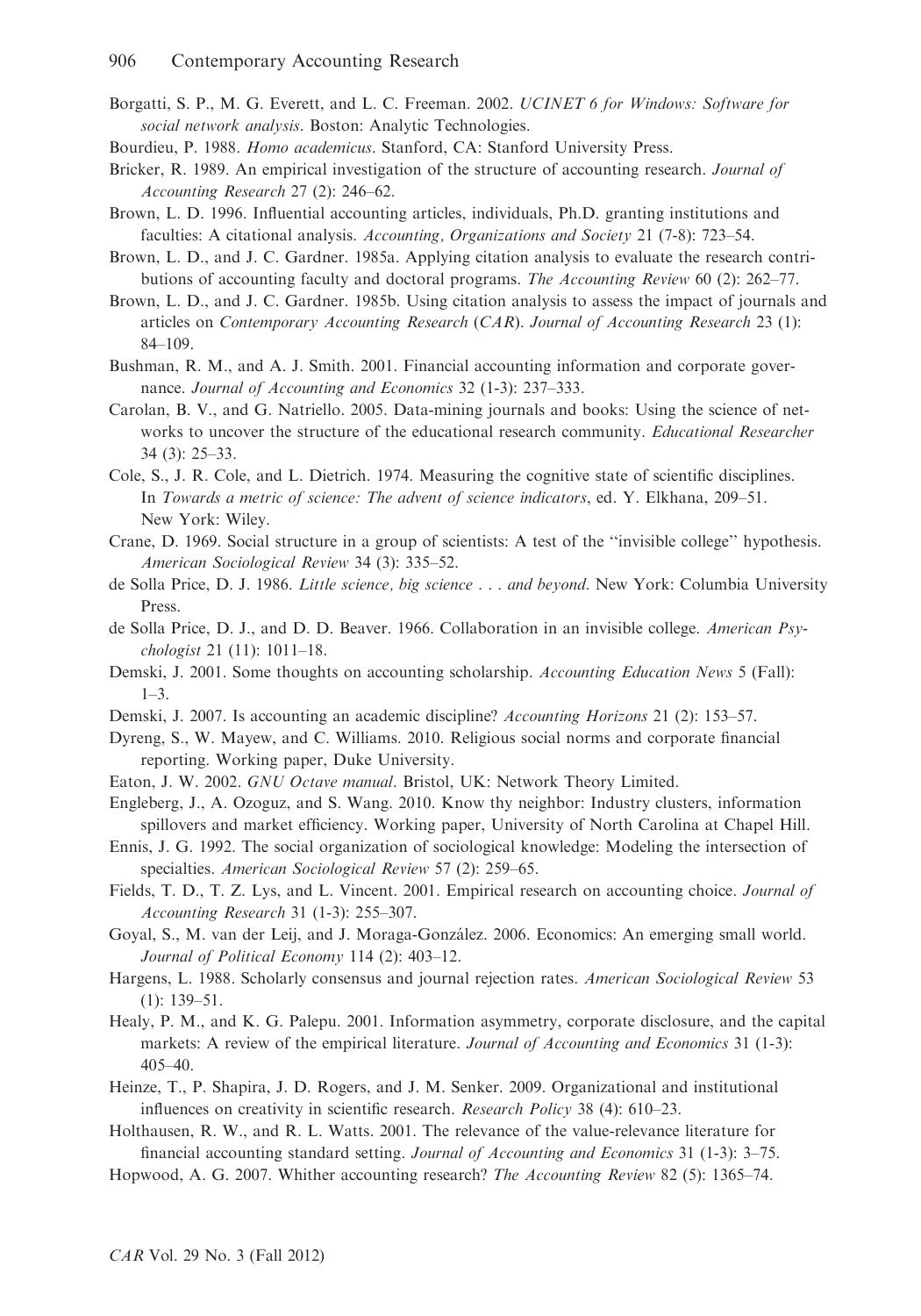- Hubert, L., and J. Schultz. 1976. Quadratic assignment as a general data analysis strategy. *British* Journal of Mathematical and Statistical Psychology 29 (2): 190–241.
- Hwang, B., and S. Kim. 2011. The effect of social ties between the CEO and audit-committee members on earnings management. Working paper, Purdue University.
- Ittner, C. D., and D. F. Larcker. 2001. Assessing empirical research in managerial accounting: A value-based management perspective. Journal of Accounting and Economics 32 (1-3): 349–410.
- Just, A., U. Schäffer, and M. Meyer. 2009. The intellectual structure of accounting research: A bibliometric analysis. Working paper, Beisheim School of Management.
- Kinney, Jr, W. R. 2003. New accounting scholars: Does it matter what we teach them? Issues in Accounting Education 18 (1): 37–47.
- Koonce, L., and M. Mercer. 2005. Using psychology theories in archival financial accounting research. Journal of Accounting Literature 24 (1): 175–214.
- Kossinets, G., and D. J. Watts. 2009. Origins of homophily in an evolving social network. American Journal of Sociology 115 (2): 405–50.
- Kothari, S. P. 2001. Capital markets research in accounting. Journal of Accounting and Economics 31 (1-3): 105–231.
- Kuhn, T. S. 1970. The structure of scientific revolutions. Chicago: University of Chicago Press.
- Lambert, R. A. 2001. Contracting theory and accounting. Journal of Accounting and Economics 32 (1-3): 3–87.
- Lee, T. A. 1997. The editorial gatekeepers of the accounting academy. Accounting, Auditing and Accountability Journal 10 (1): 11–30.
- Lee, T. A. 1999. Anatomy of a professional elite: The executive committee of the American Accounting Association 1919–1996. Critical Perspectives on Accounting 10 (2): 247–64.
- Littlejohn, S. W. 1992. Critical theories. In Theories of human communication, 4th ed., 238–59. Belmont, CA: Wadsworth Publishing.
- Maines, L. A., and J. M. Wahlen. 2006. The nature of accounting information reliability: Inferences from archival and experimental research. Accounting Horizons 20 (4): 399–425.
- McCain, K. W. 1984. Longitudinal author co-citation mapping: The changing structure of macroeconomics. Journal of the American Society for Information Science 35 (6): 351–59.
- McCain, K. W. 1986a. Co-cited author mapping as a valid representation of intellectual structure. Journal of the American Society for Information Science 37 (3): 111–22.
- McCain, K. W. 1986b. The paper trails of scholarship: Mapping the literature of genetics. Library Quarterly 56 (3): 258–71.
- McPherson, M., L. Smith-Lovin, and J. M. Cook. 2001. Birds of a feather: Homophily in social networks. Annual Review of Sociology 27: 415–44.
- Merchant, K. A., W. A. Van der Stede, and L. Zheng. 2003. Disciplinary constraints on the advancement of knowledge: The case of organizational incentive systems. Accounting, Organizations and Society 28 (2-3): 251–86.
- Merton, R. K. 1973. The sociology of science: Theoretical and empirical investigations. Chicago: University of Chicago Press.
- Monge, P. R., and H. S. Contractor. 2003. Theories of communication networks. New York: Oxford University Press.
- Newman, M. E. J. 2001a. Scientific collaboration networks. I. Network construction and fundamental results. Physical Review E 64 (016131): 1–8.
- Newman, M. E. J. 2001b. Scientific collaboration networks. II. Shortest paths, weighted networks, and centrality. Physical Review E 64 (016132): 1–7.
- Newman, M. E. J. 2001c. The structure of scientific collaboration networks. Proceedings of the National Academy of Sciences 98 (2): 404–09.
- Newman, M. E. J. 2006. Finding community structure in networks using the eigenvectors of matrices. Physical Review E 74 (036014): 1–19.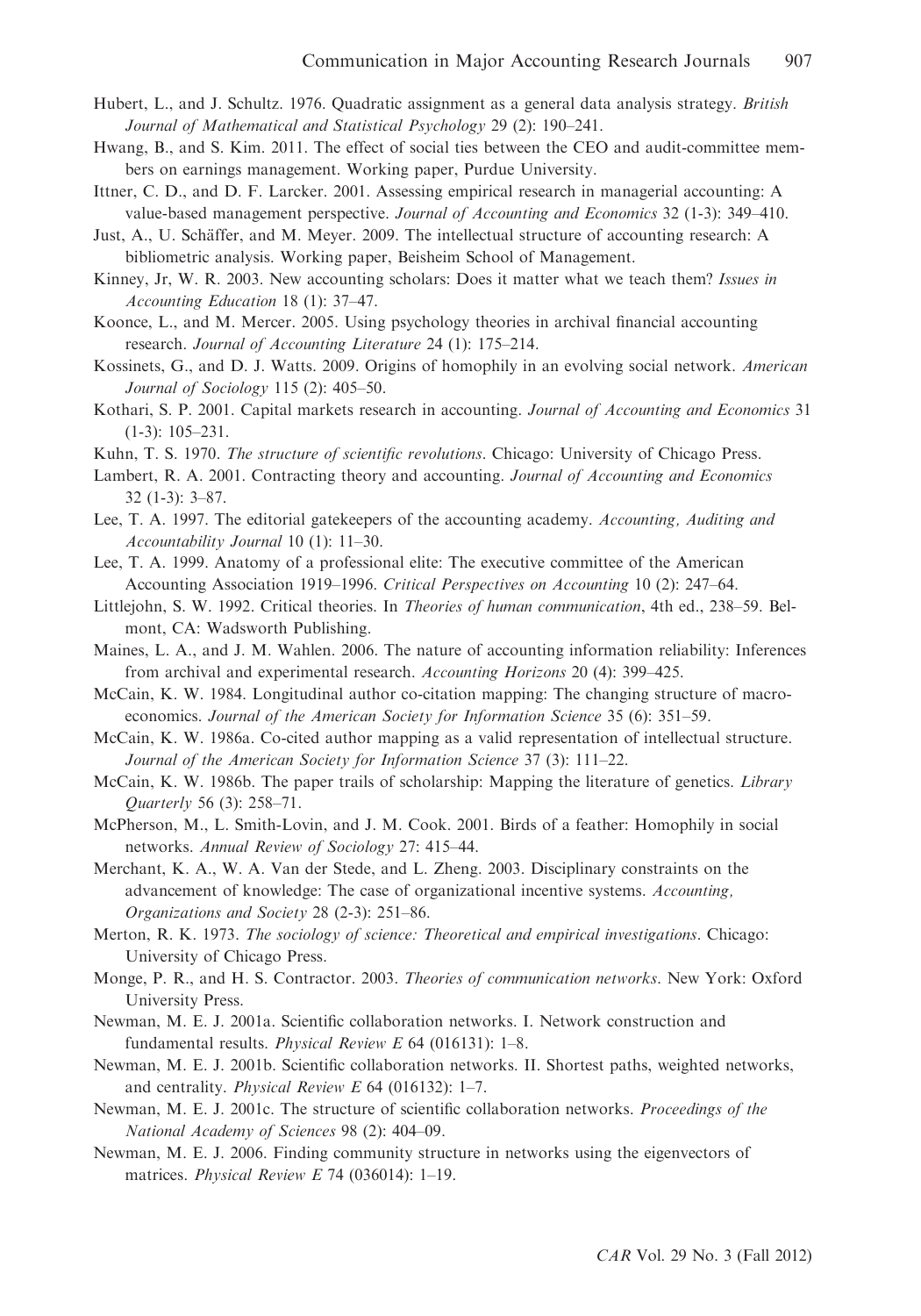- Oler, D. K., M. J. Oler, and C. J. Skousen. 2010. Characterizing accounting research. Accounting Horizons 24 (4): 635–70.
- Payne, J. W., J. R. Bettman, and E. J. Johnson. 1993. The adaptive decision maker. New York: Cambridge University Press.
- Perry-Smith, J. E. 2006. Social yet creative: The role of social relationships in facilitating individual creativity. Academy of Management Journal 49 (1): 85–101.
- Pratt, J. R. 1964. Strong inference. Science 146 (3462): 347–53.
- Rodan, S., and C. Galunic. 2004. More than network structure: How knowledge heterogeneity influences managerial performance and innovativeness. Strategic Management Journal 25 (6): 541–62.
- Schilling, M., and C. Phelps. 2007. Interfirm collaboration networks: The impact of large-scale network structure on firm innovation. Management Science 53 (7): 1113–26.
- Schwartz, B. N., S. Williams, and P. F. Williams. 2005. U.S. doctoral students' familiarity with accounting journals: Insights into the structure of the U.S. academy. Critical Perspectives on Accounting 16 (3): 327–48.
- Scott, J. 2000. Social network analysis: A handbook. Thousand Oaks, CA: Sage.
- Singh, J. 2007. External collaboration, social networks and knowledge creation: Evidence from scientific publications. Working paper, INSEAD.
- Singh, P. 2010. The small world effect: The influence of macro-level properties of developer collaboration networks on open-source project success. ACM Transactions on Software Engineering and Methodology 20 (2): 1–27.
- Steen, J., S. MacAulay, and T. Kastelle. 2010. A review and critique of the small worlds hypothesis: The best network structure for innovation? Working paper, University of Queensland.
- Swanson, E. P., C. J. Wolfe, and A. Zardkoohi. 2007. Concentration in publishing at top-tier business journals: Evidence and potential explanations. Contemporary Accounting Research 24 (4): 1255–89.
- Thaler, R. H. 1999. The end of behavioral finance. Financial Analysts Journal 55 (6): 12–17.
- Tuttle, B., and J. Dillard. 2007. Beyond competition: Institutional isomorphism in U.S. accounting research. Accounting Horizons 21 (4): 387–409.
- Uzzi, B. 2008. A social network's changing statistical properties and the quality of human innovation. Journal of Physics A: Mathematical and Theoretical 41 (22): 1–12.
- Uzzi, B., and J. Spiro. 2005. Collaboration and creativity: The small world problem. American Journal of Sociology 111 (2): 447–504.
- van der Leij, M., and S. Goyal. 2009. Strong ties in a small world. Working paper, Erasmus University.
- Verrecchia, R. E. 2001. Essays on disclosure. Journal of Accounting and Economics 32 (1-3): 97–180.
- Wakefield, R. 2008. Networks of accounting research: A citation-based structural and network analysis. British Accounting Review 40 (3): 228–44.
- Wasserman, S., and K. Faust. 1994. Social network analysis: Methods and applications. Cambridge, UK: Cambridge University Press.
- Watts, D. J. 2003. Small worlds: The dynamics of networks between order and randomness. Princeton, NJ: Princeton University Press.
- White, H. D. 1983. A co-citation map of the social indicators movement. Journal of the American Society for Information Science 34 (5): 307–12.
- White, H. D., and B. C. Griffith. 1982. Authors as markers of intellectual space: Co-citation in studies of science, technology and society. Journal of Documentation 38 (4): 255–72.
- White, H. D., B. Wellman, and N. Nazer. 2004. Does citation reflect social structure? Longitudinal evidence from the "Globenet" interdisciplinary research group. Journal of the American Society for Information Science and Technology 55 (2): 111–26.
- Whitley, R. D. 2000. The intellectual and social organization of the sciences, 2nd edn. Oxford, UK: Oxford University Press.